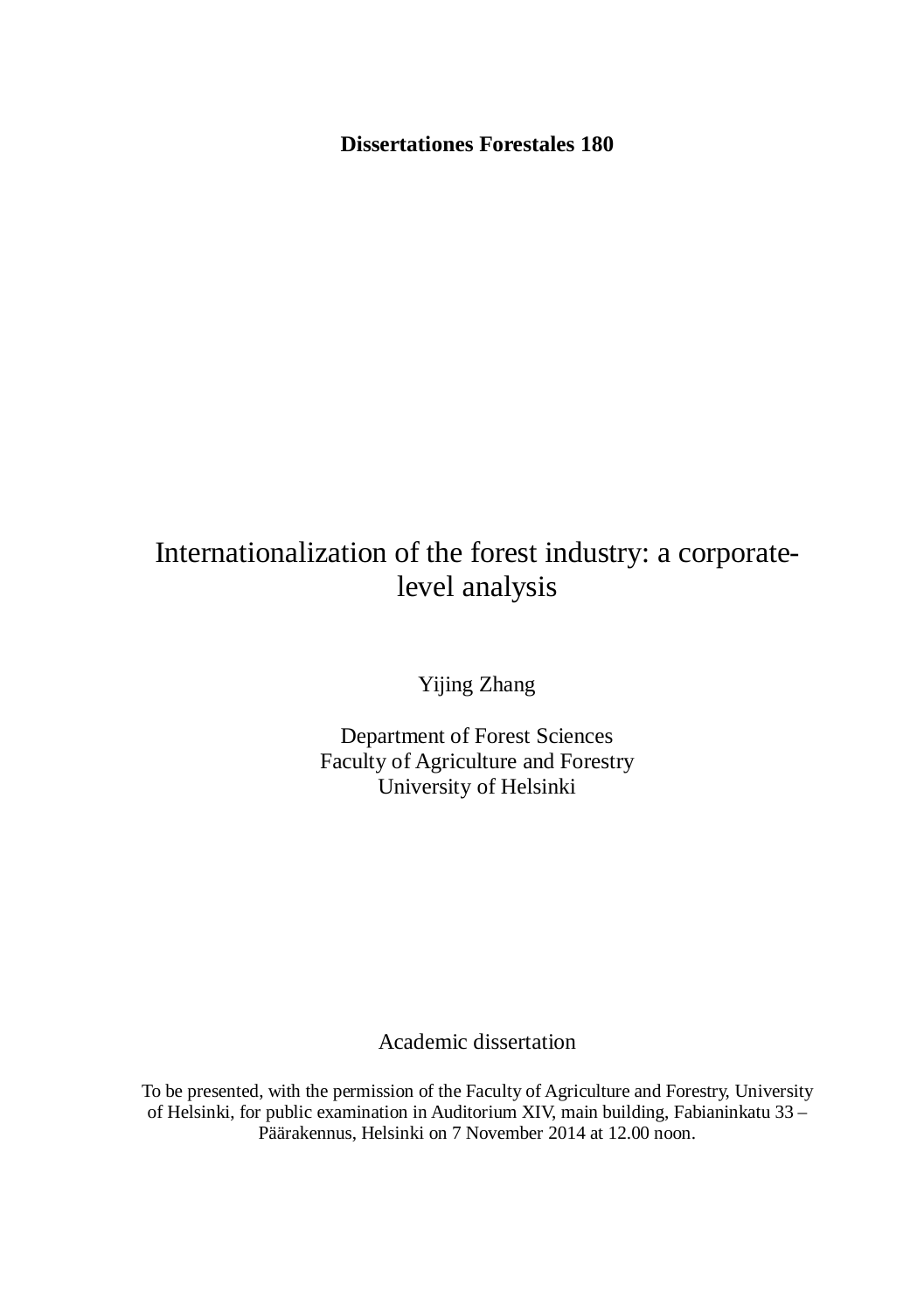#### *Title:* Internationalization of the forest industry: A corporate-level analysis

*Author:* Yijing Zhang

*Dissertationes Forestales 180*

http://dx.doi.org/10.14214/df.180

*Thesis Supervisors:* Professor Anne Toppinen Department of Forest Sciences, University of Helsinki, Finland

Professor Jussi Uusivuori The Finnish Forest Research Institute, Finland

*Pre-examiners:* Executive Director, Ph.D. Susanna Laaksonen-Craig The Timber Operations, Pricing & First Nations Division, Ministry of Forests, Lands and Natural Resource Operations, Canada

Docent Pia Polsa Department of Marketing, Hanken School of Economics, Finland

*Opponent:* Professor Jorma Larimo Department of Marketing, University of Vaasa, Finland

ISSN 1795-7389 (online) ISBN 978-951-651-450-8 (pdf)

ISSN 2323-9220 (print) ISBN 978-951-651-449-2 (paperback)

2014

*Publishers:* Finnish Society of Forest Sciences Finnish Forest Research Institute Faculty of Agriculture and Forestry of the University of Helsinki School of Forest Sciences of the University of Eastern Finland

*Editorial Office:* Finnish Society of Forest Sciences P.O. Box 18, FI-01301 Vantaa, Finland http://www.metla.fi/dissertationes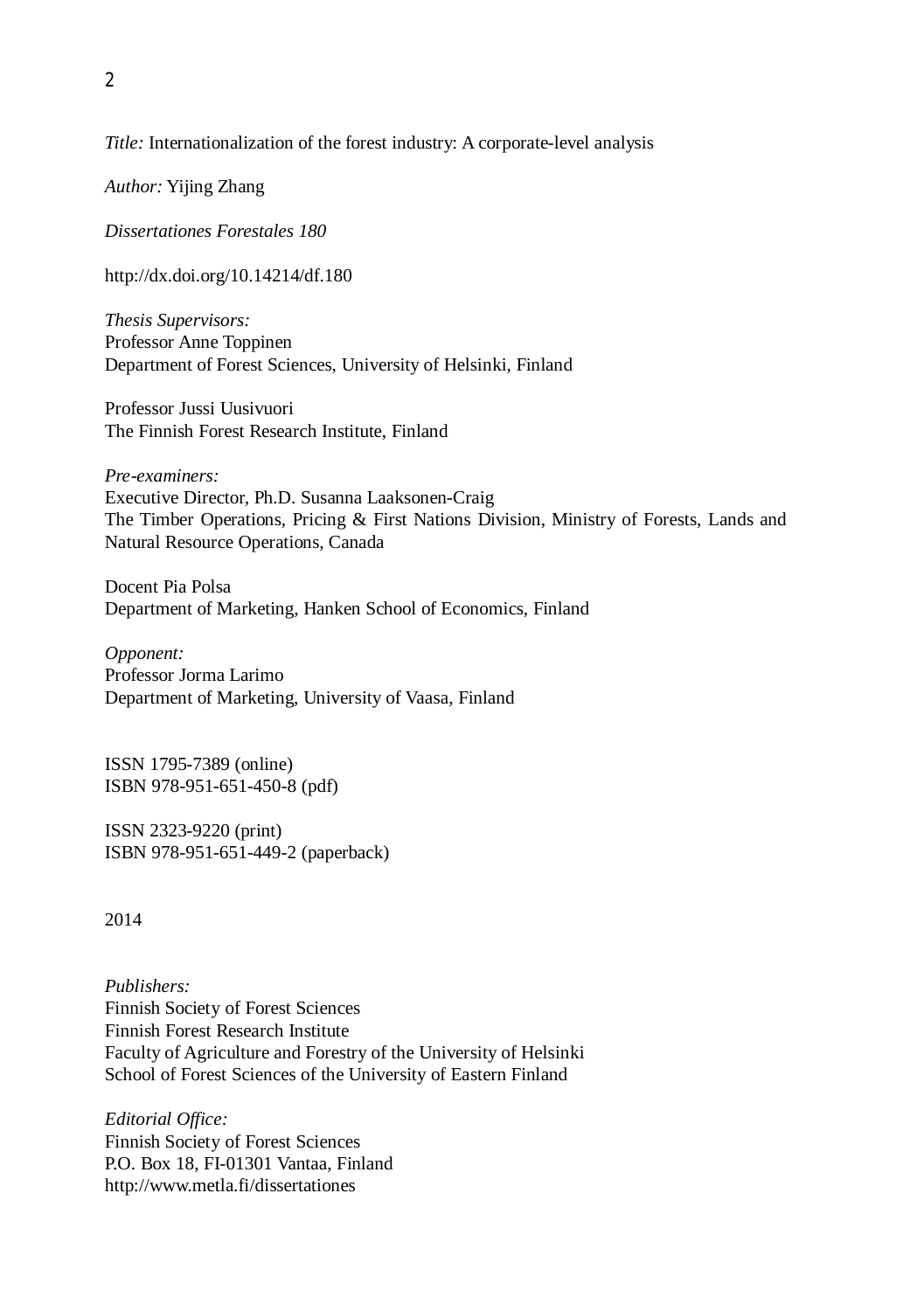**Zhang, Y.** 2014. Internationalization of the forest industry: A corporate-level analysis. Dissertationes Forestales 180. 50 p. Available at: http://dx.doi.org/10.14214/df.180

# **ABSTRACT**

With far-reaching impacts of economic globalization, the internationalization process of the forest industry has been accelerated. Particularly since the 1990s, internationalization has progressed intensively through industry consolidation and production relocation. Within the wood and wood products sector, for example, world inward foreign direct investment (FDI) stocks increased from 20 billion US dollars in 1990 to more than 120 billion US dollars in 2011. Forest industry firms have geographically shifted their operations from traditional production bases in developed countries to emerging Asian and Latin American countries. The share of FDI flows into developing and transition economies has grown from 18.8% in 1990–1992 to 73% in 2009–2011.

The internationalization process of the forest industry has induced multifaceted concerns from economic, strategic, and environmental perspectives at both country and corporate level. However, the actual consequences of such expansion are still largely unknown. It is therefore important to study the current status of the forest industry's internationalization process and to explore drivers and goals of this process.

The theoretical background of this thesis is mainly based on the internationalization and FDI theories portrayed in international business literature. A systematic literature review, a qualitative case study and cross-sectional regression analysis have been applied methodologically. China is used as an example in two of the empirical studies, as it is the most attractive FDI destination in the global forest sector. This thesis conceptually depicts a framework of the systematic internationalization process of the forest industry. Empirically, three themes are identified as focal topics; namely corporate financial performance, corporate sustainability, and corporate entry mode choice. Managerial implications derived from this thesis indicate that (1) firms could aim for either internationalized or domesticoriented operational strategies to pursue higher financial performance; (2) firms should implement social and environmental assessment to maintain sustainable overseas operations; and (3) firms ought to accumulate operational experience and familiarity with local culture before investing in a wholly owned subsidiary. In general, this thesis concludes that internationalization is a dynamic process of pursuing sustainable development to tackle physical forest resource constraints, socio-economic challenges, and corporate operational risks at the global operations scale. Topics related to the analysis of new innovative products, collaboration with supporting industries, and the consideration of sustainability as corporate core competitive advantages are worthy of future research aiming to analyze the further internationalization process of the forest industry.

**Keywords:** Internationalization, FDI, forest industry, financial performance, sustainability, entry mode choice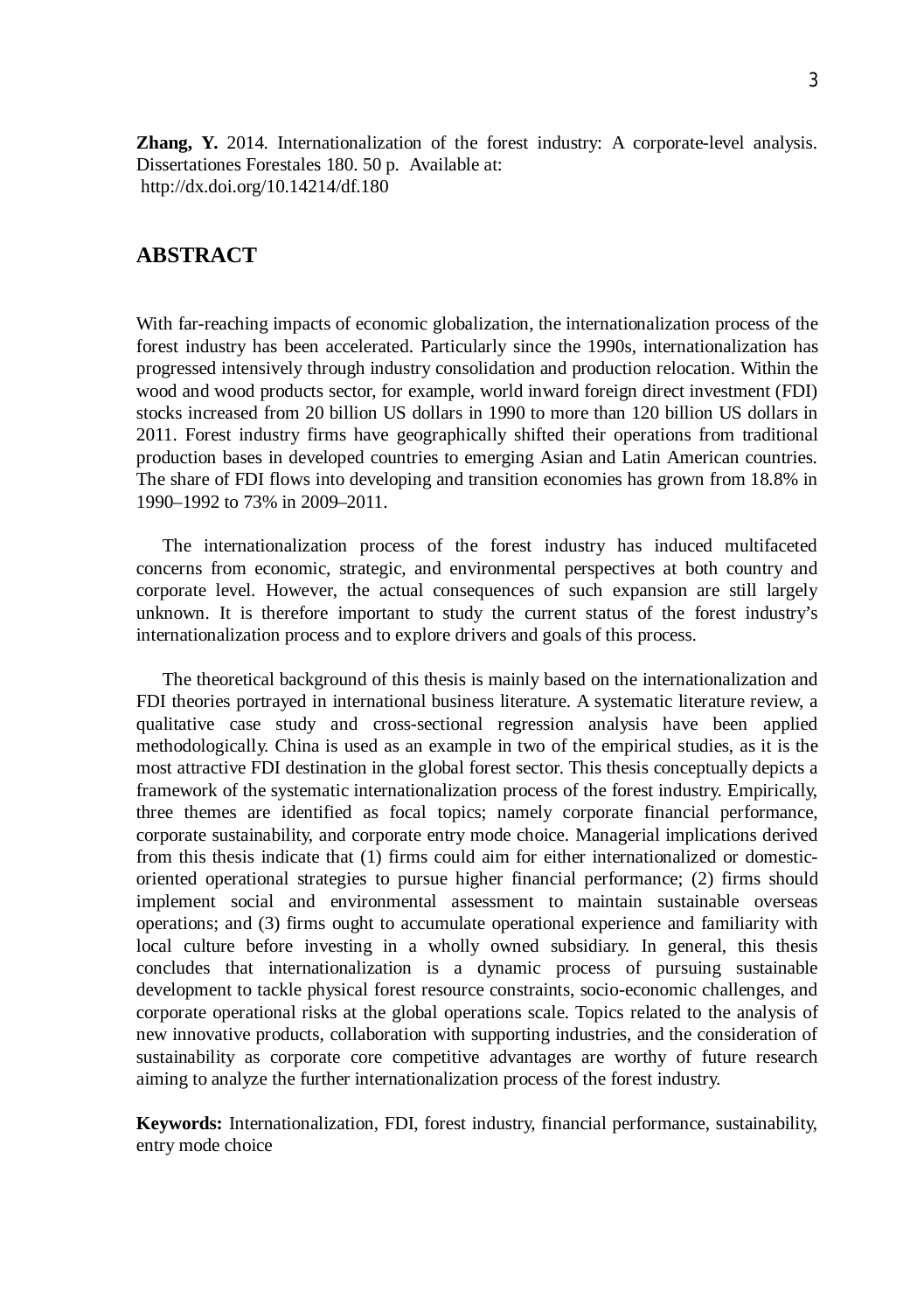# **ACKNOWLEDGEMENTS**

Looking back the PhD process for the last almost four years, I should thank many people in my life. First, my deepest gratitude to my main supervisor Professor Anne Toppinen, without her support and guide I would never brave enough to finish the PhD. Her patience, confidence and even a smile always motivated my working spirits and her great ideas and valuable comments are always very helpful when structuring and modifying the papers. I want to express my warmest thank to my co-supervisor Professor Jussi Uusivuori for his supervising of my thesis. His brilliant way of thinking and great advices benefited me a lot. My appreciations also go to all co-authors of my papers, Professor Eric Hansen, Dr. Kaisa Korhonen-Kurki, Dr. Ning Li and M.Sc Wen Luo for their great contributions. I am also grateful to my pre-examiners Executive Director Susanna Laaksonen-Craig and Docent Pia Polsa for their invaluable comments.

Thanks to the Department of Forest Sciences, the place where I have stayed for six years, and all great colleagues working here. Thanks Professor Mikko Tervo, Lecturer Katja Lähtinen, and Lecturer Sami Berghäll for your precious comments in our doctoral club. Thanks all my PhD fellows on the fifth floor, Minli Wan, Jaana Korhonen, Liina Häyrinen, Jani Holopainen, Sampo Pihlainen, Osmo Mattila, Dalia D'Amato etc. for your accompany and encouragement all the time.

I would like to thank Research Foundation of the University of Helsinki, The Finnish Society of Forest Science and Graduate School in Forest Sciences for providing me research funding to complete my thesis in due time.

Special thanks to all my friends in Finland, Dipjoy Chakma, Lin Chen, Lin Zhu, Ling Zou, Qiao Shi, Qiang Yuan etc., I had spent many great times with you guys. Also thanks my best friends in China, Qinglian Kang, Zhihua Tang for your phone calls and messages, without your help I could not pass through those hard times.

My deepest thanks go to my beloved family, my father Liping Zhang and my mother Yijun Zheng. Thanks for your understanding, encouragement, accompany and support for my studies abroad. I love you! Also thanks my grandmothers, uncles and aunts, and my cousins for your endless support!

Helsinki, Finland, September 2014

Yijing Zhang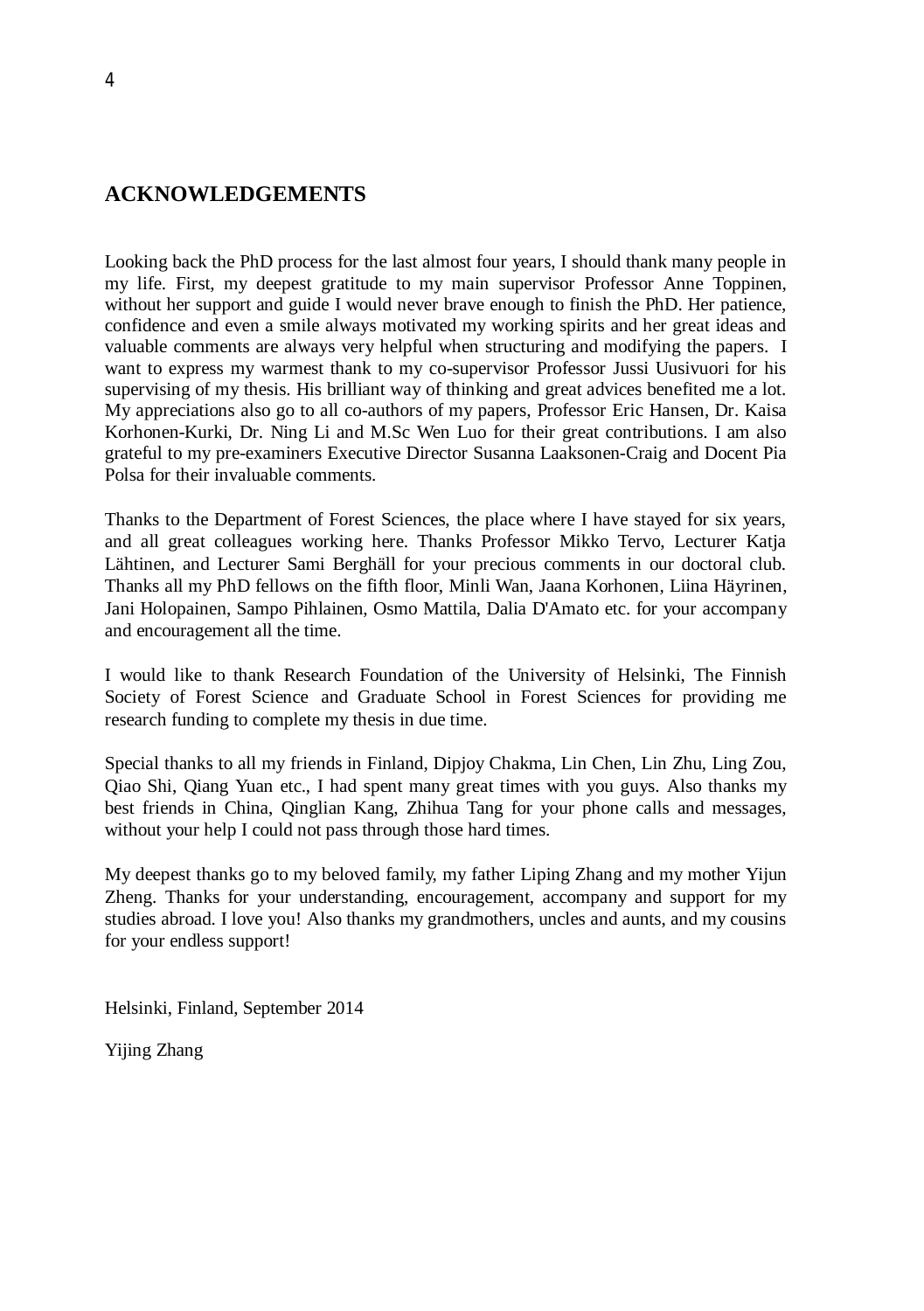# **LIST OF ORIGINAL ARTICLES**

This dissertation consists of the following four articles, which are referred to by their Roman numerals, in addition to the summary. All of the articles are reprinted with the kind permission of publishers.

- **I** Zhang Y., Toppinen A., Uusivuori J. (2014). Internationalization of the forest products industry: A synthesis of literature and implications for future research. Forest Policy and Economics 38: 8-16.
- **II** Zhang Y., Toppinen A. (2011). Internationalization and financial performance in the global forest industry. International Forestry Review 13(1): 96-105.
- **III** Toppinen A., Zhang Y., Hansen E., Korhonen-Kurki K., Li N. (2014). Role of corporate responsibility: Insights from three forest-industry multinationals investing in China. In: Forests under pressure: Local responses to global issues. Katila P., Galloway G., Jong W., Pacheco P., Mery, G. (Eds.). IUFRO Special Project on World Forests, Society and Environment. p. 217-228.
- **IV** Zhang Y., Luo W., Toppinen A. (2014). Determinants of equity-based entry mode choice in the forest sector: The case of China. Scandinavian Journal of Forest Research.

doi: 10.1080/02827581.2014.920908

|                             |            | П   | Ш               | IV      |
|-----------------------------|------------|-----|-----------------|---------|
| Conception and design       | YZ, AT, JU | AT  | AT              | YZ      |
|                             |            | YZ, |                 | YZ, WL, |
| Planning and implementation | YZ, AT, JU | AT  | AT, YZ          | AT      |
| Data collection             | YZ         | YZ. | YZ, NL          | WL, YZ  |
| Data analysis               | YZ         | YZ  | YZ.             | YZ, WL  |
|                             |            | YZ, | AT, YZ, EH, KK, | YZ, WL, |
| Writing the article         | YZ, AT, JU | AT  | NL              | AT      |
|                             |            | YZ, |                 |         |
| Overall responsibility      | YZ.        | AT  | AT, YZ          | YZ      |

#### **DIVISION OF LABOUR IN CO/AUTHORED ARTICLES**

 $YZ = Yijing Zhang, AT = Anne Toppinen, JU = Jussi Uusivuori, EH = Eric Hansen, KK =$ Kaisa Korhonen-Kurki,  $NL =$ Ning Li, WL = Wen Luo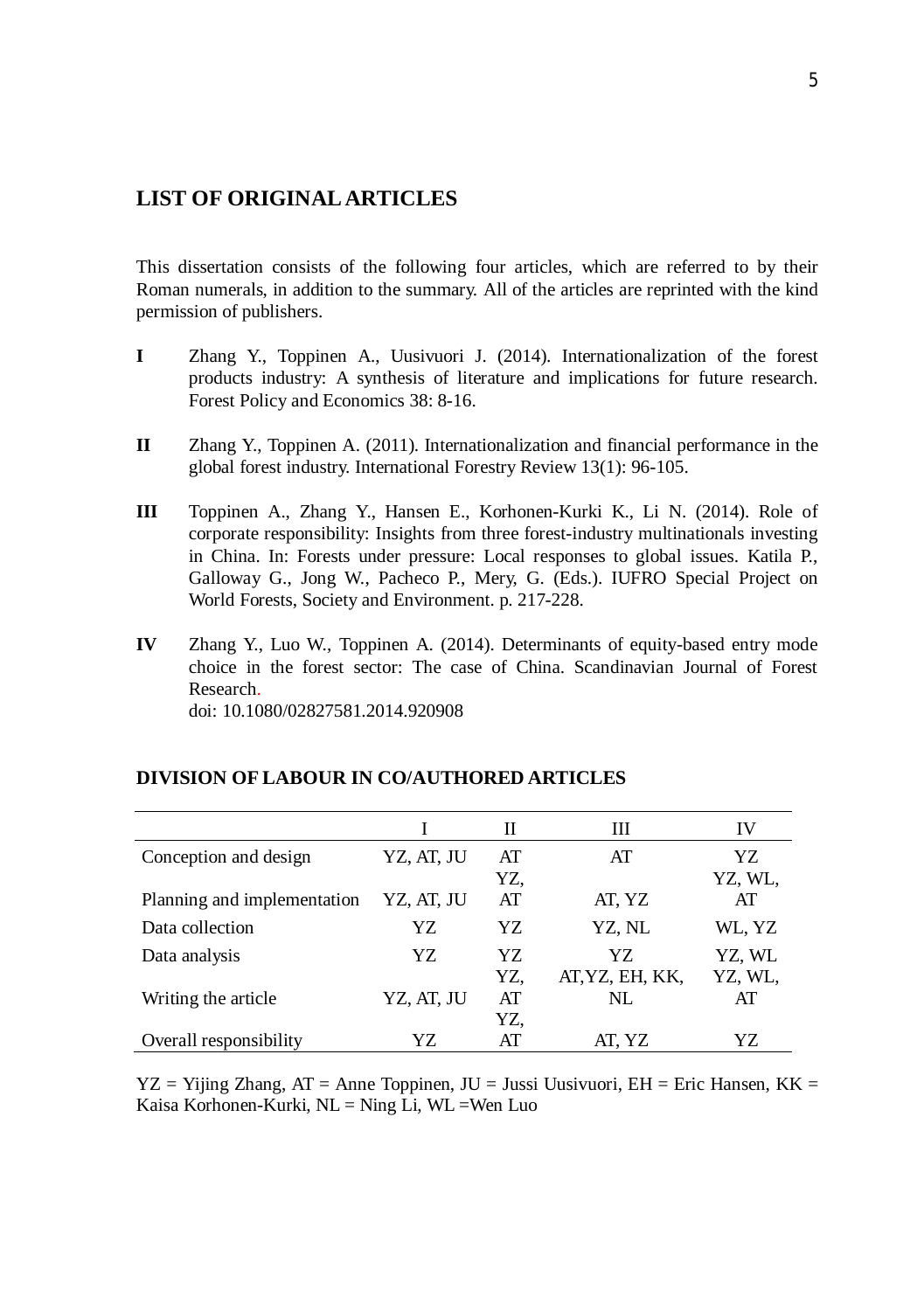# **TABLE OF CONTENTS**

| 1.1 Internationalization of the forest industry under economic globalization7          |  |
|----------------------------------------------------------------------------------------|--|
|                                                                                        |  |
| 2. REVIEW OF INTERNATIONALIZATION RESEARCH IN THE FOREST                               |  |
|                                                                                        |  |
| 2.1 Macro-level internationalization research in the forest industry 11                |  |
| 2.2 Micro-level internationalization research in the forest industry15                 |  |
|                                                                                        |  |
|                                                                                        |  |
|                                                                                        |  |
| 3.1 Article I: Internationalization of the forest products industry: A synthesis of    |  |
|                                                                                        |  |
| 3.2 Article II: Internationalization and financial performance in the global forest    |  |
|                                                                                        |  |
| 3.3 Article III: Role of Corporate Responsibility: Insights from Three Forest-Industry |  |
|                                                                                        |  |
| 3.4 Article IV: Determinants of Equity-Based Entry Mode Choice in the Forest Sector:   |  |
|                                                                                        |  |
|                                                                                        |  |
|                                                                                        |  |
|                                                                                        |  |
|                                                                                        |  |
|                                                                                        |  |
|                                                                                        |  |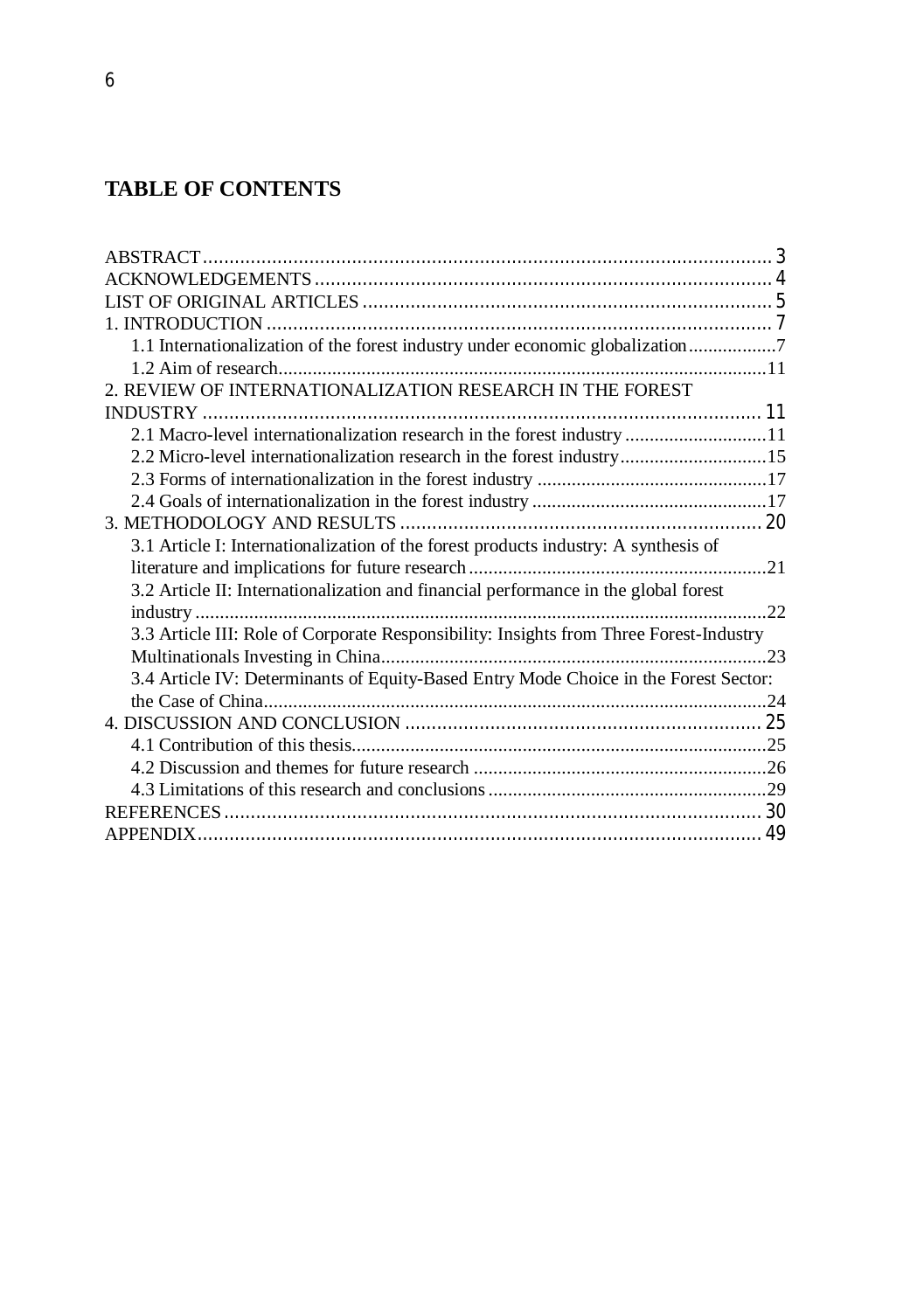# **1. INTRODUCTION**

#### **1.1 Internationalization of the forest industry under economic globalization**

Along with economic development, production, markets, and technologies have been transferred across national borders through trade and investment. Closer interdependence of national economies has led to economic globalization, affecting the performance of all participants. To promote national interconnections, the General Agreement on Tariff Trade (GATT) and the World Trade Organization (WTO) aims at stimulating the reduction of trade barriers and enhancing the national trade of products, services, capital, and technology. Regional arrangements such as Asia-Pacific Economic Cooperation (APEC), the European Union (EU) and the North American Free Trade Agreement (NAFTA) have most likely provided impetus to trade and investment growing across geographical borders (APEC 2014; European Commission 2014; NAFTA 2014).

With far-reaching impact from economic globalization, the internationalization process of the forest industry has been accelerated. Compared to other manufacturing industries however, the internationalization of the forest industry began late, especially the direct investment overseas (Zhang et al. 2014). Low tariffs may be one major reason slowing down direct investments between nations, and trade is still the mainstream of the international business in the forest industry. Figure 1 shows the export value trend of forest products, which has increased from 133 billion USD in 1997 to 246 billion USD in 2011 (FAOSTAT 2014). The largest exporters and importers of forest products are listed in Table 1. The Russian Federation is the world largest industrial roundwood exporter, Canada is the largest exporter of sawnwood and pulp for paper, and China, the US, and Germany are the largest exporters of wood-based panels, recovered paper, and paper and paperboard respectively. From the importer perspective, China is the largest importer of industrial roundwood, sawnwood, pulp, and recovered paper, whereas the US acts as the largest importer of wood-based panels, and Germany is the largest importer of paper and paperboard (FAOSTAT 2014).

Internationalization (direct investment in particular) of the forest industry originally began from the bilateral investment between developed countries (North America, European countries). However, since the 1990s the internationalization process of the forest industry has significantly accelerated and expanded. Within the wood and wood products sector e.g., world inward FDI stocks accumulated from 20 billion USD in 1990 to more than 120 billion USD in 2011 (Figure 2). The market demand increase and the availability of forest raw materials restructured forest industry firms, leading them to focus operations from traditional production bases in developed countries to emerging Asian and Latin American countries (Toppinen et al. 2010). As a result, the share of FDI flows into developing and transition economies has increased from 18.8% in 1990–1992 to 73% in 2009–2011 (WIR 2013) (Figure 3). Theoretically, drivers behind the internationalization process have varied over time and place, but generally fall into categories of institutional, cultural, political, organizational and managerial realms (Elango 1998; Morten et al. 2008). In the forest industry, reduction of capital and transaction costs, enrichment of marketing channels, and mitigation of regional overcapacity have been found to motivate the corporate international expansion (e.g. Laaksonen-Craig 2008; Nagubadi and Zhang 2008).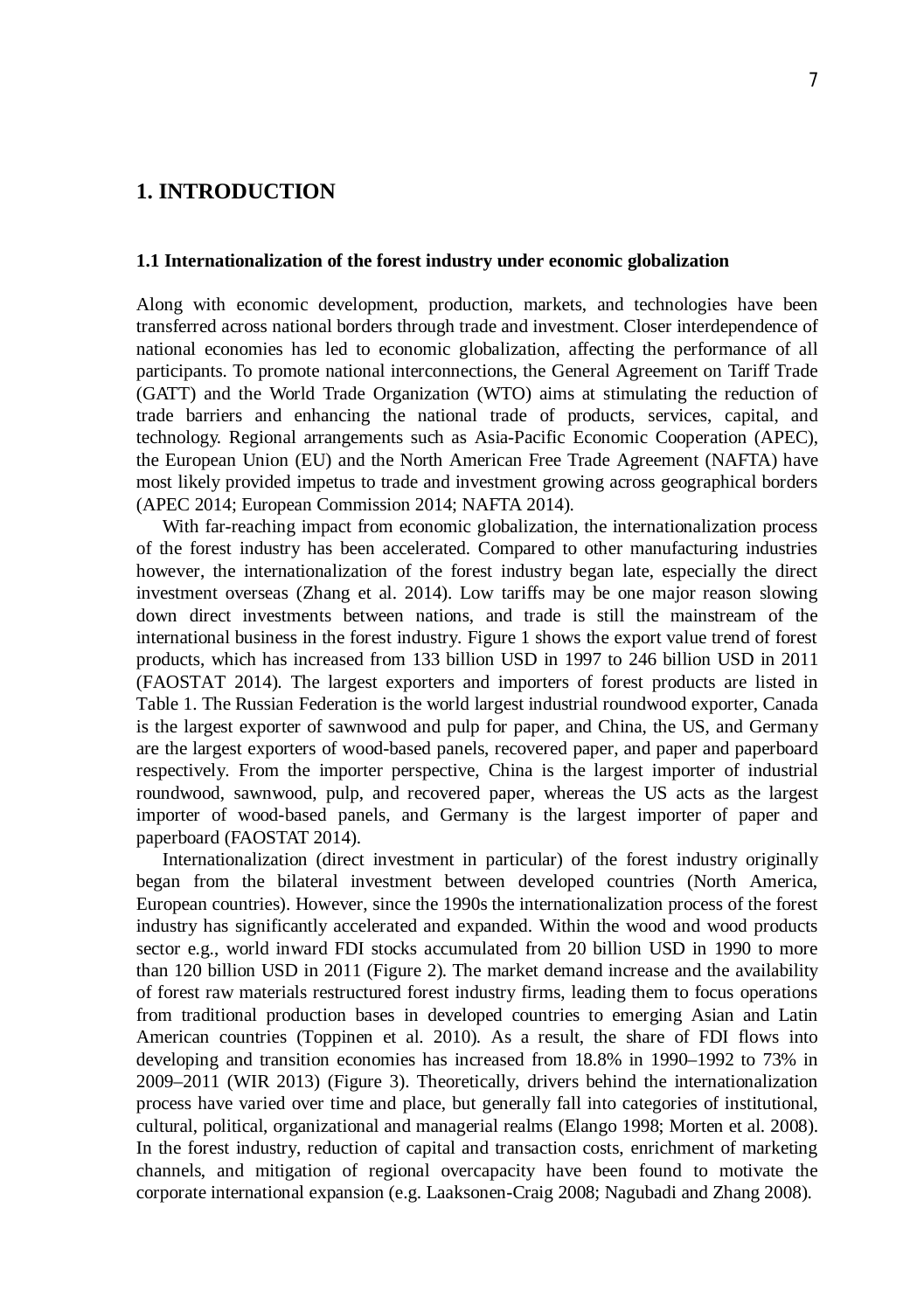Emerging countries (e.g. China, India, and Brazil) have played an important role as recipients of direct investments in the forest industry. Based on the newest World Investment Prospects Survey 2013–2015 (United Nations 2013), China is regarded as the most attractive FDI host economy. The large paper and wood products demand, low production costs and the stable economic environment play the most important role in attracting foreign investment to China (FAO 2009). In addition, Southeast Asia and Latin American countries have been targeted as hot spots of direct investment. Pressures created by the decreasing availability of natural forests and their limited utilization for commercial purpose force the global wood-based raw material supply chain to shift towards tropical fast growing forest areas.



**Figure 1.** The nominal export value (Billions of dollars) of forest products from 1997 to 2011 (Source: FAOSTAT 2014)

|       |  |  |  |  |  | Table 1. The largest exporters and importers of forest products (2012) (Source: FAOSTAT |
|-------|--|--|--|--|--|-----------------------------------------------------------------------------------------|
| 2014) |  |  |  |  |  |                                                                                         |

| <b>Forest products</b>  | Largest exporter (share of |                |
|-------------------------|----------------------------|----------------|
|                         | export amount)             | import amount) |
| Industrial roundwood    | Russian Federation (16%)   | China (33%)    |
| Sawnwood                | Canada (21%)               | China (18%)    |
| <b>Wood-based Panel</b> | China (18%)                | USA (11%)      |
| Pulp for paper          | Canada (18%)               | China (30%)    |
| Recovered paper         | USA (34%)                  | China (51%)    |
| Paper and paperboard    | Germany (13%)              | Germany (10%)  |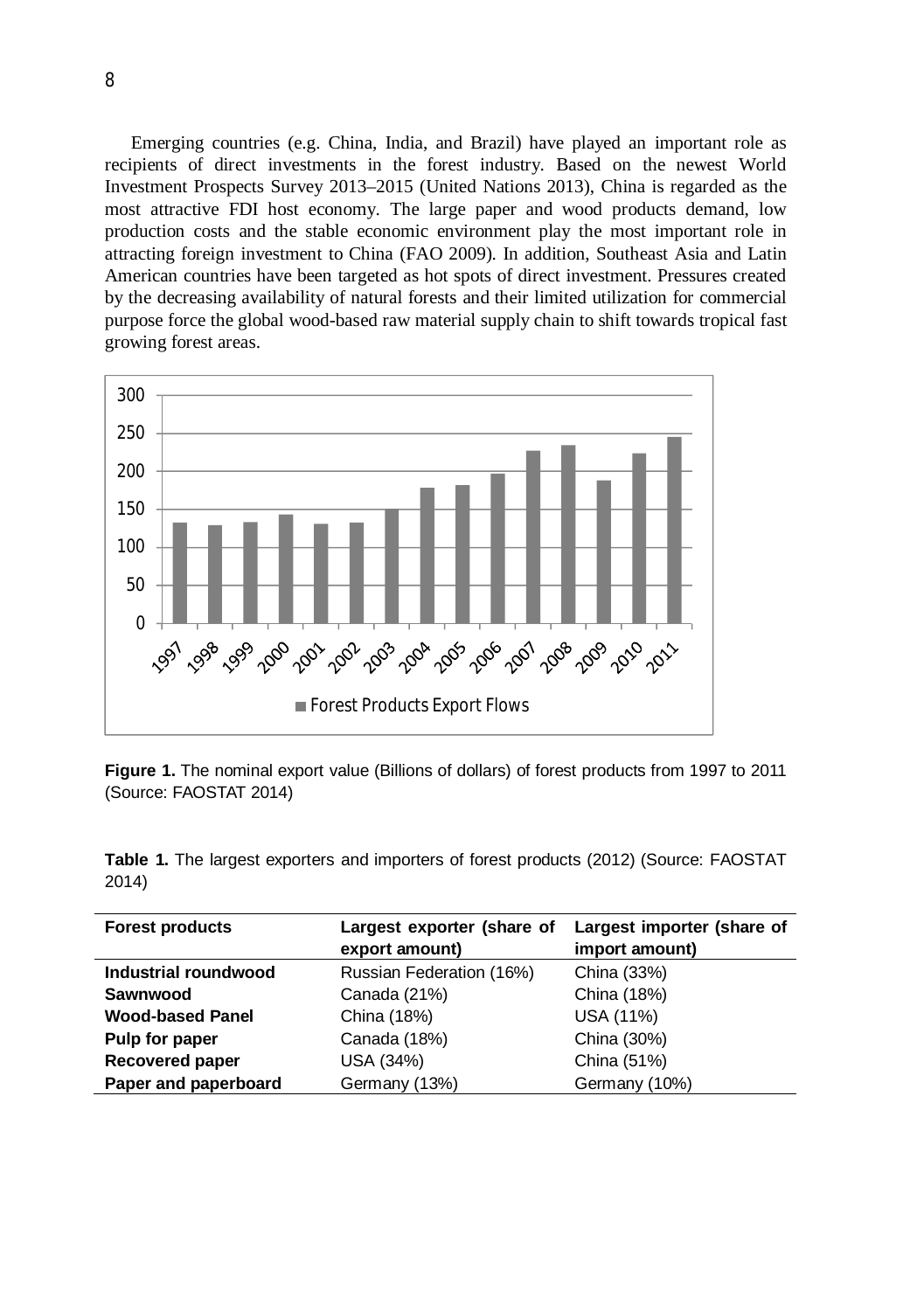

**Figure 2.** World inward FDI stock (Billions of dollars) in the wood and wood products sector from 1988 to 2011. (Data source: WIR 2001; 2004; 2005; 2006; 2007; 2008; 2009; 2011; 2012; 2013)





From the corporate perspective, firms may seek for markets, resources, and operational efficiency through foreign expansions (e.g. Dunning 1993). In the forest industry, internationalization within the paper and pulp sector is far ahead of the internationalization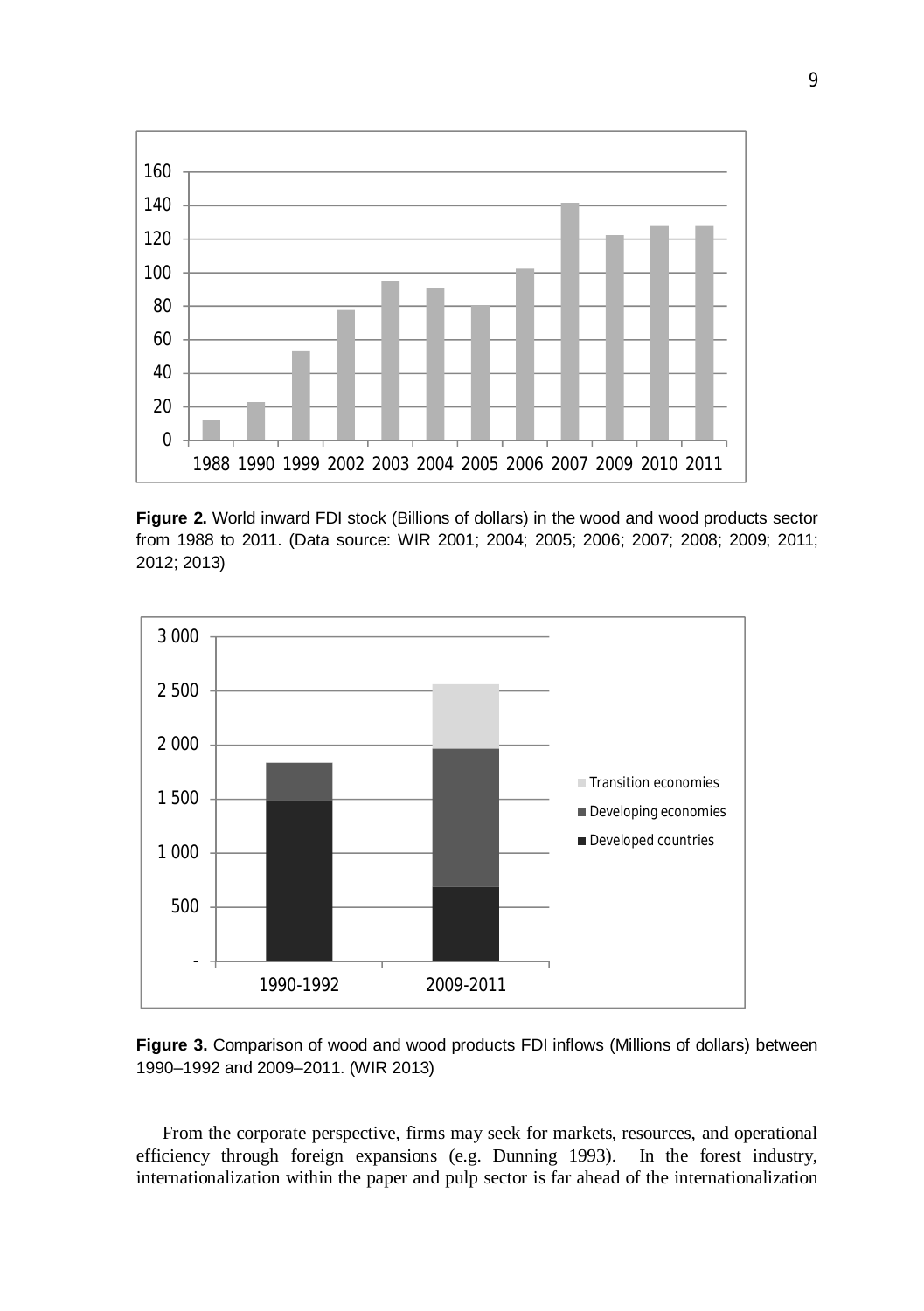within the sawn timber sector, because of the former sector's capital intensiveness, profitability, and the possibility of monopolistic power based on multinational operations (Zhang 1997). A global scaled internationalization is still uncommon among paper and pulp firms in general; however, many firms have already explored neighboring countries or certain regions as targets of foreign investments (Pöyry 2013). Based on the recently published PwC Global Forest, Paper and Packaging Industry Survey (2013), operational profiles of the top five companies are listed in Table 2 below. It can be seen that the leading multinational corporations (MNCs) in the forest industry have a comparatively high ratio of foreign employees to total employees (reaching 53.4% on average). Among the largest companies, Kimberly Clark has the highest ratio of foreign employees and number of operation countries. However, its B-to-C business mode differs significantly to the other companies' B-to-B forest business. In general, firms in the forest industry have suffered from over-capacity and low profitability during the 2000s, and strategic changes are needed in the long term to add product value, minimize production costs, and accelerate technological innovations (Uronen 2010; Wan 2014).

Internationalization has also raised massive environmental concerns, and the sustainable development of the forest industry has evoked multi-stakeholders' reactions. From the policy perspective, legislations particularly in developed economies (e.g. Lacey Act in the US; the EU Timber Regulation) have prohibited illegally harvested forest products, and this could induce forest industry firms to strengthen responsible and sustainable operations in both domestic and international business contexts (e.g. Manoharan 2013). From the market perspective, the implementation of marketing mechanisms and international conventions (e.g. forest certification, ISO standards) increases the demand for green-image forest products, which forces forest industry firms to upgrade production technologies to maintain market shares (Auld et al. 2008; Toppinen et al. 2014). From the non-government organization perspective, a constant exposure of irresponsible corporate behavior (e.g. illegal logging and natural forest devastation) for public accountability also places pressure on forest industry firms to operate sustainably. From the corporate perspective, the adaptation of transparent and responsible reporting (e.g. through the Global Report Initiative) to legitimize and expose corporate operations (Li and Toppinen 2011; Toppinen et al. 2012) gives positive signals of sustainable operation, particularly for MNCs.

| Top 5        | Name<br>οf<br>company | Country | <b>Sales</b><br>(Millions<br>οf<br>dollars) | <b>Number</b><br>οf<br>operation<br>countries | Ratio<br>οf<br>foreign<br>employees |
|--------------|-----------------------|---------|---------------------------------------------|-----------------------------------------------|-------------------------------------|
|              | International         | US      | 27,833                                      | 24                                            | 40%                                 |
|              | Paper                 |         |                                             |                                               |                                     |
| $\mathbf{2}$ | <b>Kimberly Clark</b> | US      | 21,063                                      | 37                                            | 75%                                 |
| 3            | Oji Paper             | Japan   | 15,161                                      | 14                                            | 36%                                 |
| 4            | UPM-Kymmene           | Finland | 13,423                                      | 14                                            | 60%                                 |
| 5            | Stora Enso            | Finland | 13.398                                      | 18                                            | 56%                                 |

**Table 2.** Internationalization status of the Top 5 forest, paper and packaging firms (Source: corporate annual reports 2013)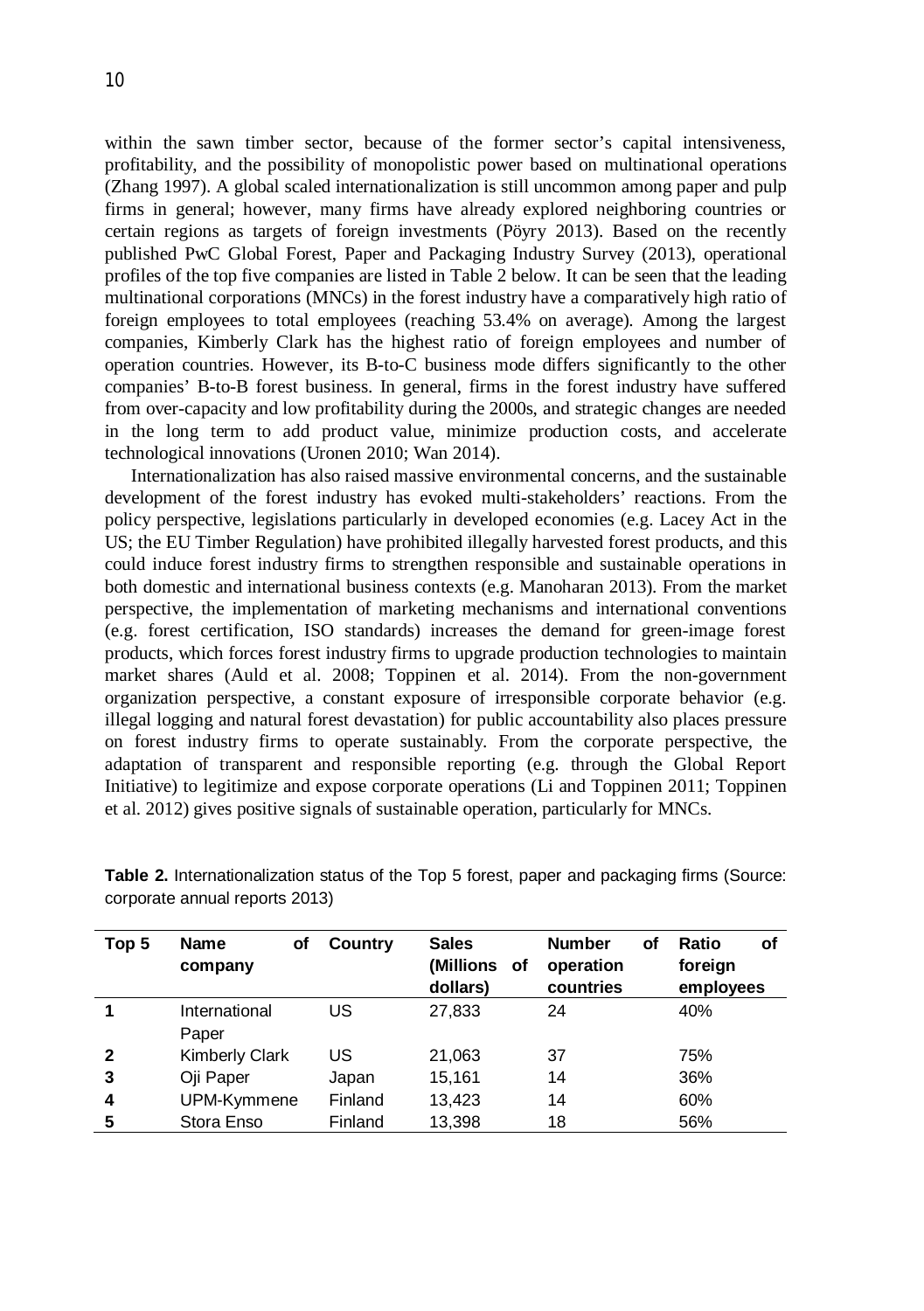#### **1.2 Aim of research**

The internationalization process of the forest industry has induced multifaceted concerns from economic, operational, and environmental perspectives at both country and corporate levels. Industry consolidation and production relocation have gradually shifted forest industry operation from developed to developing countries, and according to WIR (2013), developed countries absorbed only 27% of total FDI inflows in 2009-2011. At the corporate level, forest industry firms also seek international operational strategies to maintain their competitiveness. However, consequences of the international expansion of forest industry are still largely unknown. It is therefore worth to study the current status of the forest industry's internationalization process and to explore drivers and goals of this process.

Sub-study research objectives:

The first objective of this thesis is to review earlier literature concerning the internationalization of the forest industry, point out existing research gaps and provide research proposals for future empirical research. (Article I)

Based on the proposed research topics, corporate financial efficiency was chosen as the research target. The research focus of this empirical study is the relationship between corporate financial performance and its degree of internationalization. (Article II)

The objective of Article III is to explore the scope of corporate responsibility of internationalized firms in the forest industry. Using case study approach, this research compares different investment strategies and the implementation of the corporate social responsibility practices among three forest industry MNCs in China.

The objective of Article IV is to investigate the foreign entry mode strategy of forest industry firms. China is chosen as the investment destination, and the research question is which factors affect corporate entry mode choices between wholly owned subsidiaries (WOS) and joint ventures (JV).

# **2. REVIEW OF INTERNATIONALIZATION RESEARCH IN THE FOREST INDUSTRY**

Internationalization is defined as a process involves and adapts corporate operations (strategy, structure, resources, etc.) into the international environment (e.g. Welch and Luostarinen 1988; Calof and Beamish 1995). It includes not only the expansion process of inward and outward international activities and international investments, but also involves de-internationalization processes that allows voluntary or forced actions to reduce a corporate current cross-border activities (Benito and Welch 1997). Given that internationalization is a multifaceted phenomenon involving participants from international, national, industrial, corporate, and individual levels, internationalization research in the forest industry needs to be reviewed from different perspectives.

#### **2.1 Macro-level internationalization research in the forest industry**

National and international circumstances (e.g. competition, interdependence, and economic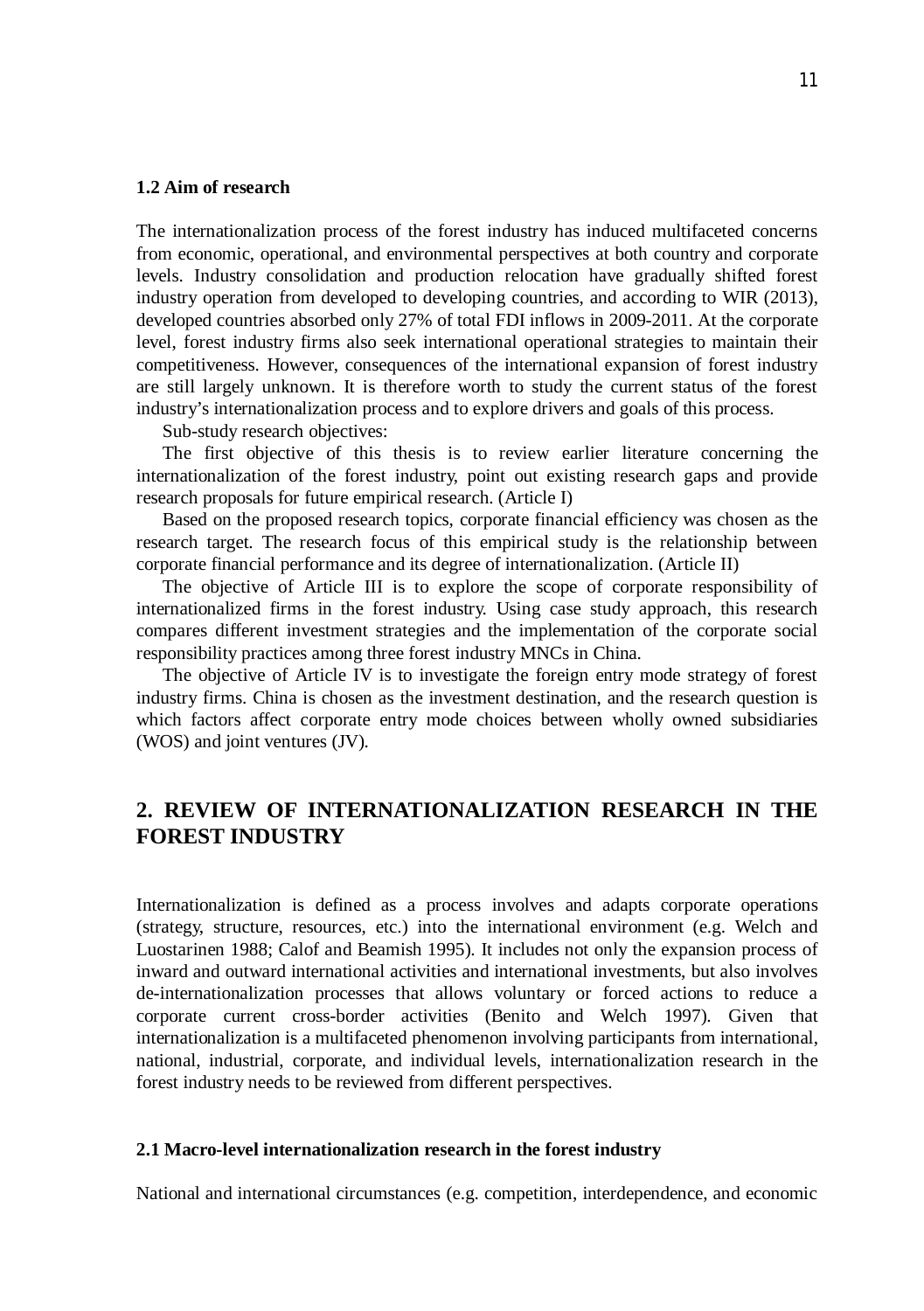integration between nations) provide a basic ground for industrial cross-border expansion through both trade and investment. Back in the 18th century, Smith (1776) mentioned the factor-based advantages of a nation (e.g. capital, labor, resources) as the most important determinants of international trade. The Double diamond model (Rugman 1991; Rugman and D'Cruz 1993; based on Porter's diamond model, 1990) further expanded Smith's (1776) theory by bringing in the demand condition, supporting industry, and firm strategy as national-level advantages of the international business. With regard to international investment, institutional theories (e.g. North 1990; Peng 2002) have suggested institutional environment at the country level to be the determinant of foreign investments. Besides, the eclectic theory by Dunning (1977; 1980; 1988) also demonstrated the importance of location advantages (e.g. economic, political, social, and cultural advantages) from the firm perspective when competing with local competitors.

Forest industry research focusing on internationalization is summarized in Table 3. From the bilateral or international trade perspective, exchange rate has been a research focus and it has been argued to impact both the short- and long-term changes of export and import prices and volumes (e.g. Uusivuori and Buogiorno 1990; Hänninen and Toppinen 1999; Zhang and Buongiorno 2010). Nordic and North American countries have been highly focused in terms of how the fluctuation of exchange rate and currency value impacts the change of trading volumes and wood products prices (e.g. Uusivuori and Buogiorno 1990; Hänninen and Toppinen 1999; Bolkesjo and Buogiorno 2006; Baek 2007). In general, short run changes in exchange rate affect more bilateral forest products trade than the long run level, but research results differ among target research countries and product categories. Tariffs and policies concerning global trade liberalization (e.g. NAFTA, GATT, and WTO) have also gained the attention of several researchers. Tariff reductions were mostly concluded to positively impact the international trade of forest products (e.g. Bourke and Leitch 1998; Gan and Ganguli 2003; Gan 2004). Market demand of forest products and forest resource availability were also considered as important determinants influencing the international trade of forest products (e.g. Bonnefoi and Buongiorno 1990; Hujala et al. 2013).

From the foreign investment perspective, the impact of exchange rates has been comparatively well studied. Uusivuori and Laaksonen-Craig (2001) concluded that the appreciation of domestic currencies increased outward investments in the US and Sweden. Nagubadi and Zhang (2008; 2011) pointed out that the depreciation of currencies in host countries has had a significant positive effect on FDI outflows. Gross domestic product (GDP) has also been considered a factor impacting FDI. Laaksonen-Craig (2004) concluded that a bi-directional causality exists between FDI and GDP in developing countries. The bilateral FDI between the US and Canada indicated that home country GDP has a negative impact (Nagubadi and Zhang 2011). Market demand and resources have been argued as advantages for both home and host countries to attract forest industry FDIs (e.g. Zhang 1997; Laaksonen-Craig 2004; 2008). In addition, national policies supporting openness and encouraging investment could have positive impacts on inward FDI flows (Pearse et al. 1995; Laaksonen-Craig 2004; 2008). National-level foreign investment research has generally focused on economic, political, and market-related factors for analyzing their impacts on FDI. Developed countries have commonly been chosen as the research focus, whereas only two South American developing countries (Brazil, Chile) were studied by Laaksonen-Craig (2004; 2008).

The liability of foreignness has been regarded as a main obstacle for foreign investments (e.g. Zaheer 1995; Matsuo 2000). However, besides economic liabilities (e.g.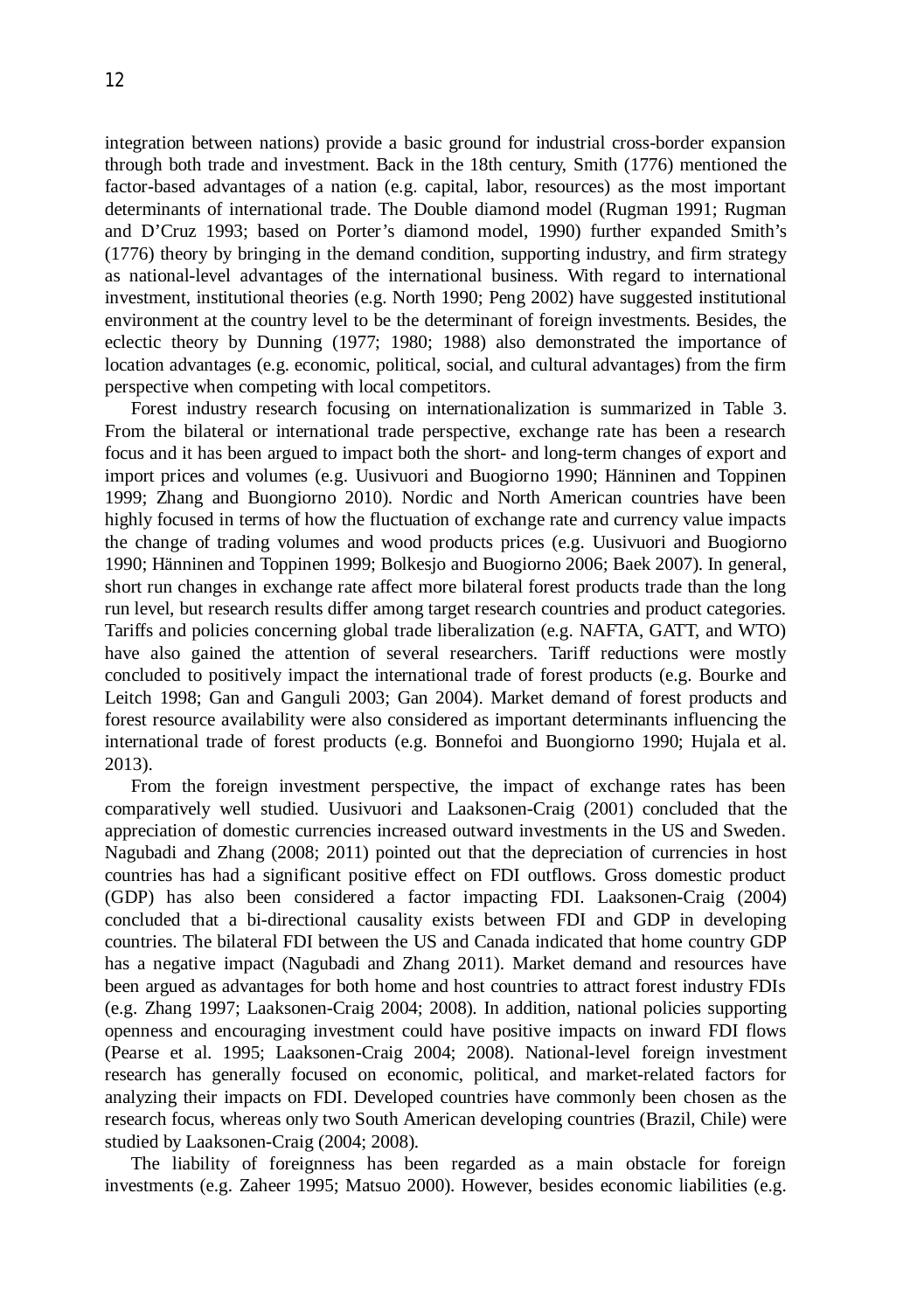investment capitals and operational costs), the liability of foreignness is also impacted by factors beyond economic issues, such as social and cultural circumstances in the host country (Calhoun 2002). Previous research in the forest industry sector rarely considered these factors when analyzing foreign investment. Only Sajasalo (2002) discussed the psychic distance when demonstrating expansion behaviors of the four case companies in the Finnish forest industry. Therefore, in this thesis, Article IV complements the previous literature by including national cultural differences as a potential factor to explain the foreign expansion of firms.

| <b>International trade</b> |                   |                                              |                     |  |  |  |
|----------------------------|-------------------|----------------------------------------------|---------------------|--|--|--|
| Impact                     | <b>Indicators</b> | <b>Authors</b>                               | <b>Case country</b> |  |  |  |
|                            | Exchange rate     | <b>Uusivuori</b><br>Buogiorno<br>and<br>1990 | Finland, Sweden     |  |  |  |
|                            |                   | Lyke 1998                                    | North America       |  |  |  |
|                            |                   | Hänninen and Toppinen 1999                   | Finland             |  |  |  |
|                            |                   | Kim et al. 2003                              | Korea               |  |  |  |
|                            |                   | Sun and Zhang 2003                           | <b>USA</b>          |  |  |  |
|                            |                   | Wunder 2005                                  | Gabon,<br>Cameroon, |  |  |  |
|                            |                   |                                              | Papua New Guinea,   |  |  |  |
|                            |                   |                                              | Venezuela, Ecuador  |  |  |  |
|                            |                   | Bolkesjo and Buogiorno 2006                  | <b>USA</b>          |  |  |  |
|                            |                   | <b>Baek 2007</b>                             | USA, Canada         |  |  |  |
|                            |                   | Daigneault et al. 2008                       | <b>USA</b>          |  |  |  |
|                            |                   | Li and Zhang 2008                            | China               |  |  |  |
| Economic                   |                   | Zhang and Buongiorno 2010                    | <b>USA</b>          |  |  |  |
|                            |                   | <b>Baek 2012</b>                             | USA, Canada         |  |  |  |
|                            |                   | Hujala et al. 2013                           | Multiple nations    |  |  |  |
|                            | <b>Tariffs</b>    | Bourke and Leitch 1998                       | Multiple nations    |  |  |  |
|                            |                   | Zhu et al. 2001                              | 180 countries       |  |  |  |
|                            |                   | Stennes and Wilson 2005                      | USA, Canada         |  |  |  |
|                            |                   | Solberg, et al. 2010                         | Russia              |  |  |  |
|                            |                   | Sun et al. 2010                              | 180 countries       |  |  |  |
|                            | GDP               | Limaei et al. 2011                           | Iran                |  |  |  |
|                            |                   | Cheng et al, 2013                            | USA                 |  |  |  |
|                            |                   | Hujala et al. 2013                           | multiple nations    |  |  |  |
|                            | Production cost   | Stennes and Wilson 2005                      | USA, Canada         |  |  |  |
|                            | domestic<br>wood  | Li and Zhang 2008                            | China               |  |  |  |
|                            | price             |                                              |                     |  |  |  |
|                            |                   | <b>Baek 2012</b>                             | <b>USA Canada</b>   |  |  |  |
|                            |                   | Boyd and Krutilla 1991                       | <b>USA</b>          |  |  |  |
|                            |                   | Gan and Ganguli 2003                         | <b>USA</b>          |  |  |  |
| Policy                     |                   | Gan 2004                                     | China               |  |  |  |
|                            |                   | Daigneault et al. 2008                       | <b>USA</b>          |  |  |  |
|                            |                   | Li and Zhang 2008                            | China               |  |  |  |

**Table 3.** Summary of macro-level internationalization research in the forest industry, from the perspective of international trade and foreign investment.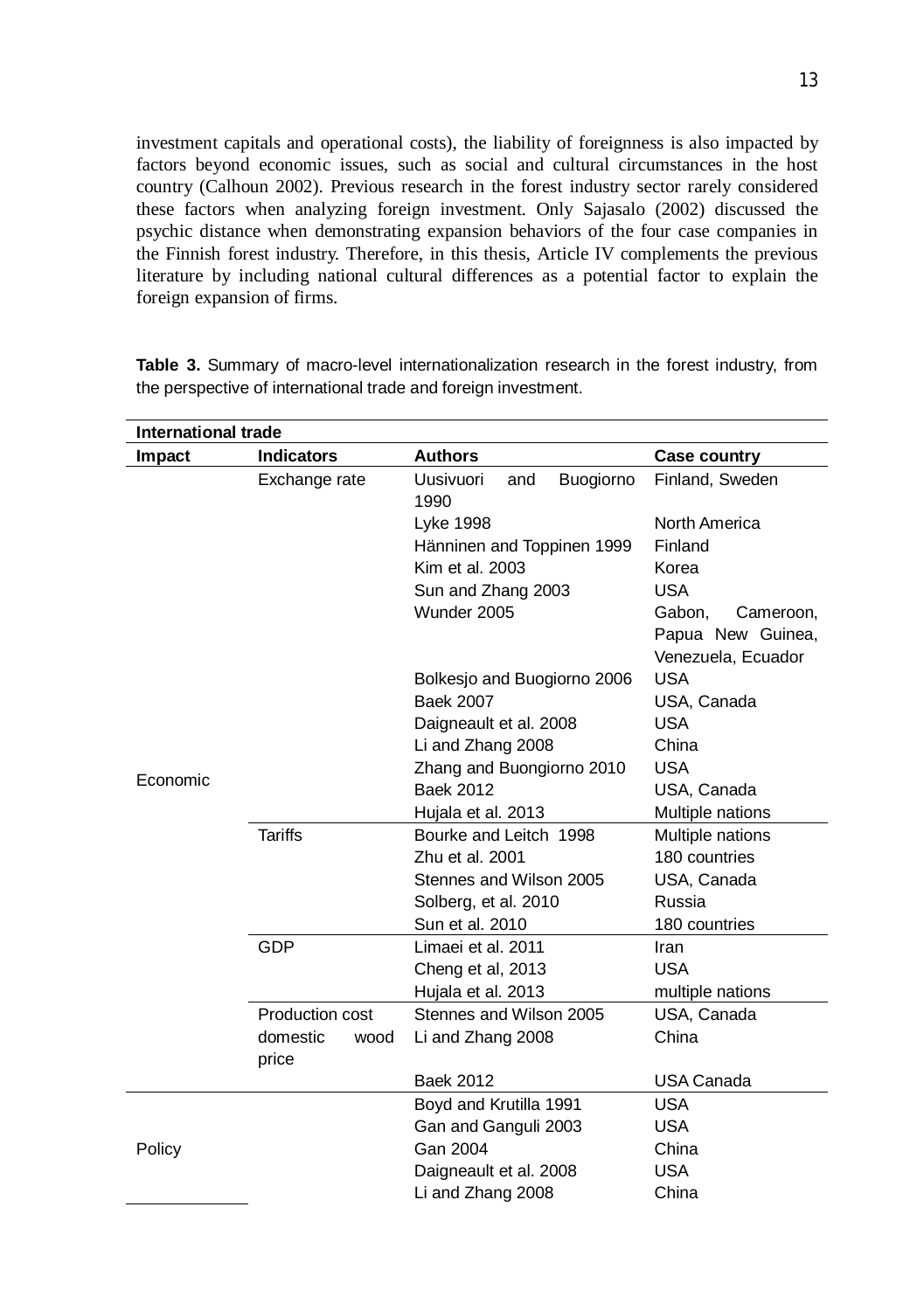|                           |                                | Lundmark and Mansikkasalo<br>2009               | EU                           |
|---------------------------|--------------------------------|-------------------------------------------------|------------------------------|
|                           |                                | Zhang and Li 2009                               | China                        |
|                           |                                | <b>Bonnefoi</b><br>Buongiorno<br>and<br>1990    | Multiple nations             |
|                           |                                | Lyke 1998                                       | North America                |
|                           |                                | Wunder 2005                                     | Gabon,<br>Cameroon,          |
| Market<br>and             |                                |                                                 | Papua New Guinea,            |
| Demand                    |                                |                                                 | Venezuela, Ecuador           |
|                           |                                | Dieter and Englert 2007                         | Germany                      |
|                           |                                | Li and Zhang 2008                               | China                        |
|                           |                                | Limaei et al. 2011                              | Iran                         |
|                           |                                | Hujala et al. 2013                              | Multi-nations                |
|                           | Forest                         | Uusivuori and Tervo 2002                        | 18 countries OECD            |
|                           | endowment                      |                                                 |                              |
|                           |                                | Li and Zhang 2008                               | China                        |
| Resources                 |                                | Zhang and Li 2009                               | China                        |
|                           |                                | Lundmark 2010                                   | EU member                    |
|                           |                                | Hujala et al. 2013                              | Multiple nations             |
|                           | domestic<br>wood<br>production | Limaei et al. 2011                              | Iran                         |
| Supporting                | housing starts                 | Baek 2012                                       | USA, Canada                  |
| industry                  |                                |                                                 |                              |
| <b>Distance</b>           |                                | Li and Zhang 2008                               | China                        |
| <b>Foreign investment</b> |                                |                                                 |                              |
| <b>Impact</b>             | <b>Indicators</b>              | Authors                                         | <b>Case country</b>          |
|                           | Exchange rate                  | <b>Uusivuori</b><br>and<br>Laaksonen-           | USA,<br>Finland,             |
|                           |                                | Craig 2001                                      | Sweden                       |
|                           |                                | Nagubadi and Zhang 2008                         | USA, Japan                   |
|                           |                                | Nagubadi and Zhang 2011                         | USA, Canada                  |
| Economic                  | <b>GDP</b>                     | Laaksonen-Craig 2004                            | USA, Canada, Brazil,         |
|                           |                                |                                                 | Chile                        |
|                           |                                | Nagubadi and Zhang 2011                         | USA, Canada                  |
|                           | Per capita income              | Nagubadi and Zhang 2008                         | USA, Japan                   |
|                           | capital/<br>labor              | Nagubadi and Zhang 2008                         | USA, Japan                   |
|                           | costs                          |                                                 |                              |
| Policy                    |                                | Pearse et al. 1995                              | Canada                       |
| Market<br>and             |                                | Pearse et al. 1995                              | Canada                       |
| demand                    |                                | Zhang 1997                                      | <b>USA</b>                   |
|                           |                                | Laaksonen-Craig 2008                            | Brazil, Chile                |
|                           |                                | Zhang 1997                                      | <b>USA</b>                   |
|                           |                                | Laaksonen-Craig 2004                            | USA, Canada, Brazil,         |
| Resources                 |                                |                                                 | Chile                        |
|                           |                                |                                                 |                              |
|                           |                                | Laaksonen-Craig 2008<br>Nagubadi and Zhang 2011 | Brazil, Chile<br>USA, Canada |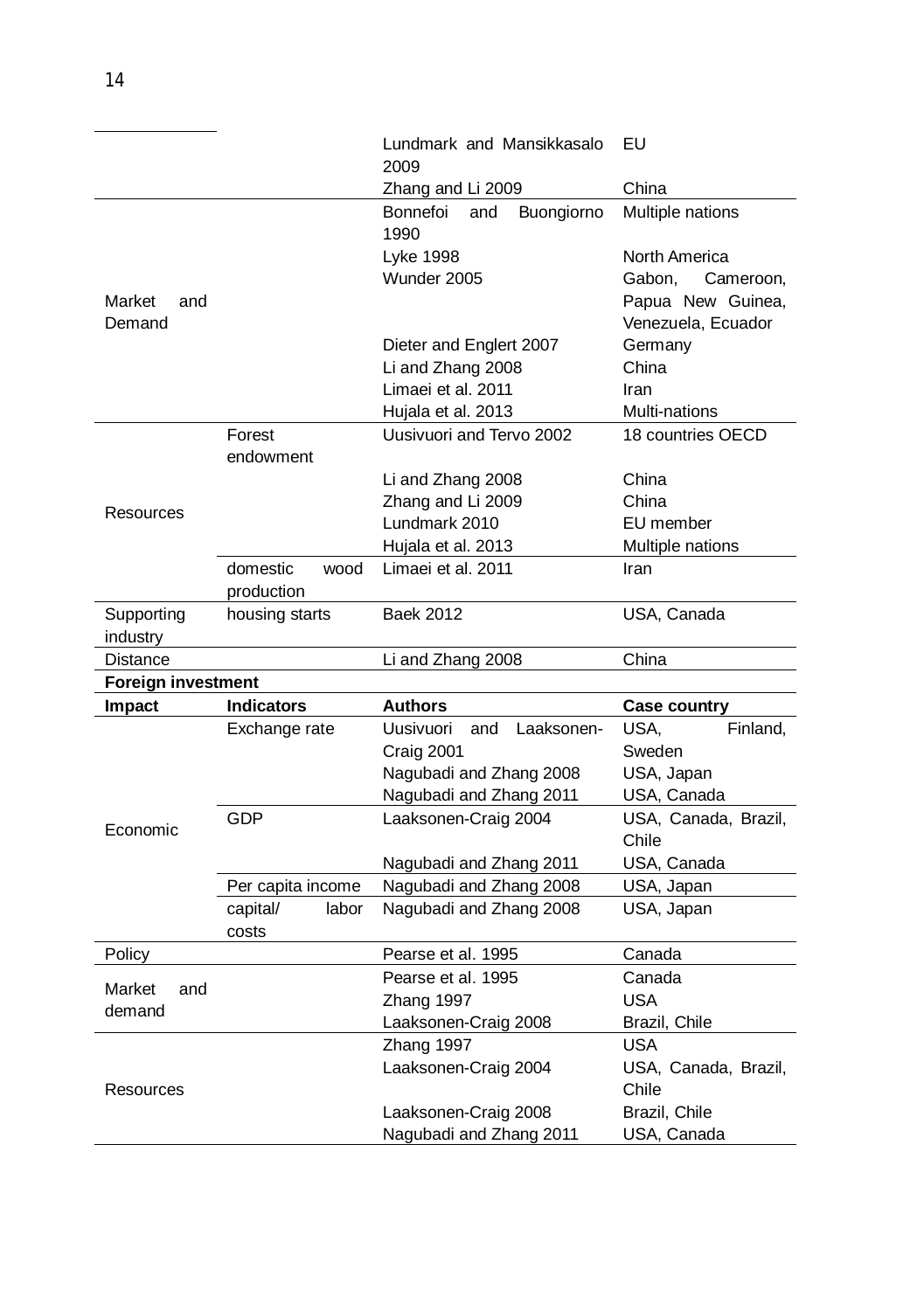#### **2.2 Micro-level internationalization research in the forest industry**

Corporate internationalization can be depicted as a process of adapting firms' operations into the international environment (Calof and Beamish 1995). Several internationalization theories have explored mechanisms behind corporate expansion behavior. Vernon's (1966) product life circle theory illustrated corporate expansion over product growth stages from the new product, growth product, and mature product to the obsolete product. Transaction costs and internalization theories (e.g. Williamson 1975; 1985; Buckley and Casson 1976) demonstrated that firms internalize external resources to reduce transaction costs in an imperfect market. Nordic school (IP, Uppsala model: Johanson and Wiedersheim-Paul 1975; Johanson and Vahlne 1977; 1990) and innovation-based models (e.g. Bilkey and Tesar 1977; Cavusgil 1980) considered internationalization a gradual expansion process towards which corporate behavior is driven by the accumulation of knowledge and experiences. Theories on firm-specific advantages have argued the importance of corporate know-how (e.g. specific, transferable, and difficult to mimic) as a competition premium in the host market (e.g. Hymer 1960; Rugman 1981). Moreover, entrepreneur ability, customer behavior, and network building have also affected corporate expansion behavior (e.g. Johanson and Mattsson 1988; Calof and Beamish 1995; Cardone-Riportella et al. 2003).

In the forest industry, relevant literature concerning micro-level international trade and foreign investment has been summarized in Table 4. Although only corporate-level determinants of internationalization are listed in the table, the importance of the macrolevel environment influencing corporate expansions cannot be ignored. For example, by comparing corporate operational and managerial strategies of Norwegian and Finnish forest industry companies, Moen and Lilja (2001) concluded that differences in national business systems have long-term structural effects on the nature of firm's product portfolios and managerial strategies. Similarly, Laurila and Ropponen (2003) also concluded that foreign expansion cannot be adequately understood without reference to the institutional environment in which it originated.

Only a few studies have focused on corporate-level exporting strategies from the international trade perspective. By studying the exporting behavior of North American firms to Japan, Eastin et al. (2004) concluded that firm size, shortened distribution channels, product mix, company presence in Japan, and intimate customer relationship are closely related to export success. Similarly, Parhizkar et al. (2010) targeted the exporting behavior of US firms and concluded the importance of distribution channels and partner relationships to export success. Laaksonen-Craig and Uusivuori (2006) explored firm-level exports, foreign sales and R&D investments, and concluded that R&D investments had impact on firms' exports rather than foreign sales during the 1980s, but such impact diminished in the 1990s. These results are consistent with general international trade studies which find export success to be impacted by both internal (strategy, management, firm characters) and external (domestic and foreign markets) factors (e.g. Sousa et al. 2008).

From the foreign investment perspective, Kuittinen et al. (2010) investigated global pulp and paper companies and concluded that the investment in fixed assets (e.g. capital expenditure in green field mills, pulp) appears to create more value than the acquisition of existing production capacities, suggesting that different investment strategies influence the profitability and value creation ability. Laurila and Ropponen (2003) used a case study approach to describe the change in ownership and board composition of three Finnish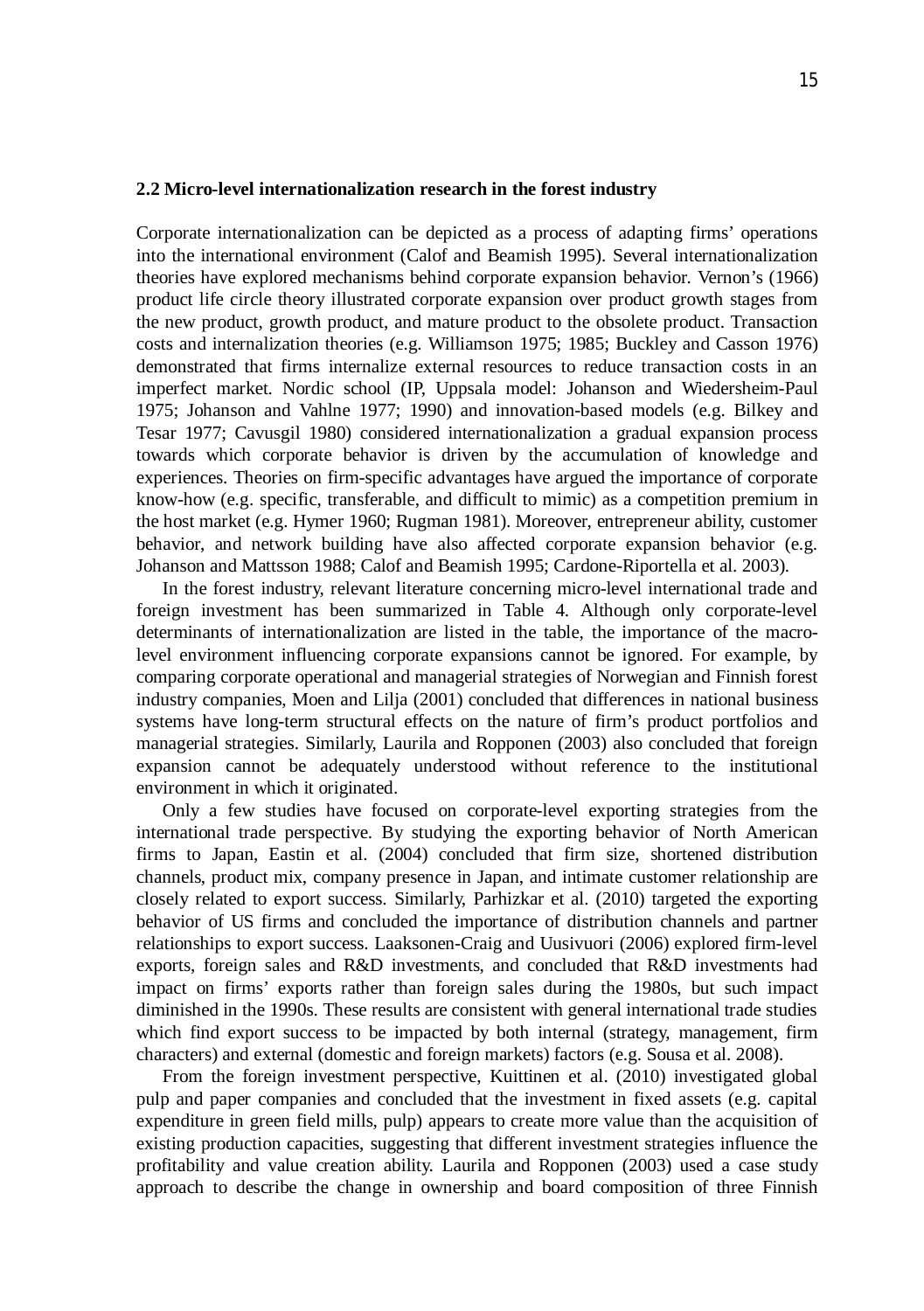companies from the corporate management perspective, and concluded that a large proportion of a company's foreign ownership might orient toward an external operational strategy. In general, corporate-level research focusing on trade and foreign investment is still very limited, and the empirical results fragmentally support the internationalization theories. Thus, more studies on the corporate level are needed, especially focusing on developing countries. To fill the gap, this thesis empirically dedicates its focus on China as a case country.

| Case country                                                                 |
|------------------------------------------------------------------------------|
|                                                                              |
| Slovakian companies                                                          |
| <b>North</b><br>American<br>companies export to<br>Japan                     |
| American<br><b>North</b><br>companies export to<br>Japan                     |
| <b>North</b><br>American<br>companies export to<br>Japan                     |
| Parhizkar et al. 2010<br>USA.<br>exports<br>to<br>Mexico, Europe, Asia       |
| <b>USA</b><br>Parhizkar et al. 2010<br>exports<br>to<br>Mexico, Europe, Asia |
| Finnish companies<br>and                                                     |
| American<br><b>North</b><br>companies export to<br>Japan                     |
| Parhizkar et al. 2010<br><b>USA</b><br>exports<br>to<br>Mexico, Europe, Asia |
|                                                                              |
| Case country<br>$\sim$ $\sim$ $\sim$ $\sim$ $\sim$ $\sim$ $\sim$             |
| Brodrechtova 2008                                                            |

**Table 4.** A summary of micro-level internationalization research in the forest industry, from the perspective of international trade and foreign investment.

| Foreign investment |                   |                           |                       |
|--------------------|-------------------|---------------------------|-----------------------|
| Impact             | <b>Indicators</b> | <b>Authors</b>            | Case country          |
| Investment         |                   | Kuittinen et al. 2010     | Global<br>pulp<br>and |
| strategies         |                   |                           | paper companies       |
| R&D investment     |                   | Laaksonen-Craig<br>and    | Finnish companies     |
|                    |                   | Uusivuori 2006            |                       |
|                    | Corporate         | Laurila and Ropponen 2003 | Three Finnish paper   |
| Management         | ownership         |                           | companies             |
|                    | Board             | Laurila and Ropponen 2003 | Three Finnish paper   |
|                    | composition       |                           | companies             |
|                    |                   |                           |                       |

16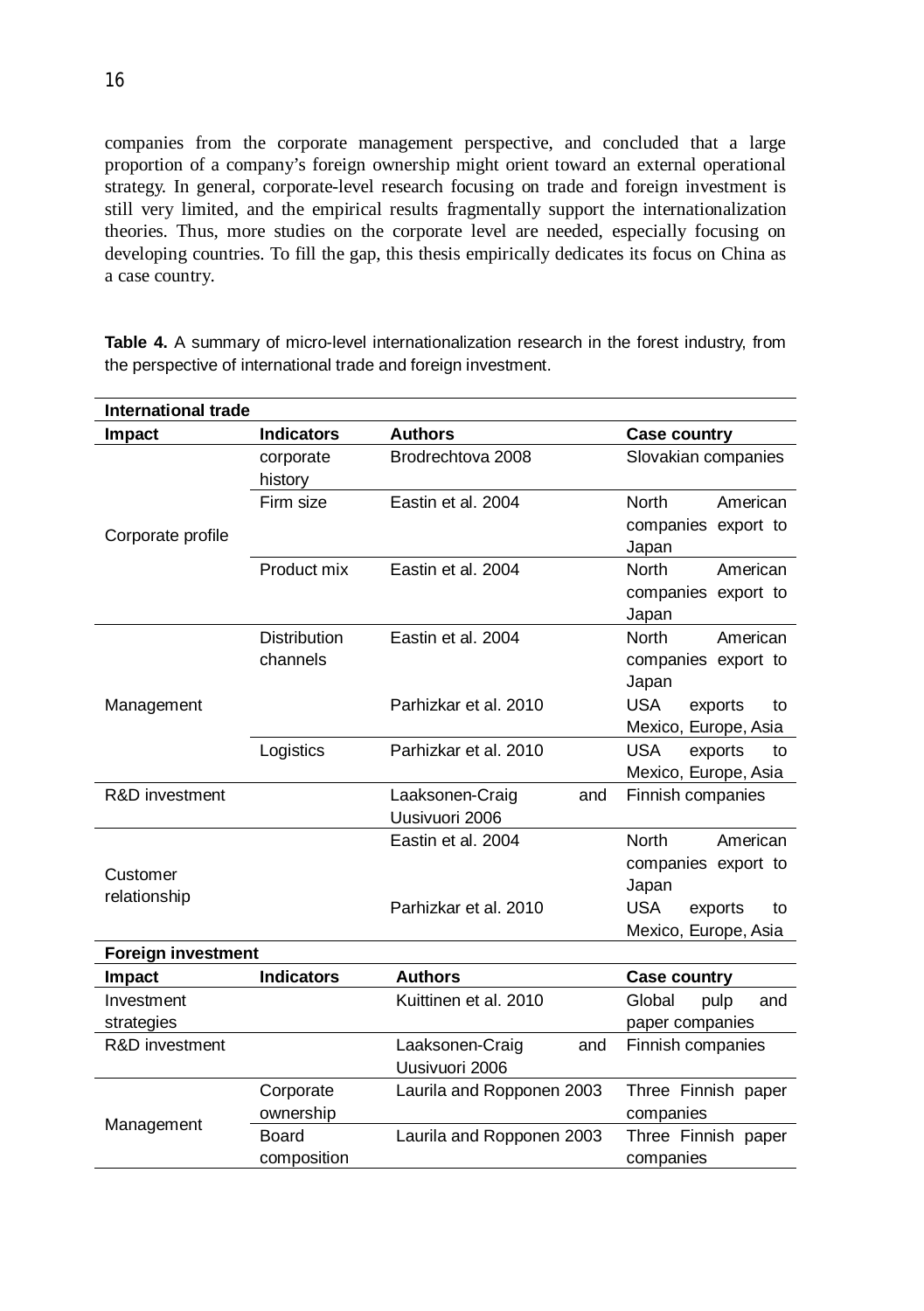#### **2.3 Forms of internationalization in the forest industry**

On the national level, forms of internationalization generally include two categories, trade and investments (Morgan and Karsikeas 1997). However, on the corporate level a firm's internationalization process can be depicted from irregular exporting to investing in overseas corporate subsidiaries (Johanson and Weidersheim-Paul 1975; Johanson and Vahlne 1977). Corporate foreign entry mode forms are thus classified as non-equity-based (exporting and licensing) and equity-based (joint venture and wholly owned subsidiary) (Hill et al. 1990; Pan and Tse 2000).

In the forest industry, Nagubadi and Zhang (2008) concluded a complimentary relationship between exporting and FDI outflow in the US and Japan. Similarly, Nagubadi and Zhang (2011) argued that both importing and exporting complement the outward FDI in the US and Canada. Uusivuori and Laaksonen-Craig (2001) contrastingly concluded that FDI and forest products exporting were substitutes in the US in the 1990s, whereas exporting negatively affected outward FDI in Finland and Sweden. No research has focused on the outward FDI of developing countries in the forest industry. Yet, their capabilities of engaging in foreign investment have been shown to be increasing (Gammeltoft 2008). Thus, future research is recommended under this topic.

In addition, there is also a lack of studies paying attention to the comparison of foreign entry mode strategies in the forest industry at the corporate level, although entry mode strategies have been argued to be affected by firm experiences and institutional environments (e.g. Herrmann and Datta 2006; Arslan and Larimo 2011; Dow and Larimo 2011). Article IV fills this gap by aiming to explore the corporate-level entry mode strategy in the case of China.

#### **2.4 Goals of internationalization in the forest industry**

Numerous motives for foreign expansion have been suggested, such as market seeking, resource seeking, efficiency seeking, and strategic asset seeking with the intent of gaining market opportunities, accessing natural resources, promoting efficient operations, or augmenting corporate competitive advantages in international business (Dunning 2000). Both proactive (e.g. profit and technological advantage, tax benefit, economies of scale) and reactive motives (e.g. overproduction, competitive pressures, and saturated domestic markets) lead firms to pursue internationalized operations (Czinkota et al. 2004). It has been argued that tangible goals of internationalization (e.g. cost saving) are more easily realized than tacit internationalization goals (e.g. building knowledge, competence) (Vermeulen and Barkema 2002; Wagner 2004). Ruigrok and Wagner (2004) indicated divergent goals of international expansion when distinguishing between financial performance goals and operational performance goals. In the area of internationalizationperformance relationship research, the question of how corporate performance reacts under the internationalization process is still under debate; both linear and curvilinear relationships are suggested (e.g. Gomes and Ramaswamy 1999; Lu and Beamish 2004).

In the forest industry, foreign expansion has mostly been argued to be a market- or resource-seeking process (e.g. Zhang 1997; Laaksonen-Craig 2008; Nagubadi and Zhang 2008). Toppinen et al. (2006) explored Finnish forest industry companies from the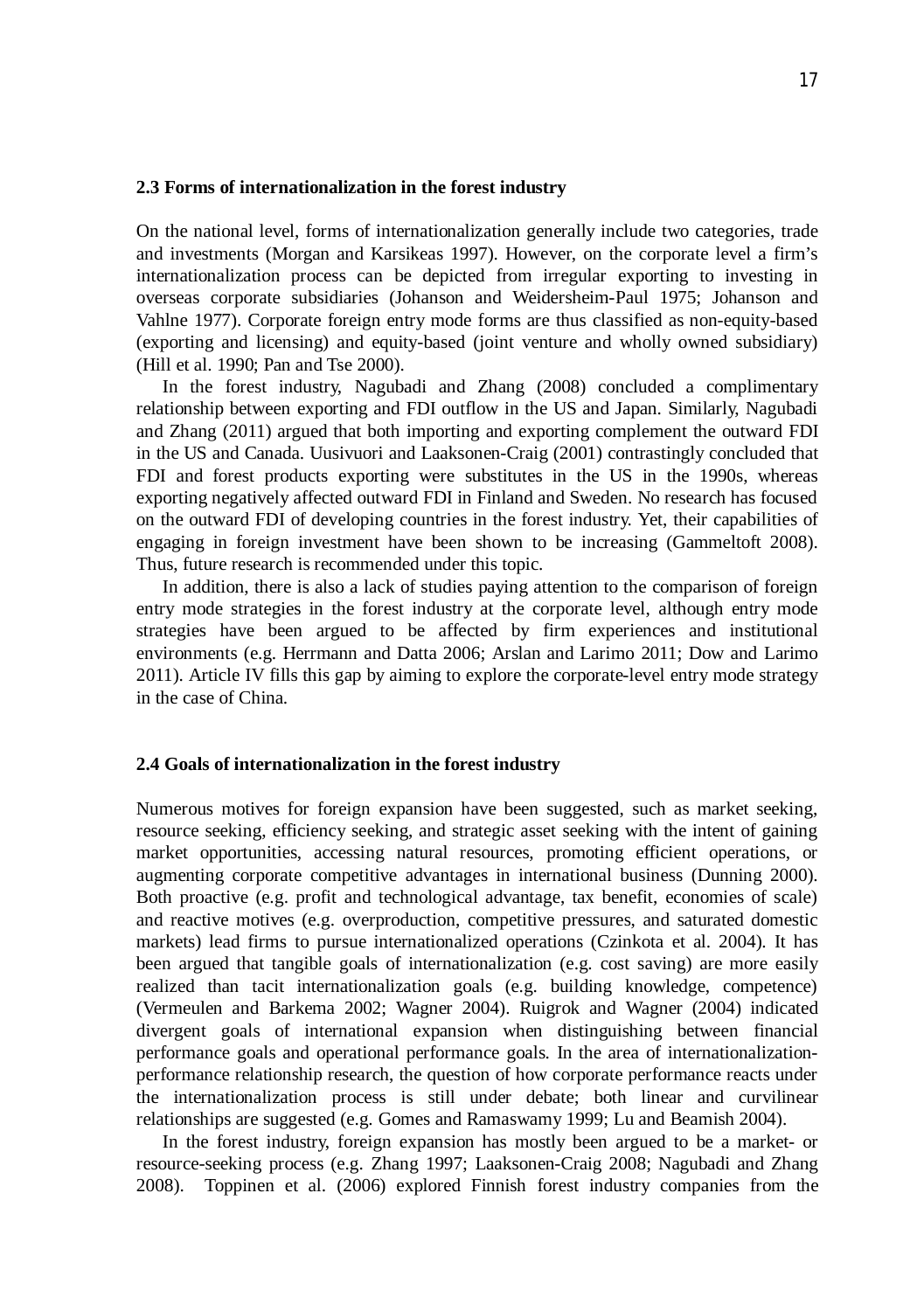operational performance perspective and concluded that internationalized companies outperformed non-internationalized ones. Siitonen (2003) compared the financial performance between North American and European firms and concluded that the degree of internationalization positively associated with corporate performance. As no study has focused on global forest industry firms, Article II analyzed the relationship between corporate financial performance and the degree of internationalization.

The sustainability of internationalization operations has been increasingly researched in recent years (e.g. Laudal 2011; Laasonen 2012; Bondy and Starkey 2014), following the growing global attention on sustainable development since the Brundtland Commission (WCED 1987). To implement the sustainable development based on triple P bottom-line (People, Planet, Profit), firms are expected to integrate social, environmental, and economic concerns into corporate actions in a transparent and accountable manner to create better wealth for society and to maintain sustainable development (e.g. Elkington 1997; Commission of the European Communities 2011). Corporate responsibility (CR) is generally a form of corporate self-regulation aiming to contribute to social and environmental welfare (Moon 2007). The core characteristics of CR are generally described as being voluntary, going beyond philanthropy, connecting practices and values, aiming at social and economic alignment, having multiple stakeholder orientation, and managing externalities (Crane et al. 2013). Motivations of CR range from the social license to corporate competitive advantages (Porter and Kramer 2002; Kolk and Tulder 2010). However, CR is expected to be embedded into the core business of firms (as a strategic activity) rather than bolted on as a separate operation (as a public affairs' concern) (Grayson and Hodges 2004; Kolk and Tulder 2010). In the international business research, for example Chapple and Moon (2005) demonstrated that MNCs dealing with cross border activities are more attentive to CR issues than companies operating only in one country.

Forest industry plays an essential role in reaching green economy goals including low carbon, resource efficiency, and social inclusiveness (UNEP 2011). Because of its direct link to environmental disturbances, forest industry CR is expected to act responsibly as both a producer and a raw material purchaser from both the forest ecological management and community social benefit perspectives (Panwar and Hansen 2009). Forestry firms largely define CR based on activities related to sustainable forest management and accountability (Vidal and Kozak 2008a), social matters have gained increasing attention rather than pure environmental concerns showing a broader set of CR concerns (Vidal and Kozak 2008b). CR practices could legitimize forest firms by demonstrating their commitment to sustainability, as well as decrease the risk of public criticism and market share loss (Jenkin and Smith 1999; Vidal and Kozak 2008b). The Global Report Initiative (GRI) has been gradually applied in the forest industry to legitimize and expose corporate sustainable operations, especially among MNCs (Li and Toppinen 2011; Toppinen et al. 2012). Embedding socially and environmentally responsible practices into corporate core business (Vidal and Kozak 2008b) and applying the proactive strategy (Tuppura et al., 2013) positively impact corporate social performance.

As CR is still largely context-dependent, it might differ substantially from country to country (Freeman and Hasnaoui 2011). Although CR is voluntary and reaches beyond the control of regulations and legislations, the lack of consensus of international regulation on social and environmental issues brings challenges to assess CR globally. Thus, it provides firms with more self-discipline to conduct international operations. Firms in international business need to balance the interests of larger stakeholder groups at both local and global level, as well as to tackle a broader range of social and environmental issues (Vidal et al.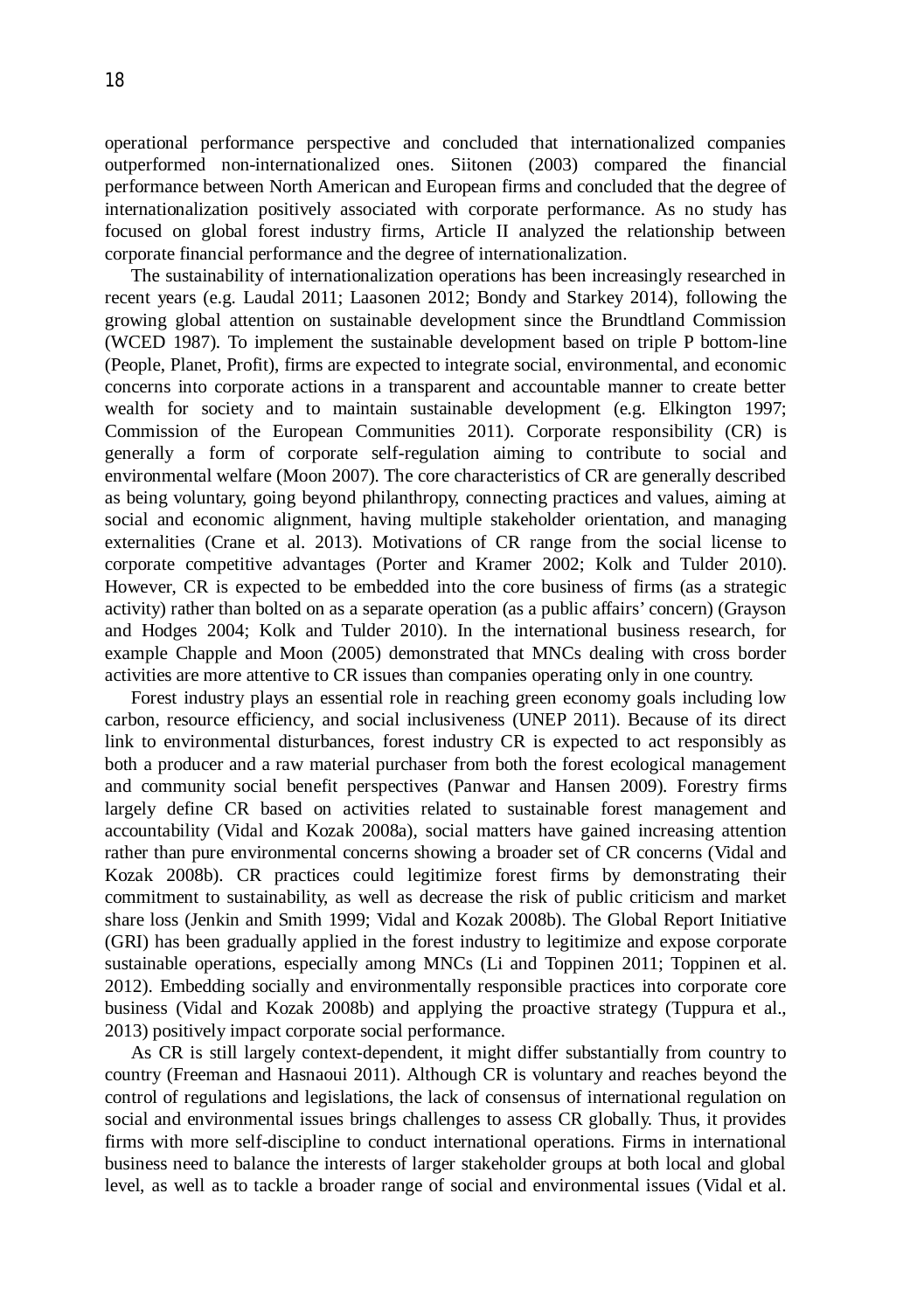2010). The combination of internationalization strategies and CR considerations in the corporate decision-making process affects corporate competitiveness, profitability, and survival (Porter and Kramer 2006; Kolk and Pinkse 2008; Verbeke 2009). MNCs are argued to favor a "universal strategy" when tackling with local CR issues than a "culturally specific strategy", which is at odds with the CR spirit of embedding local responsiveness (Bondy and Starkey 2014). In the forest industry, CR is also argued to depend strongly on contextual characteristics and under which firms' CR activities and priorities are varied (Vidal and Kozak 2008a). For example, Matilainen (2013) argued that foreign firms are a significant impulse for changing the Russian CR from the corporate philanthropy oriented CR to the strategically oriented CR. Forest certifications have also been promoted by foreign investors in Russia. Borregaard et al. (2008) argued that the environmental behavior and impacts are similar between local investors and MNCs in Chile and Brazil. However, local firms lagged in the introduction of forest certification and environmental management systems in comparison to their foreign counterparts. Thus, Article III chose the context of China to explore MNCs' international CR implementations.

To sum up, internationalization in the forest industry shows a fragmented research focus. Hence, this thesis conceptually depicts the systematic internationalization process of the forest industry (Figure 4, from Article I). Micro and macro level factors are hypothesized to drive the forms of internationalization (from exporting to FDI) to pursue multiple goals of internationalization in the forest industry. In a dynamic loop, goals of internationalization further act as corporate level impetus to respond to the underlying drivers of internationalization. To structure the empirical studies (i.e. Article II - IV), Figure 4 also points out specific research areas of internationalization in the forest industry. In specific, macro-level drivers of forest industry internationalization are comparatively well studied; however, micro-level drivers as well as internationalization forms and goals need more research attention. The empirical research of this thesis emphasizes the forms and goals of internationalization in the forest industry, and three themes to be focused on are corporate financial efficiency, corporate sustainability, and choice of corporate expansion strategy (Articles II, III, and IV, respectively).

The reasons for choosing these three themes are elaborated as follows. Based on the "business of business is business" statement (Friedman 1970), firms naturally pursue profitability in their international operations. However, FDI theories indicate that internationalization has both positive and negative impacts on corporate performance (e.g. Capar and Kotabe 2003; Lu and Beamish 2004). In the forest industry, it is essential to explore the relationship between corporate financial performance and internationalization to understand its financial implications. In addition to business profits, Grayson and Hodge (2001) argued that business nowadays is "everybody's business" and that businesses should comply with multiple standards and stakeholder demands rather than solely pursuing profitability. As forest industry plays a sensitive role in balancing economic, social, and environmental activities at the global scale, this thesis argues that empirical research on this theme is highly needed, and that it is important to test whether sustainability could also be a goal of industrial internationalization.

Furthermore, the entry mode strategy has been argued as the frontier issue of international business research (Wind and Perlmutter 1977; Herrmann and Datta 2006). Corporate expansion strategy reflects a firm's commitment level to its international business and the strategy relates to the degree of achieving internationalization goals. This thesis thus argues that it is important to explore the corporate expansion strategy for understanding the goals of forest industry internationalization.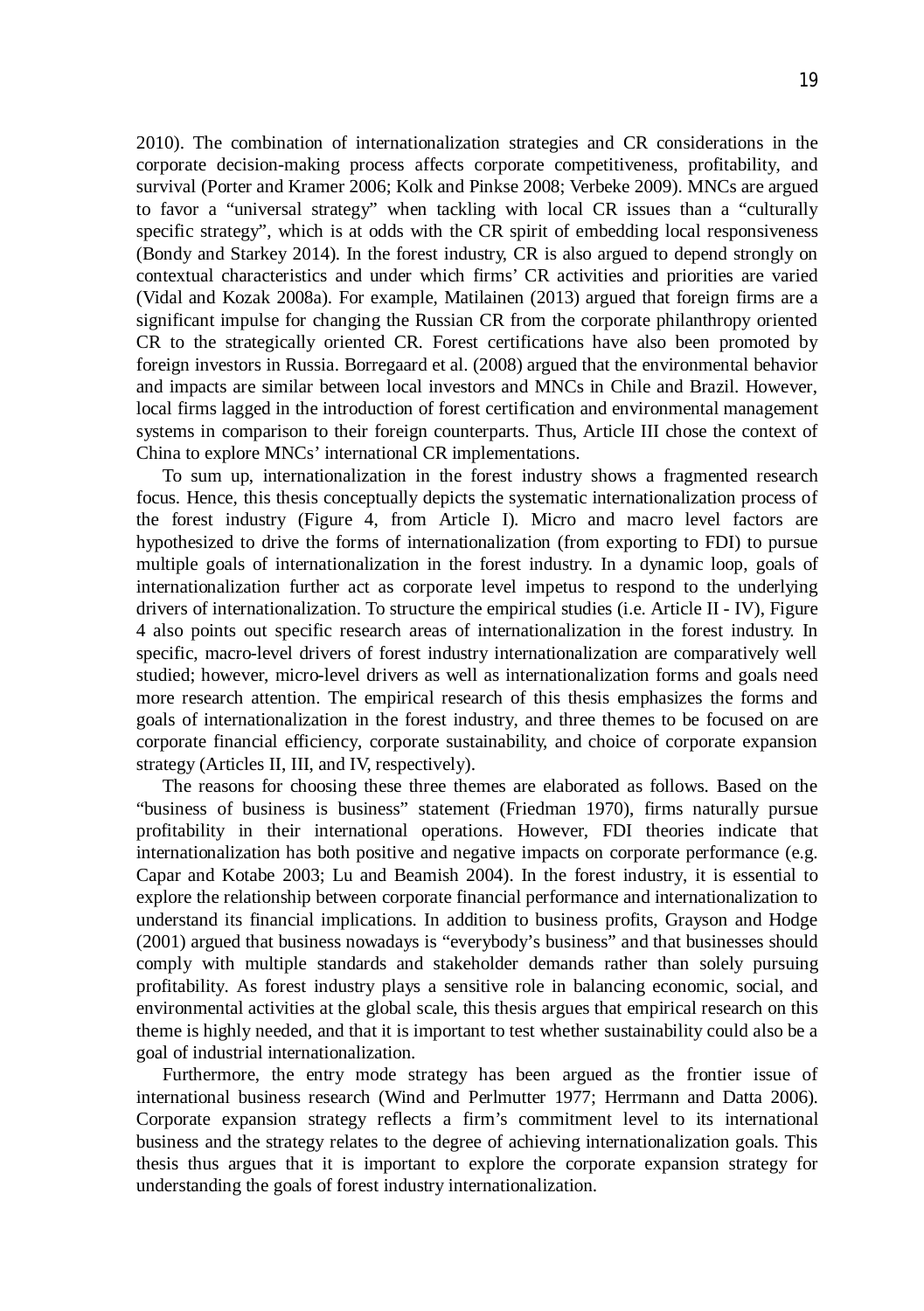

**Figure 4.** Systematic process of the forest industry internationalization (Modified from Article I, Zhang et al., 2014)

# **3. METHODOLOGY AND RESULTS**

Methodologically this thesis combined a literature review, qualitative and quantitative research methods aiming to analyze the internationalization process of the forest industry. Both Article I and II targeted the analysis scope at the multi-national level. However, Article III and IV narrowed down the analysis scope to focus on forest industry firms' operations in the context of China. Although China is regarded as one of the most attractive host countries of foreign investment, research concerning corporate operations is still rare in the forest industry (Zhang et al. 2014).

Table 5 shows a summary of methodology and the main results from each article.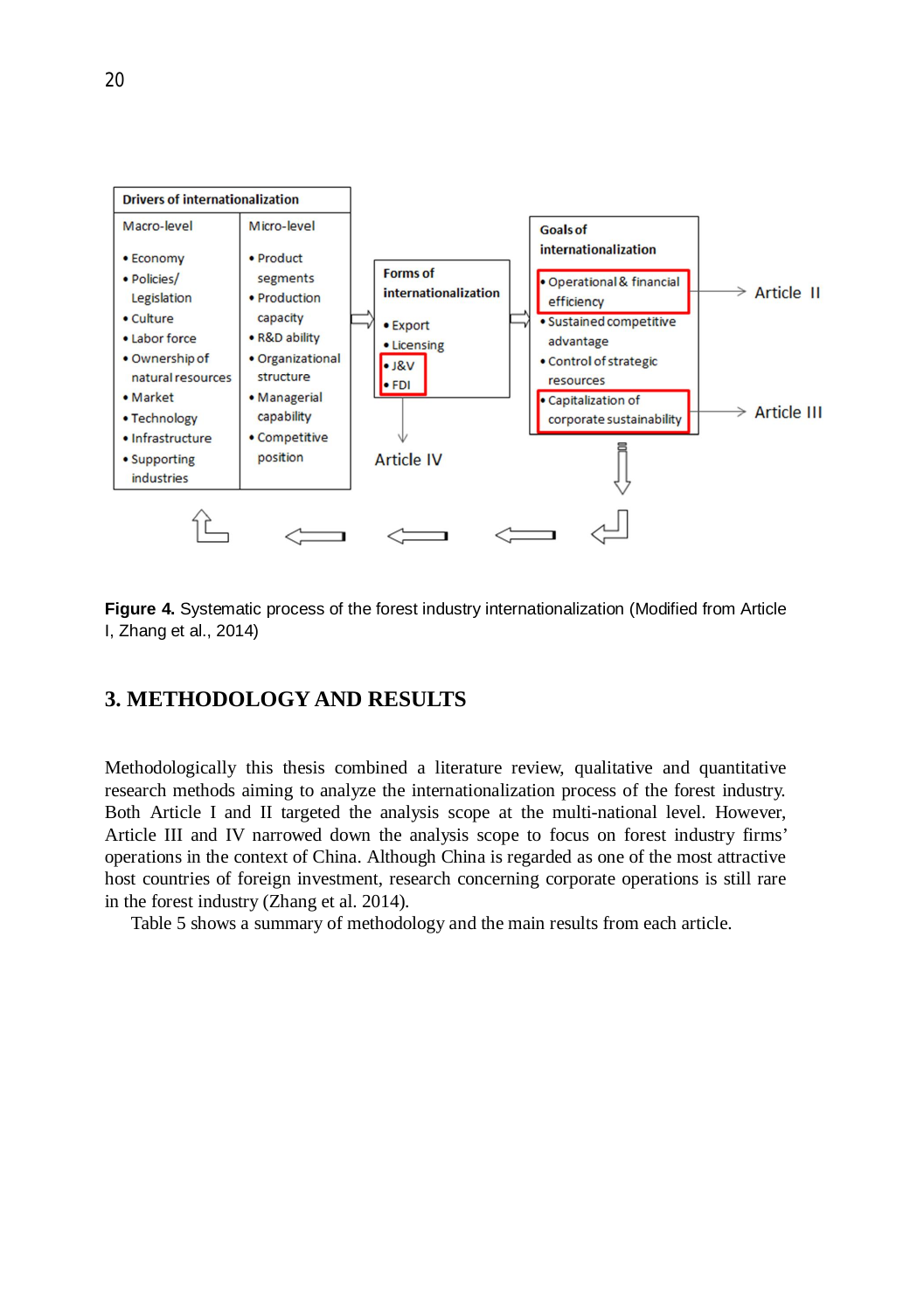| <b>Article</b>           |                                                                                                                                                                                                                                     | $\mathbf{H}$                                                                                                                                                                                                                                                 | Ш                                                                                                                                                                                                                                                                                                                                          | IV                                                                                                                                                                                                                                                                                                                                                                      |
|--------------------------|-------------------------------------------------------------------------------------------------------------------------------------------------------------------------------------------------------------------------------------|--------------------------------------------------------------------------------------------------------------------------------------------------------------------------------------------------------------------------------------------------------------|--------------------------------------------------------------------------------------------------------------------------------------------------------------------------------------------------------------------------------------------------------------------------------------------------------------------------------------------|-------------------------------------------------------------------------------------------------------------------------------------------------------------------------------------------------------------------------------------------------------------------------------------------------------------------------------------------------------------------------|
| of<br>Type<br>research   | Review                                                                                                                                                                                                                              | Empirical                                                                                                                                                                                                                                                    | Empirical                                                                                                                                                                                                                                                                                                                                  | Empirical                                                                                                                                                                                                                                                                                                                                                               |
| <b>Method</b>            | Systematic<br>literature<br>review                                                                                                                                                                                                  | Linear<br>and<br>curvilinear modeling                                                                                                                                                                                                                        | case study                                                                                                                                                                                                                                                                                                                                 | Logistic modeling                                                                                                                                                                                                                                                                                                                                                       |
| Data<br>sources          | Peer-reviewed<br>journal papers<br>$2000 - 2011$                                                                                                                                                                                    | <b>Top 100</b><br>global<br>pulp<br>and<br>industry<br>paper<br>(PPI<br>companies<br>2008)                                                                                                                                                                   | Documents<br>and<br>interviews with UPM-<br>Kymmene, Asia Pulp<br>& Paper, International<br>Paper and NGOs                                                                                                                                                                                                                                 | Top 100 global forest,<br>paper & packaging<br>industry<br>companies<br>(PwC 2012)                                                                                                                                                                                                                                                                                      |
| <b>Target</b><br>country | Multiple<br>nations                                                                                                                                                                                                                 | Multiple nations                                                                                                                                                                                                                                             | China                                                                                                                                                                                                                                                                                                                                      | China                                                                                                                                                                                                                                                                                                                                                                   |
| <b>Main</b><br>results   | Summarized<br>internationaliz<br>ation<br>literatures<br>in<br>the<br>forest<br>industry.<br>Drew<br>the<br>framework<br>0f<br>systematic<br>process<br>of<br>internationaliz<br>of<br>the<br>ation<br>forest products<br>industry. | The<br>depth<br>of<br>internationalization<br>U-shaped<br>has<br>a<br>relationship<br>with<br>corporate financial<br>performance<br>The<br>breadth<br>οf<br>internationalization<br>has a positive linear<br>impact on corporate<br>financial<br>performance | Scope of corporate<br>sustainability<br>οf<br>agendas<br>case<br>companies in<br>China<br>follows<br>a<br>standardized manner.<br>decision<br>The<br>to<br>integrate<br>the<br>plantation-based<br>pulp-industry<br>model<br>seems to be a source<br>of controversy<br>Broadening<br>social<br>impact assessments<br>in China is suggested | Main determinants of<br>corporate entry mode<br>cultural<br>choice<br>are<br>geographical<br>and<br>distance, duration of<br>corporate presence in<br>China.<br>and<br>spatial<br>concentration of local-<br>level forest industry<br>Market-seeking rather<br>than<br>resource-<br>seeking strategies are<br>identified in the forest<br>sector investment in<br>China |

**Table 5.** Summary of methods and results

# **3.1 Article I: Internationalization of the forest products industry: A synthesis of literature and implications for future research**

Article I used a systematic review as a research method to summarize literature falling within the topic of forest industry internationalization (with focus on foreign expansion). Search criteria for the literature were set as English-language, peer-reviewed journals with a time scale of 2000–2011 through the journal database provided by the electronic library of the University of Helsinki. Several keywords and keyword combinations for describing internationalization in the forest industry were used and a manual search of the well-known peer-reviewed journals in the forest industry was conducted. After a careful relevance check of the collected papers, 14 papers were eventually fully qualified.

For the 14 papers, the research results, data and methodologies, and research regions were recorded. The majority of the studies focused on developed countries in North America and Europe, and less attention was paid to transition and developing economies.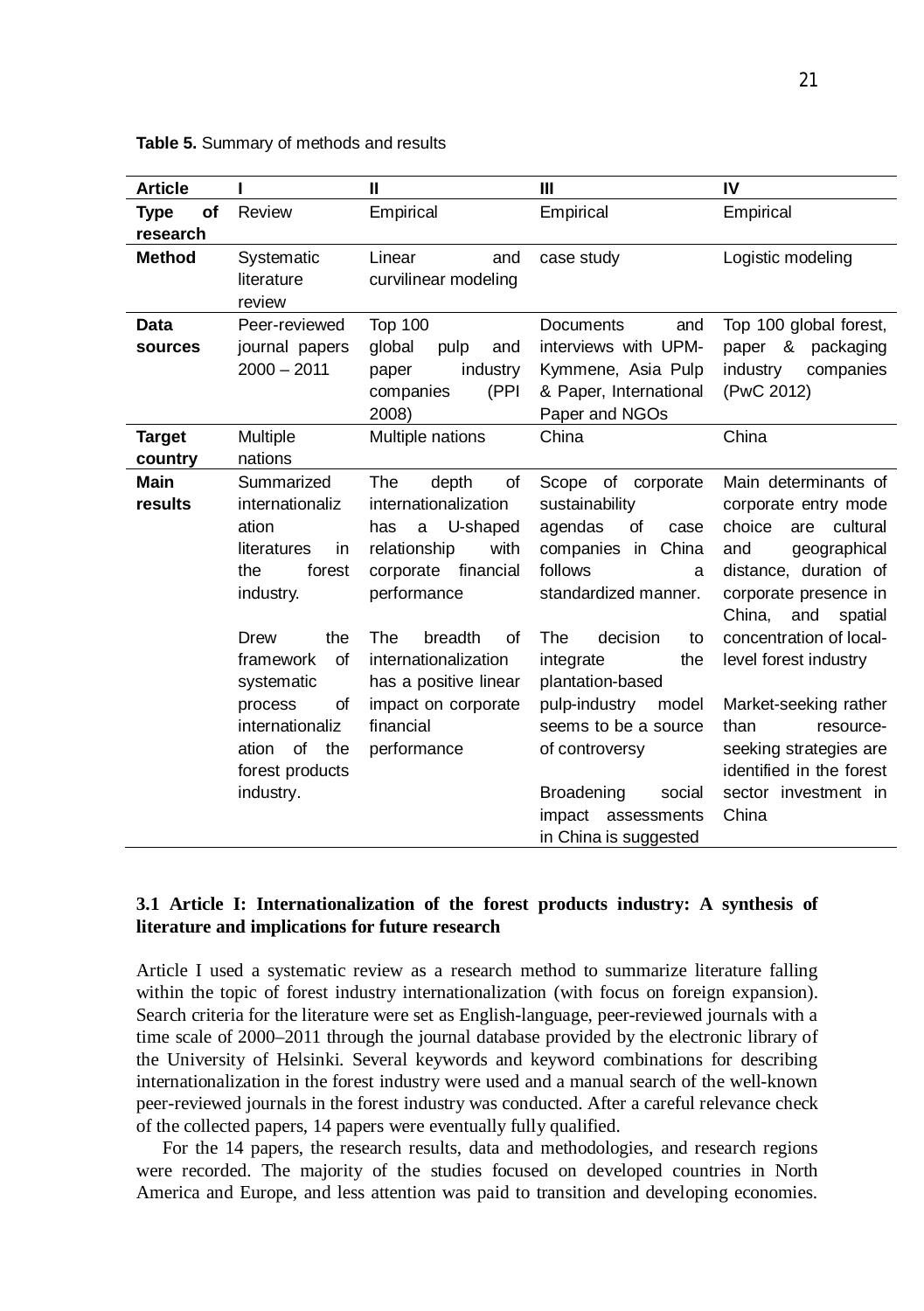The empirical research period from the 1980s to 2008 reflected a turbulent transformational period for the global forest industry.

Compared with the general internationalization theories reviewed previously, forest industry internationalization research mainly focuses on the institutional-level factors of exchange rate, policy matters, and expansion purpose (resource seeking v.s. market seeking). However, corporate-level factors of corporate operational strategies, R&D, and corporate organizational structure have been less investigated.

Based on the review, a framework of the systematic internationalization process of the forest products industry was sketched. Institutional-level research gaps mainly lie within the non-economic perspective (e.g. analysis of national culture and socio-economic aspect); while at the corporate level, corporate strategic management requires more research attention. In addition, embedding corporate social responsibility research into the internationalization research of the forest industry is needed. Two examples of future research propositions were suggested in the final part of Article I: 1. impacts of corporate managerial backgrounds on forest industry corporate internationalization, and 2. influences of the distance (spatial and cultural) between host and home countries on gains and risks of forest industry internationalization.

# **3.2 Article II: Internationalization and financial performance in the global forest industry**

Article II hypothesized the curvilinear model to explain the effect of internationalization on corporate financial performance in the forest industry. Ordinary least squares (OLS) regression model was empirically used to estimate the relationship between internationalization and corporate financial performance. The research sample of this study originated from the Top 100 global pulp and paper industry companies ranked by Pulp & Paper International 2008. Since the Top 100 pulp and paper firms accounted for 73% of the world total production capacity in terms of paper and board products (PPI, 2013; FAO, 2013), this sample size is regarded sufficient and representative. Financial performance as a dependent variable was operationalized in terms of return on capital employed (ROCE), while the degree of internationalization was measured with two independent variables, the ratio of foreign employees to total employees (FETE) (i.e. the depth of internationalization) and the number of operating countries (OC) (i.e. the breadth of internationalization), respectively. Corporate size and headquarter location were set as control variables, measured by corporate sales and headquarter continent dummies in the analysis. Both linear and curvilinear regression models were run to estimate the relationship between internationalization and corporate financial performance among sample MNCs in the forest industry.

Results of Article II showed that the depth of internationalization (FETE) has a Ushaped relationship with corporate financial performance (ROCE), while the breadth of internationalization (OC) has a positive linear impact on corporate financial performance. Neither corporate size and headquarter continent dummies, nor the interaction variable (FETE\*OC) has significant impact on corporate financial performance. Article II thus indicates that corporate performance declines until a lowest point during the initial phase of internationalization (based on estimation, 35% of FETE), then begins to benefit from its overseas operations. The increasing scope of geographical operations meanwhile promotes the corporate financial performance growth at large. These results from the corporate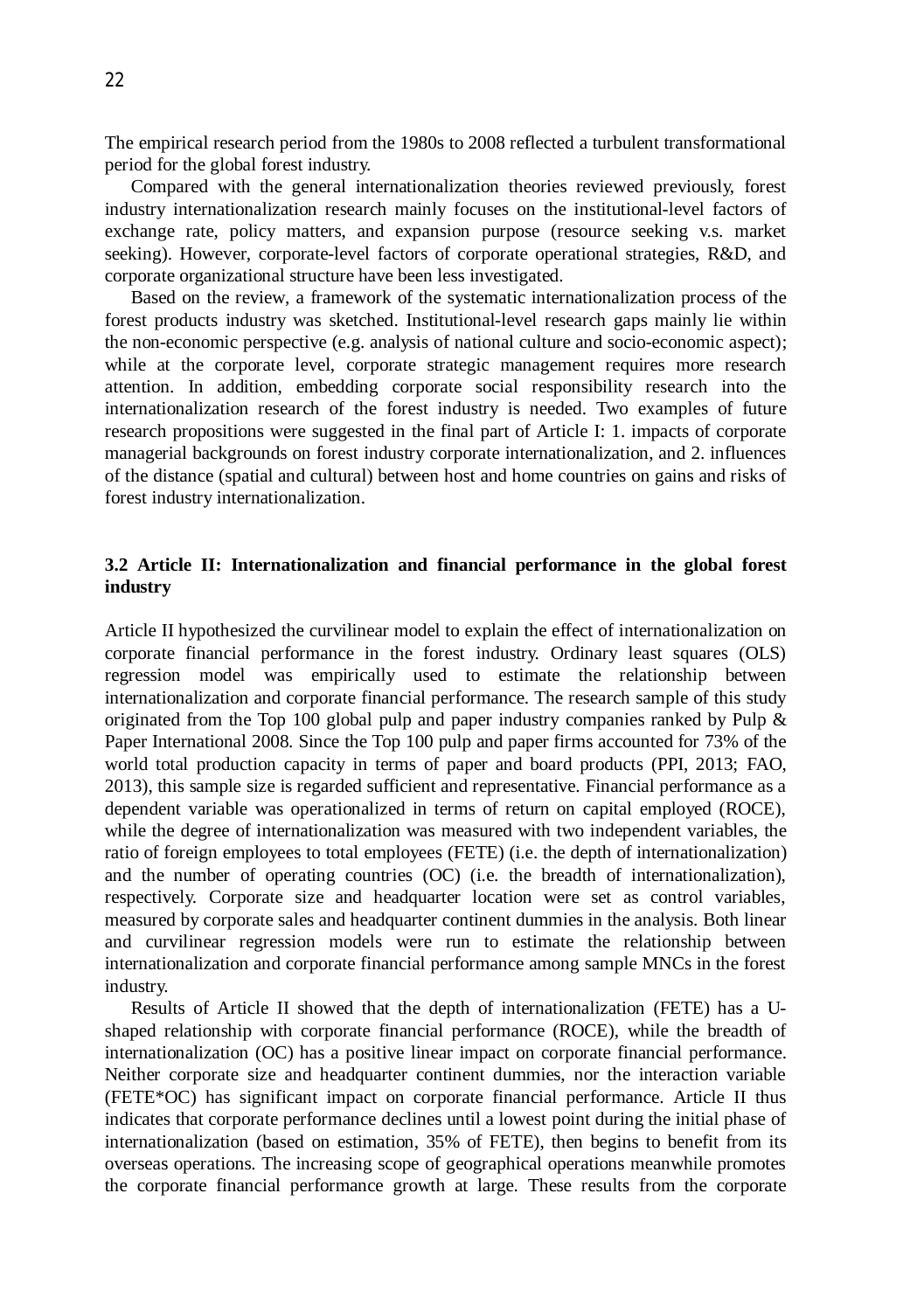management point of view suggest that both international- and domestic-focused firms are worse off than either highly internationalized or domestic-oriented firms. This suggestion is consistent with Michael Porter's typology (1985) - "if you go global, do not get stuck in the middle".

# **3.3 Article III: Role of Corporate Responsibility: Insights from Three Forest-Industry Multinationals Investing in China**

A qualitative case studies analysis was applied as a research method in Article III to study and compare the corporate operational status and their response to implementing corporate sustainability in China. Three case companies (UPM-Kymmene, Asia Pulp & Paper, and International Paper) which have large-scale investments in China and are originally from different continents, representing diverse corporate backgrounds were selected. Documentary sources and interviews were used as main research data. More specifically, content-analyzed documents include corporate annual reports, financial fillings, sustainability reports, corporate websites, brochures, as well as featured articles found from newspapers, journals, magazines, and NGO publications during the time period of 2002– 2012. A semi-structured interview guide was designed for senior managers of MNCs and consulting companies/NGOs. Eventually, one senior manager from each focal company working in China, two representatives from NGOs, and one Finnish industry expert were interviewed via video or telephone. The interview data were analyzed through thematization, which refers to the process of choosing and analyzing particular topics as the central subject. In this study, themes including institutional environment in China, corporate managerial structure, market performance, community relationship, stakeholder interactions, and plans and challenges in the future were covered in the in-depth interviews (see the semi-structure interview guide in Appendix 1). The process of transcribing, analyzing, verifying and reporting information based on above themes was implemented to interpret research results (Kvale 1996).

The results of Article III demonstrated the investment path of three companies, addressed the impacts of global conventions and policy initiatives on corporate operations, compared local-level corporate responsibility and stakeholder involvement, and examined the operation vision of operations and the corporate responsibility of the case companies in China. The conclusion based on comparison is that the scope of corporate sustainability agendas of the three case companies in China appears to have followed a standardized manner. The decision to integrate the plantation-based pulp-industry model in the local context of China seems to be a source of controversy towards corporate legitimacy among the three companies, suggesting land tenure establishment and the enforcement of ownership rights as a key condition in problem solving. Perceiving the role of social impact assessments in China was not emphasized, although they might help in prioritizing relationships with e.g. government authorities, local communities, and civil society members to sufficiently ensure wide stakeholder support and the legitimacy of operations (Gifford et al. 2010; Du and Vieira 2012; Zulhamri and Yuhanis 2013).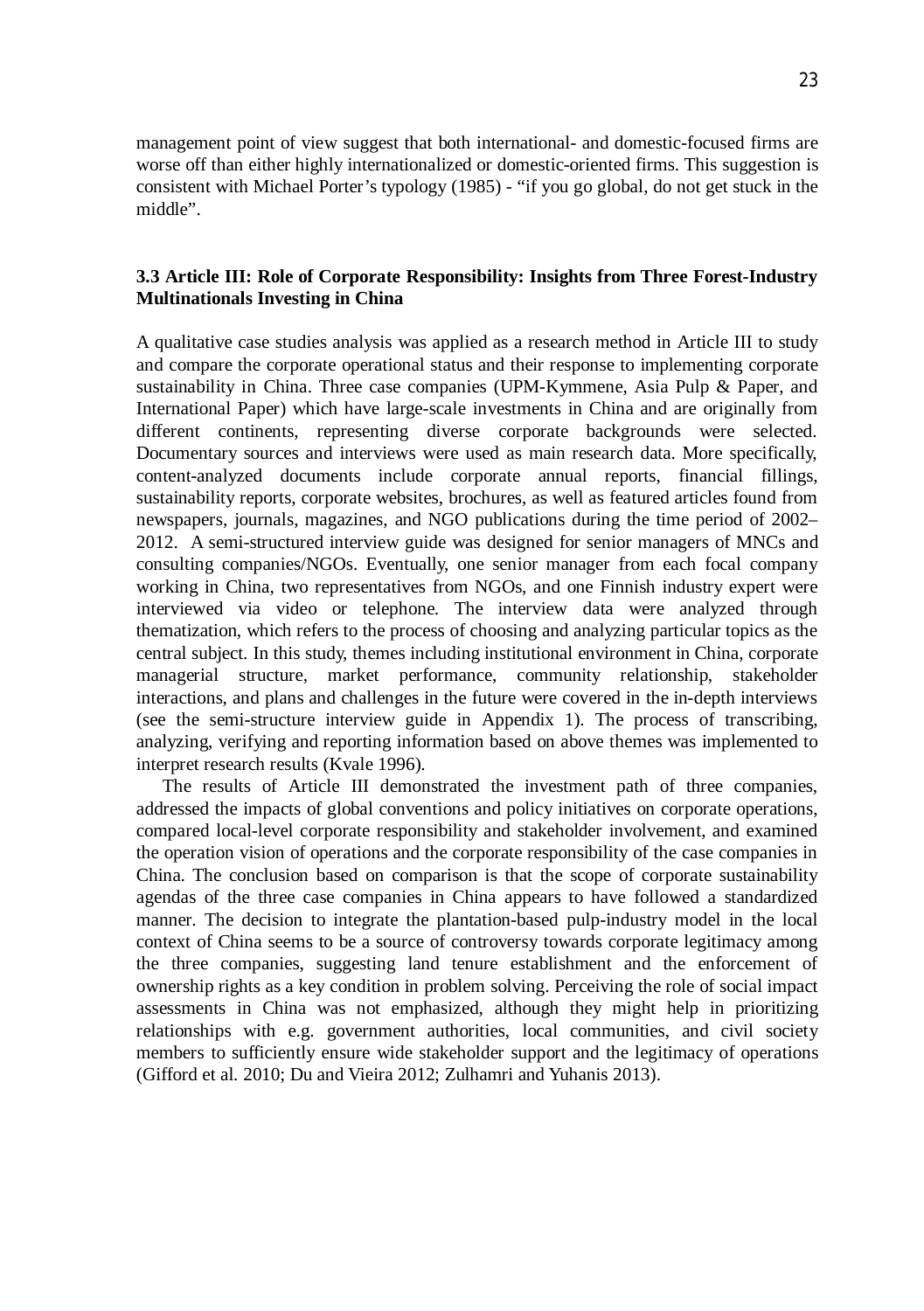# **3.4 Article IV: Determinants of Equity-Based Entry Mode Choice in the Forest Sector: the Case of China**

Article IV aimed to examine the equity-based entry mode choice of large forest sector MNCs in the context of China. Logistic regression was empirically applied as a research method. The target population is large MNCs listed on the Top 100 global forest, paper & packaging industry companies (PwC 2012). Their investment projects, which have already been established in Mainland China at the subsidiary-level (with the initial entry mode either WOS or JV), were explored. Determinants of entry mode choice are selected based on international business theories, and cultural distance, geographic distance, scope of host country experience, investment size, forest resource availability, and the spatial concentration of industry were specifically argued as possible determinants. Subsidiarylevel information is mainly collected from MNCs' annual financial reports, subsidiary's home pages, and other relevant brochures, where open-accessed corporate information is available. Macro-level information concerning the local operational environment in China was additionally collected through government authorities (i.e. China Forestry Statistical Yearbook 2011; China Statistical Yearbook 2011; 2012). A few investment projects with incomplete information had to be dropped out of the sample due to low data availability, and 109 subsidiary-level investment projects in Mainland China established between 1986 and 2011 were eventually included in the sample.

Article IV shows that the main determinants of corporate entry mode choice are the cultural and geographical distance between the corporate home country and China, the duration of corporate presence in China (i.e. the years that an MNC had presence in China before establishing a new WOS or JV project), and the spatial concentration of local-level forest industry. However, investment size and local resource availability are found to have no significant impact on corporate entry mode choice in China. Specifically, cultural distance showed a negative effect on the choice of WOS over JV as an entry mode. This result demonstrates that cooperating with a local partner when starting a business has been a viable choice when a forest sector MNC is less familiar with the Chinese market and culture. However, geographic distance positively affects the choice of WOS as an entry mode for MNCs in the forest sector, indicating that companies with long distance operations prefer direct corporate management rather than local cooperation. Prior host country experiences of MNCs also positively affect the entry choice of WOS in China, indicating the importance of local knowledge for MNCs in order to gain the highest control of their subsidiary (e.g. Phan and Vu 2012). Cluster effects, as measured by the spatial concentration of the industry, are also found to positively impact the entry mode choice of WOS. As forest sector MNCs are seeking low cost operations and closer market proximity in Chinese growth markets, tapping into a local spatial cluster (through JV) is likely to be less important (Dunning 1993; Birkinshaw and Hood 2000); and WOS as an entry mode could lower the transaction costs of MNCs and improve their operational efficiency.

From the managerial implication point of view, our results suggest that forest sector MNCs investing in China need to observe cultural differences, evaluate market familiarity, and observe local-level forest industry concentration before making entry mode decisions (e.g. Wei et al. 2005). Corporate managerial strategies should rely on the corporate internal raw material supply chain rather than be based on local raw material suppliers. Results from this study further confirm that forest sector MNCs' investments in China are based rather on market-seeking than resource-seeking strategies. The strategic management of MNCs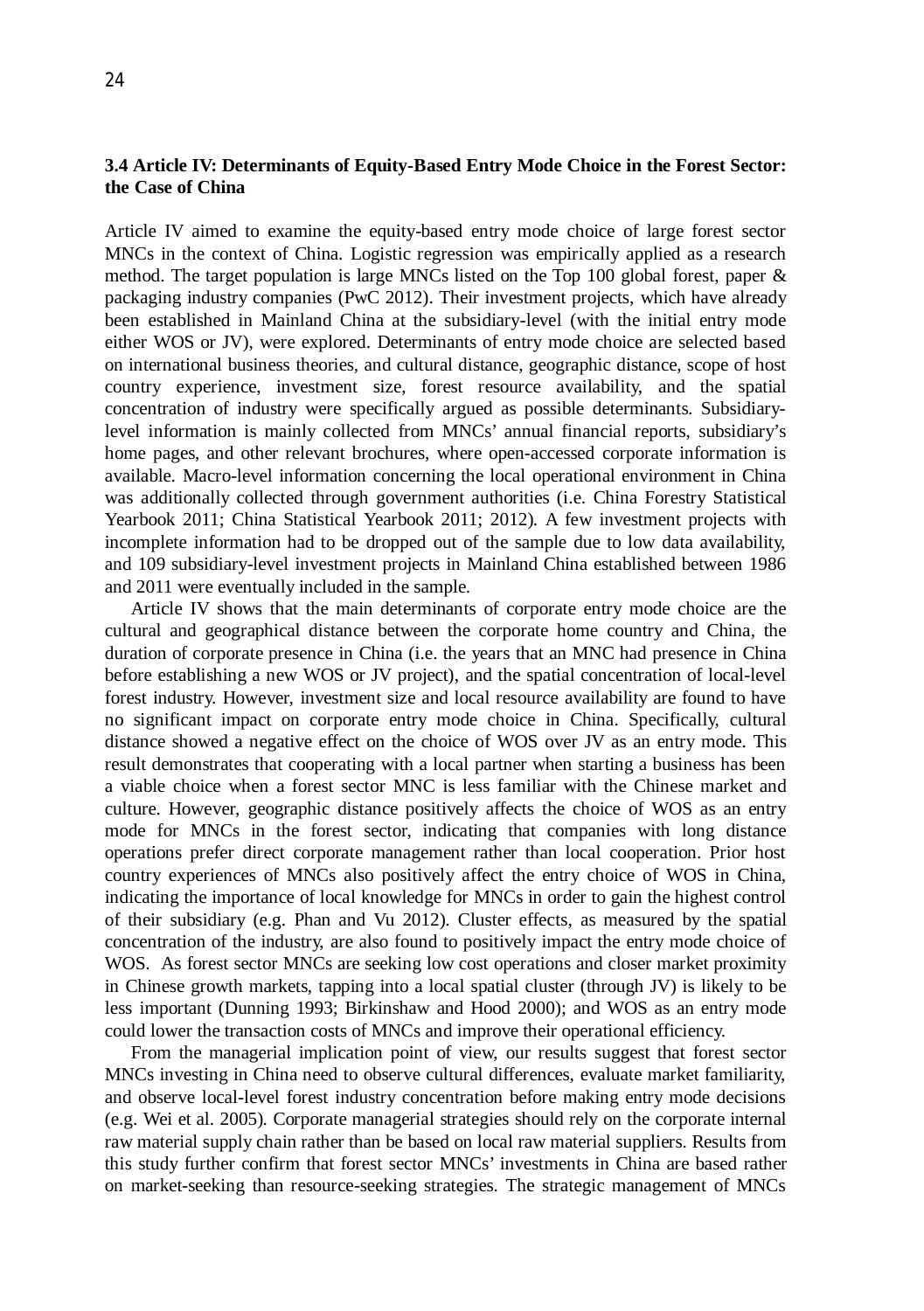should thus clearly focus on reaping market and supply chain benefits from their Chinese subsidiaries instead of pursuing pure cost efficiency strategies based on local resources.

# **4. DISCUSSION AND CONCLUSION**

#### **4.1 Contribution of this thesis**

This thesis contributes both theoretically and empirically to the internationalization research concerning the forest industry. Specifically, Article I contributes by building a conceptual framework of the forest industry internationalization process (see Figure 4.), which is considered a systematic process driven by both macro- and micro-level factors. Aligned with the diamond model by Porter (1990), at the macro level, internationalization is driven by factor-based advantages (e.g. capital, labor, resources), as well as demand conditions (e.g. economy, markets) and the supporting industries of a nation. Corporate specific advantages (e.g. differentiated products, technological innovations, managerial capabilities, and competitive position) are also noted as driving forces of corporate crossborder operations. Foreign expansion is determined by both the macro- and micro-level operational environment ranging from low-risk and low-return exporting to high-risk and high-return FDI.

Operational and financial profitability has been argued as one goal of forest industry internationalization, and empirical studies have confirmed that internationalization has a positive relationship with corporate financial performance (Siitonen 2003; Toppinen et al. 2006; Zhang and Toppinen 2011). Firms could acquire competitive advantages through the internationalization process (Dunning 2001; Kotabe and Murray 2004), and thus accumulating complementary assets that contribute to competitive advantage is argued as another goal of forest industry internationalization. Wernerfelt (2011) additionally argued that asymmetrical abilities exist to compete for new resources based on the control capacity of current resource stocks. In the forest industry, the control of strategic resources (e.g. forest and plantation land) would provide firms an improved security of raw material supply (FAO 2000). Thus, it has also been regarded as a goal of the forest industry's internationalization process. Besides, firms aim to maintain long-term sustainability through sustainable management at the global scale (Kleindorfer et al. 2005). However, the achievement of internationalization goals could be constrained by forest resource deficiency (e.g. limited forestland for industrial use) and national-level socio-economic dynamics (e.g. public awareness of environmental concerns, policy supportiveness, or economic stability). Corporate business operations and competitiveness could also be affected in the long run. The framework (Figure 4) of the forest industry internationalization process thus emphasizes the dynamic process of pursuing sustainable development to tackle forest resource constraints, socio-economic challenges, and corporate operational risks on the global operational scale.

This framework in Figure 4 is in line with the mainstream internationalization theories, but combines a variety of theoretical outcomes. As a branch of manufacturing industry, the forest industry does follow the general industrialization process through efficiency-seeking motive in international expansion. However, the scarcity and the high environmental sensitivity of forest resources highlight advocating sustainability as a special but important goal in the internationalization process of the forest industry. Thus, while this framework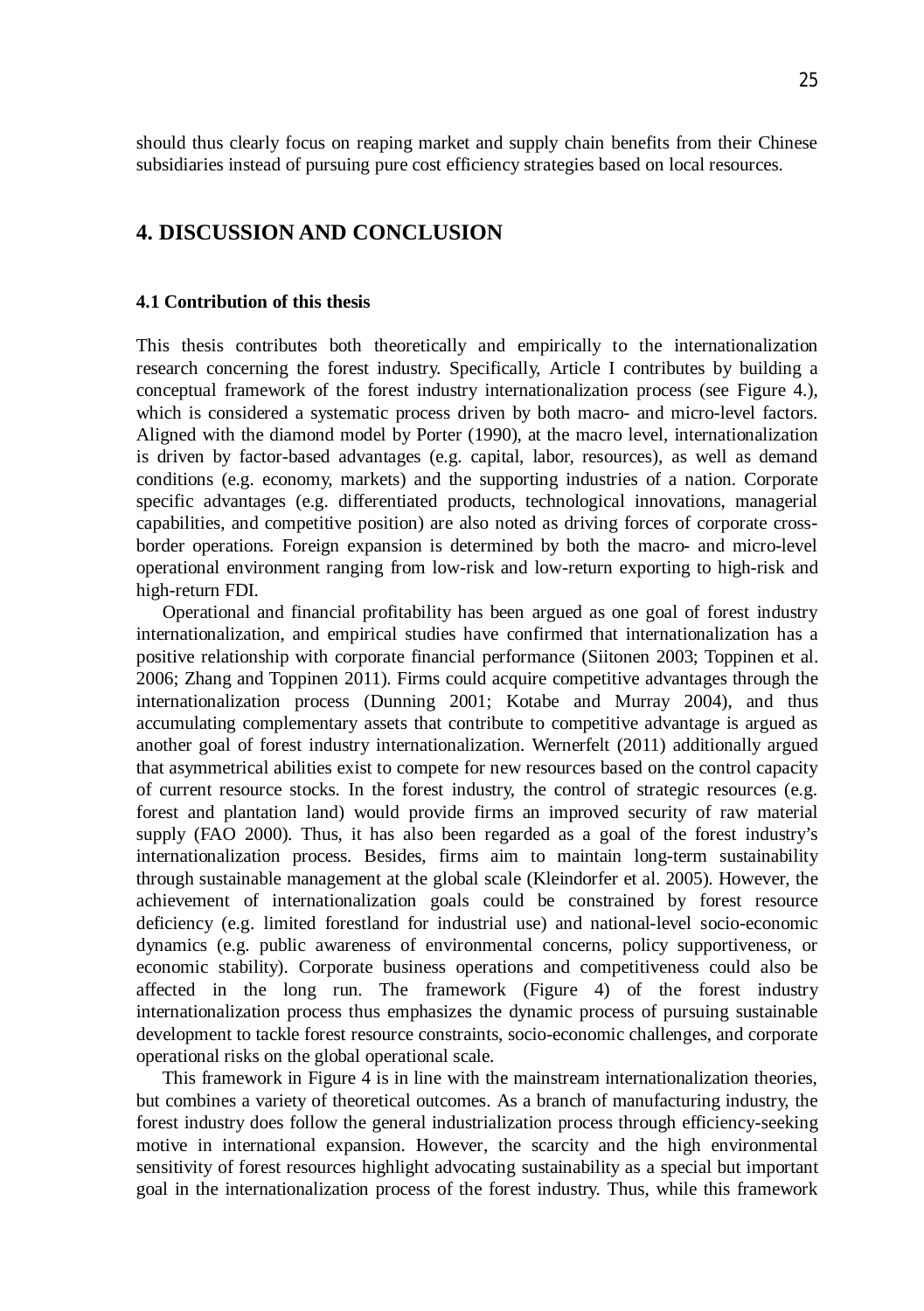mainly contributes to the forest industry specific literature, it also enriches the general internationalization research in providing a conceptual reference to other resource-intensive industries.

Based on the theoretical contribution, three empirical themes focusing on corporate financial performance, corporate sustainability, and corporate entry mode choice under the forest industry internationalization process (Article II, III, and IV) were empirically studied. Strategic managerial implications derived from research results indicate that firms could aim for either internationalized or domestic-oriented operational strategies to pursue high financial performance. Firms are suggested to more efficiently use their social and environmental impact assessment and build open communication channels with local stakeholders to maintain sustainable overseas operations. A positive corporate image from voluntary initiatives toward sustainable development (e.g. efforts for forest certification, CSR reporting) could strengthen support from stakeholders and thereby benefit firms in coping with operational challenges overseas, especially in the case of developing countries where civil society empowerment is lacking and institutional and governance structures are comparatively weak. Concerning foreign entry mode strategies, firms are suggested to accumulate operational experiences and become familiar with local culture before investing in the wholly owned subsidiary. Establishing JV is suggested as a moderate investment strategy when dealing with unfamiliar host markets.

## **4.2 Discussion and themes for future research**

Internationalization of the forest industry is an ongoing and dynamic process, and it will continue to evolve in the future. One question arising from this study is whether forest industry internationalization will predominantly occur at the regional or global level. Examples from the automotive industry (e.g. Sturgeon et al. 2009) have shown a comparatively high degree of globalization. However, globalization (from the operational scope perspective) is still difficult to achieve as most international business and operations take place in Asia, North America, and Western Europe rather than other regions of the world (Rugman and Verbeke 2004; Rugman and Doh 2008).

In the forest industry, internationalization is described as a dynamic process pursuing sustainable development to tackle forest resource constraints, socio-economic challenges, and corporate operational risks. From the resource constraints point of view, the basic assumption used in neoclassical economics of unlimited resources cannot be upheld in the resource-based forest industry (Daly and Farley 2010). On the contrary, land use for accumulating forest resources is becoming more and more limited. For the natural forest, the increasing recognition of a broader scope of environmental and social forest ecosystem services (e.g. carbon sequestration, biodiversity, and eco-tourism) set limitations for forestland being used for industrial purposes. The implementation of logging bans and natural forest protection programs at the national level has also affected the availability of wood raw materials (e.g. FAO 2001; Wijewardana 2005). In addition, rising pressure from poverty and population growth has moreover induced the competition between forestland and farm / graze land and resulted in the forest land being converted to other uses (e.g. Johansson and Azar 2007; Golub et al. 2009). The shrinking of industrial forest availability from the natural forest would not be reversed in the future, and this would adversely impact on the global wood supply. For the planted forest, although the amount of plantations is continuously increasing, the fierce competition to obtain long term tenures to secure raw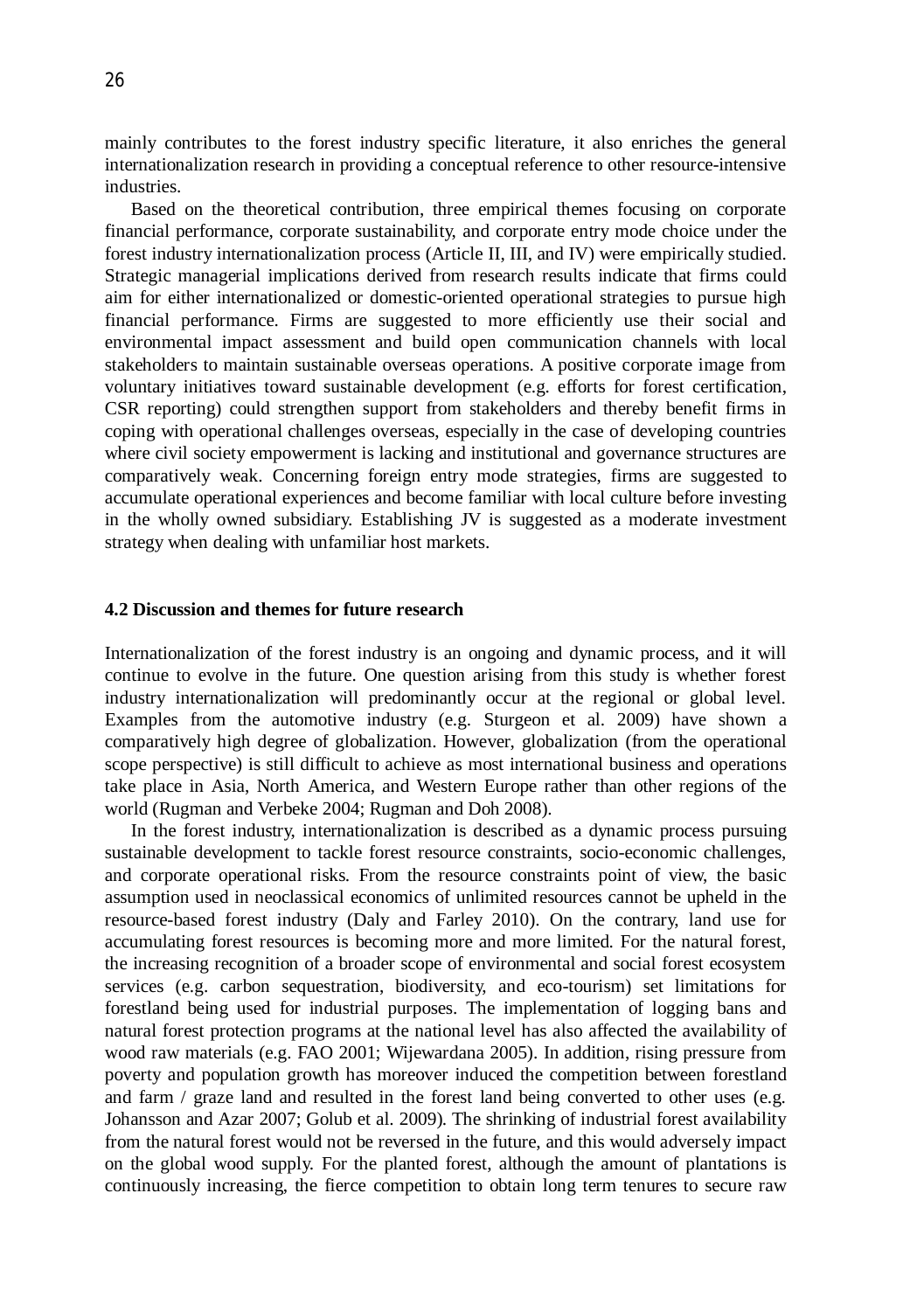material supply will boost the intensive investment competition especially to developing countries. Recently e.g. Korhonen et al. (2014) mentioned that the plantation investment in non-OECD countries has almost doubled from 75 million hectares in 1990 to 130 million hectares in 2010, whereas in OECD countries, the investment growth has been only moderate.

From the socio-economic and corporate operational risk point of view, the competitiveness of an industry is driven by its structure and corporate strategic decisions (Porter 1985). In the forest industry, the highly competitive structure of the wood products industry has limited firm ability to reap monopoly profits and increase their market share through globalized operations (Zhang 1997). For the paper and pulp industry, although the capital intensity and its oligopolistic industrial structure attract firms' globalized operations, threats from digital media decrease the demand for paper products (e.g. newsprint, graphics paper), especially in developed economies (EPN 2011; PwC 2011). This thesis thus argues that the forest industry is more likely to be operating at the scale of regionalization rather than globalization.

However, technological innovations (Rodriguez and Rodriguez 2005; Kyläheiko et al. 2011) as well as collaboration with supporting industries (Porter 1990; Rugman and Verbeke 1993) may turn regional forest industry operations more global. Product diversification has been argued to moderate the relationship between internationalization and corporate performance and to reduce the corporate operational risks (e.g. Hitt, et al. 1997). Thus, innovations on wood plastic composite (e.g. Ashori 2008), recycling technologies, and the concept of bio-refinery in the forest industry may diversify the production mix and intensify the use of forest raw material, all of which could lead forest industry operations to become more globalized. Furthermore, collaboration with the energy sector (e.g. producing bio-energy and biofuel) and cooperation with the printing and packaging sectors (e.g. developing intelligent packaging, RFID tagging applications) also motivate forest industry firms to produce more value-added products and improve their competitive advantages (Pätäri 2009; Wan et al. 2012).

Hence, two emerging research themes can be pointed out. First, future studies should pay special attention to new innovative products and to the analysis of their impacts on the structural change and the operational scale of the forest industry. From the corporate perspective, it is interesting to learn how strategic changes (e.g. focusing on the biofuel business) would challenge the international operations of forest industry firms. Although biofuel has been regarded as an eco-friendly substitute for fossil energy with bright market potentials, it is still a capital intensive and a risky new business area to be explored (Wan et al. 2012). Based on recent surge of biomass based investments in many regions, we hypothesize that production of renewable forest based biofuels will remain in the corporate strategic agenda in the future, and the diversification of raw-material mix will inevitably also have implications to sustainable land use. However, there are very limited academic studies focused on the business perspectives of forest bioenergy. Pätäri (2010) identified the main industry- and company-level factors influencing the bioenergy sector and its valuecreation potentials. Wan et al. (2012) further confirmed the value-creation ability of bioenergy businesses and mentioned the volatile policy changes as a major factor affecting the investment in bioenergy business. Future research could trace corporate operational status in terms of investments, sales, and bioenergy product strategies through interviews and surveys, and infer their impact on corporate international business.

Second, the research question of how industry collaboration promotes competitive advantages and internationalization is worth further analysis. Collaboration indicates long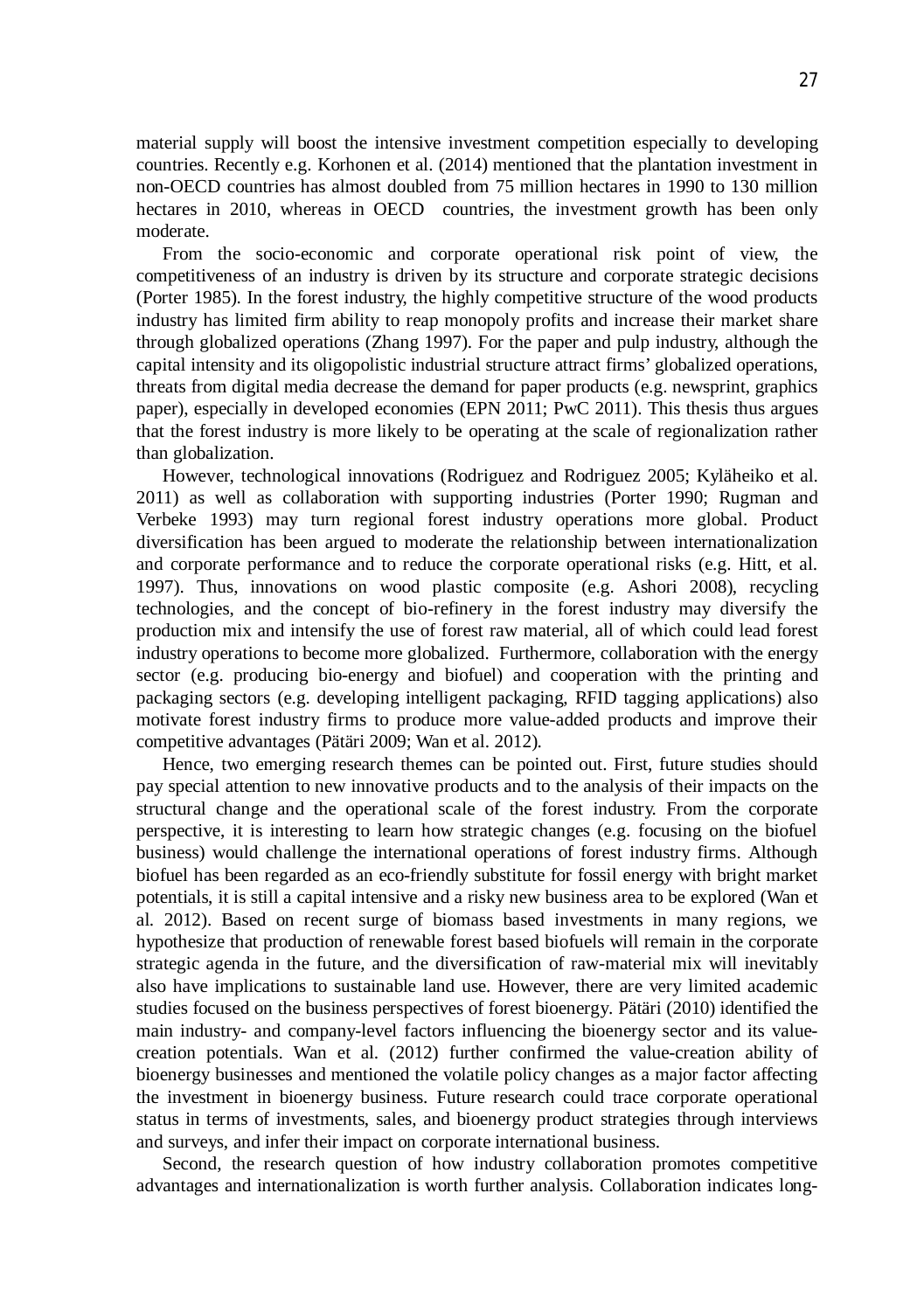term relationships between industry members with aims of reducing transaction costs and increasing resource sharing and knowledge learning (Cousins 2002). Establishing collaboration between competing suppliers at various levels also improves supply chain efficiency and responsiveness. From the corporate perspective, collaboration is argued to be a strategy through which competitive effects can be minimized (Lau 2002). Cross-sector collaboration between firms and nonprofit organizations could additionally help both parties to implement a better CR strategy, decrease the risks of negative publicity, improve stakeholder engagement, and eventually improve corporate sustainability (McDonald and Young 2012). In the forest industry, Pätäri (2010) suggested collaboration between forest and energy industries for sharing existing knowledge and infrastructure in order to gain profitability in the bioenergy business. Kourula (2010) concluded that the institutional context and the local NGO base have important implications on the strategies and forms of business-NGO engagement. Future research should take into consideration the supporting industries, which lie on the same value or supply chain with the forest industry, to be able to capture the impacts of industry collaboration on internationalization. Methodologically, conceptual research based on expert interviews can be applied to depict the value-creation process of industry collaboration as well as to argue its impacts on industry internationalization.

Another question arising from this study is how to promote and maintain CR during the internationalization process of the forest industry. The environmental and social values of forests have been recognized and largely evaluated through e.g. forest certification and ecosystem services to improve the sustainable development of the forest sector (e.g. Tikina and Innes 2008; Laband 2013). However, Kozak (2013) argued these activities to be merely an indication of less unsustainable strategies largely indicating the profit-driven motivation of sustainable development (Li and Toppinen 2011; Ehrenfeld and Hoffman 2013). From the corporate perspective, CR has been argued as an increasingly important strategy (Mcwilliams and Siegel 2001) and as a potential source of corporate competitive advantage when firms operate internationally (Porter and Kramer 2006; Kolk and Tulder 2010). However, the impact of MNCs on sustainable development under the global context is still largely unclear and needs further investigation (Meyer 2004; Dunning and Fortanier 2007).

Future research could discuss impacts of strategic resources on MNCs' sustainable operations, as resources are regarded as a critical antecedent of internationalization (Hitt et al. 2006). The forest industry has gradually increased its reliance on fast growing plantation forests as raw materials, and plantation forest areas have constantly increased during recent years (Carle et al. 2002; Hujala et al. 2013). The corporate plantation investments especially in tropical areas will be continuously increasing in order to tackle land price increases and to secure corporate land tenures. Plantations has been argued as a dynamic resource which could profoundly change forest sector competitiveness in the long run (Carle and Holmgren 2008; Toppinen et al. 2010; Korhonen et al. 2014). Korhonen et al. (2014) analyzed factors driving the investment in planted forests from the national level and differentiated investment determinants OECD and non-OECD countries. However, at the corporate level, the way that investments in overseas plantations affect corporate operations is worthy of analysis. Regression modeling over determinants of plantation investments at the firm level can be conducted to analyze their impacts.

Moreover, firms need to efficiently balance their economic and environmental performances to meet sustainable requirements in international operations. However, previous research on environmental performance impacts on firm performance remains inconclusive (Konar and Cohen 2001; Wagner 2001). The negative relationship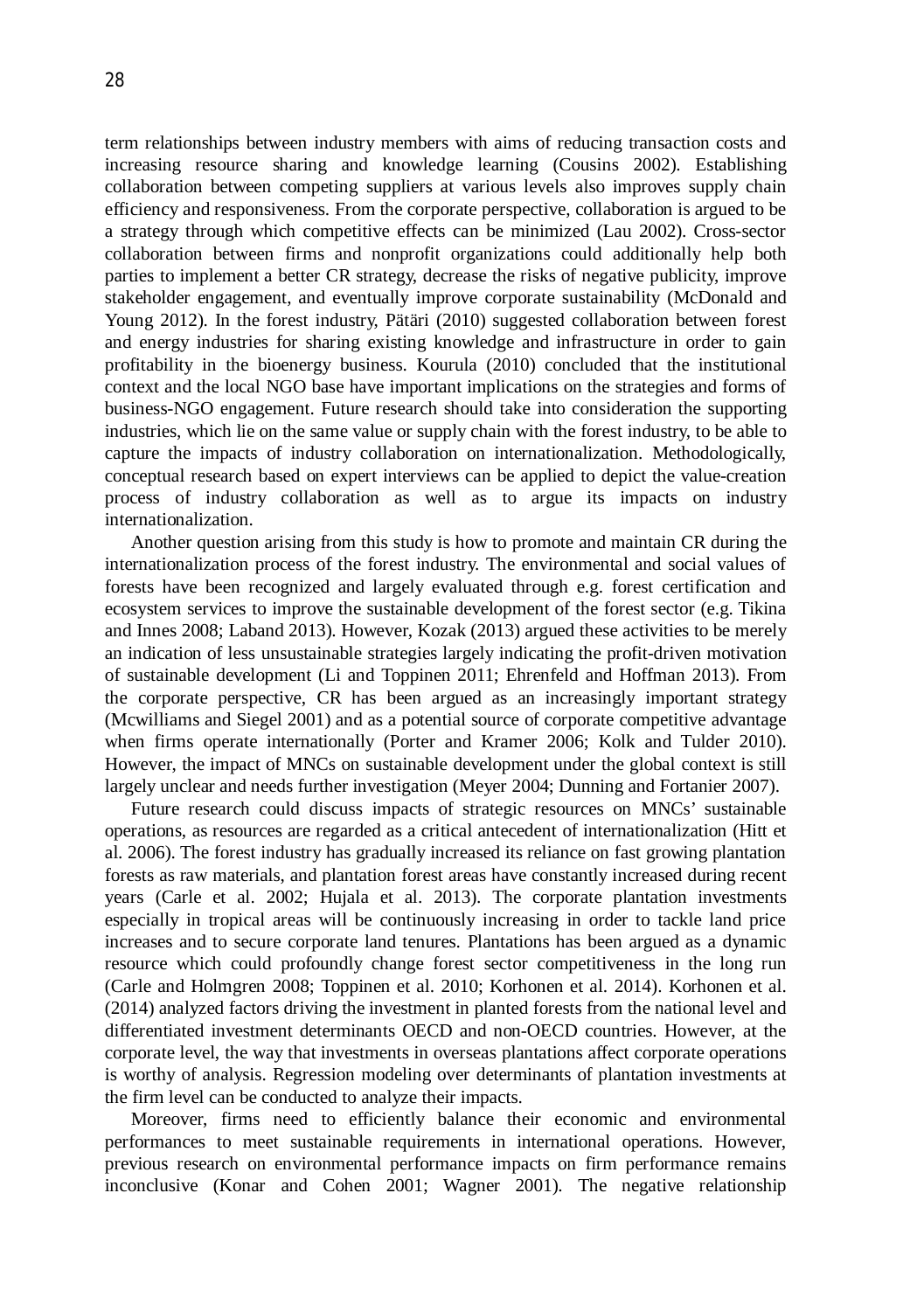demonstrated that environmental performance brings in additional costs for firms, while the positive relationship showed that the innovation stimulated by environmental regulations offsets environmental costs (e.g. Palmer et al. 1995; Porter and van der Linde 1995). The reconciliation between corporate sustainability performance and financial performance (e.g. Wagner 2005; 2010; Horvathova 2010) can be analyzed under the global context of the forest industry to evaluate the sustainability of MNCs' international operations in the short and long term. For example, Wagner (2005) concluded that the relationship between environmental and economic performance is more positive for firms in Europe with pollution prevention-oriented corporate environmental strategies. Similar research at the global level involving the impact of corporate international operations can be conducted in the future. Regression modeling can be applied to analyze the relationship between corporate sustainable performance and financial performance among the Top 100 forest industry firms.

Research on corporate internal factors driving the internationalization process of the forest industry can additionally be enhanced. Several studies have focused on the corporate strategic management aiming to improve corporate competitiveness. For example, from the resource-based view, Wan (2014) indicated a stakeholder-oriented, value-added, and differentiated production strategy as the source of corporate sustainable competitive advantage. Uronen (2010) concluded different firm strategic responses (e.g. improving cost efficiency, investing in emerging markets, enhancing R&D) for adapting into the transformation of the paper and pulp industry. Lähtinen et al. (2009) explored four intangible resource classes (personnel, collaboration, technological know-how, and reputation and services) and two tangible resource classes (raw material and geographic location) for explaining business success (mainly evaluated from financial performance perspective). However, how specific corporate strategies could be dealing with dynamic international market and overseas' operations from the production, innovation, and managerial ability perspective will be worth exploring in future research.

#### **4.3 Limitations of this research and conclusions**

This thesis theoretically and empirically focused on the analysis of the forest industry's internationalization process. Some clear limitations in the research are carried out here. First, only large firms from the pulp and paper industry were targeted. The reason for focusing on firms in the pulp and paper industry is that they more actively participate in international operations. Moreover, firms in the pulp and paper industry could gain more monopolistic power than firms in the wood industry (Zhang 1997). For example, the Top 100 pulp and paper firms accounted for 73% of the world total production capacity in terms of paper and board products (PPI, 2013; FAO, 2013). However, the foreign expansion of wood products and wooden furniture firms should also be studied (e.g. Ratnasingam and Ioras 2009). In addition, small- and medium-sized enterprises (SMEs) are key contributors to global forest enterprises, contributing approximately 130 billion USD of gross value added globally (Macqueen 2004; Mayers 2006; Kozak 2007; 2013). Thus, the future forest industry internationalization research could analyze the impact of SMEs. Comparisons between MNCs and SMEs in the global context would also be interesting to conduct.

The second main limitation of this thesis is that only China among the emerging countries was targeted as a host economy for analyzing the foreign operational behavior of forest industry MNCs. However, other hot spot areas (e.g. Brazil, India, Southeast Asia, and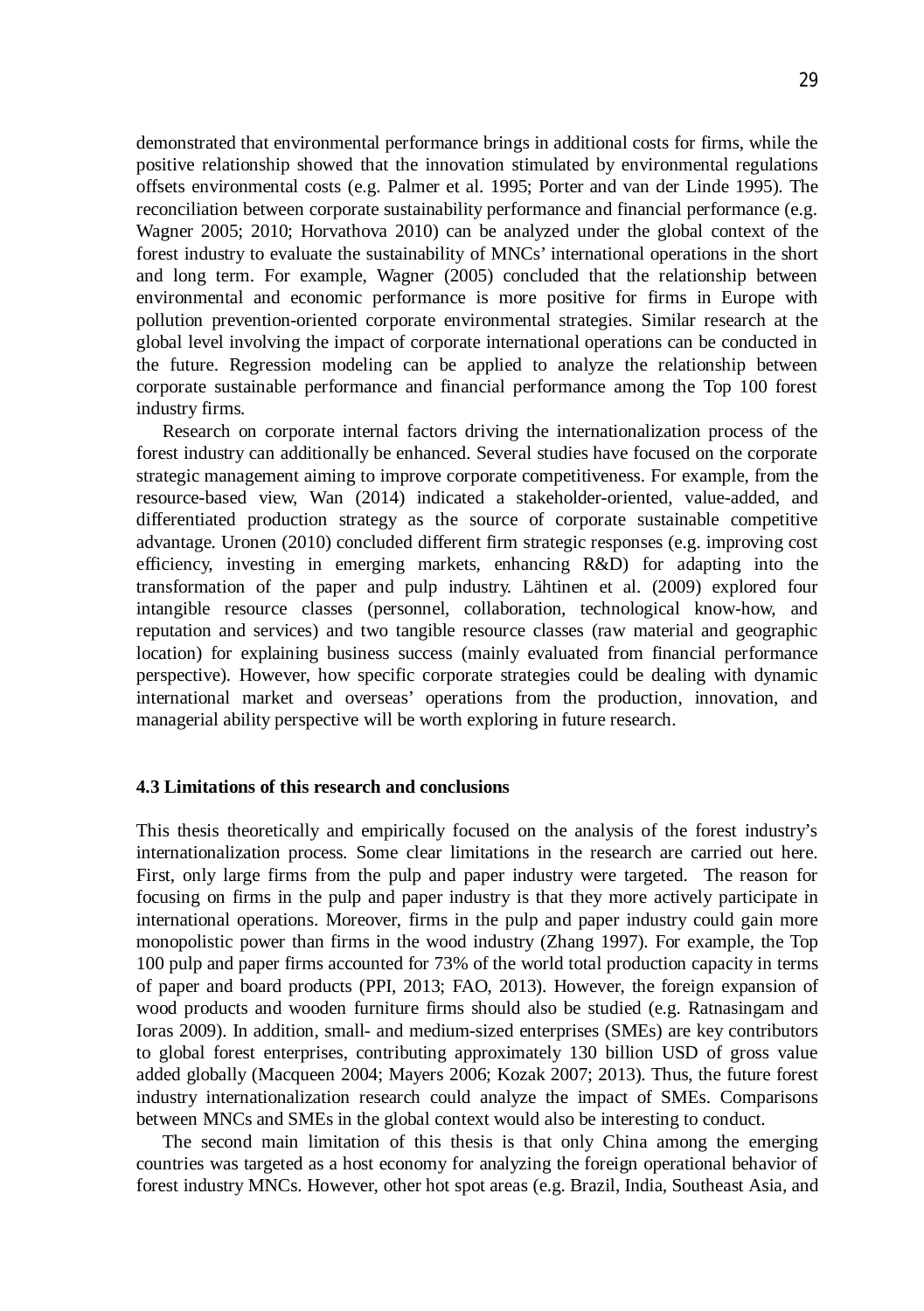Russia) where foreign investments are intensively being attracted in deserve more research attention. For future research, the analysis of corporate strategies in broader investment destinations could contribute more conclusive research results in this domain.

The third limitation of this thesis is connected to the empirical methodology. The data sources of this thesis are mainly publicly accessible corporate annual reports, financial fillings, sustainability reports, corporate websites, brochures, and articles from newspapers, journals, magazines, and NGO publications. The data availability from these sources is comparatively limited and some companies with incomplete information had to be dropped out from the sample in e.g. Article IV. Conclusions generalized from these data are therefore more from the external point of view and since most of the data sources are corporate self-reported documents, the lack of independent evaluation could be argued as a limitation. Thus, future research could compensate this drawback through conducting a larger set of in-depth interviews with corporate managers and industry experts, as well as highlight or prioritize the corporate data which has been examined by CR audits. In addition, only cross-sectional data has been analyzed in this thesis indicating a limitation of analyzing the dynamic industry change in a time span, which gives rooms for time-series or panel data to explore the longitudinal aspects in the future research.

As a conclusion, sustainability will continue to be a focal theme in the forest industry internationalization process when moving towards a global green economy. However, under the current gloomy business operational environment (Panwar et al. 2012), maintaining sustainable operations while simultaneously gaining business profitability at the global scale is a big challenge for forest industry firms. Although investment in sustainability is argued as mostly profit-driven (Li and Toppinen 2011), this behavior still has a very positive reflection on the sustainable internationalization process of the forest industry. In the future, forest industry internationalization requires both national- and corporate-level efforts to build corporate competitive advantages upon sustainability under the globalization and diverse institutional environments. Furthermore, deepening industry collaboration could weaken the role of the forest industry as a traditional resource-based industry, but enhance its ability as an innovation-led industry to better maintain its sustainability in the internationalization process.

# **REFERENCES**

- APEC. (2014). http://www.apec.org/Groups/Committee-on-Trade-and-Investment [Cited 15 May 2014]
- Arslan A., Larimo J. (2011). Greenfield investments or acquisitions: Impacts of institutional distance on establishment mode choice of multinational enterprises in emerging economies. Journal of Global Marketing 24(4): 345-356. http://dx.doi.org/10.1080/08911762.2011.602323
- Ashori A. (2008). Wood–plastic composites as promising green-composites for automotive industries. Bioresource Technology 99(11): 4661-4667. http://dx.doi.org/10.1016/j.biortech.2007.09.043

Auld G., Gulbrandsen L. H., McDermott C. L. (2008). Certification schemes and the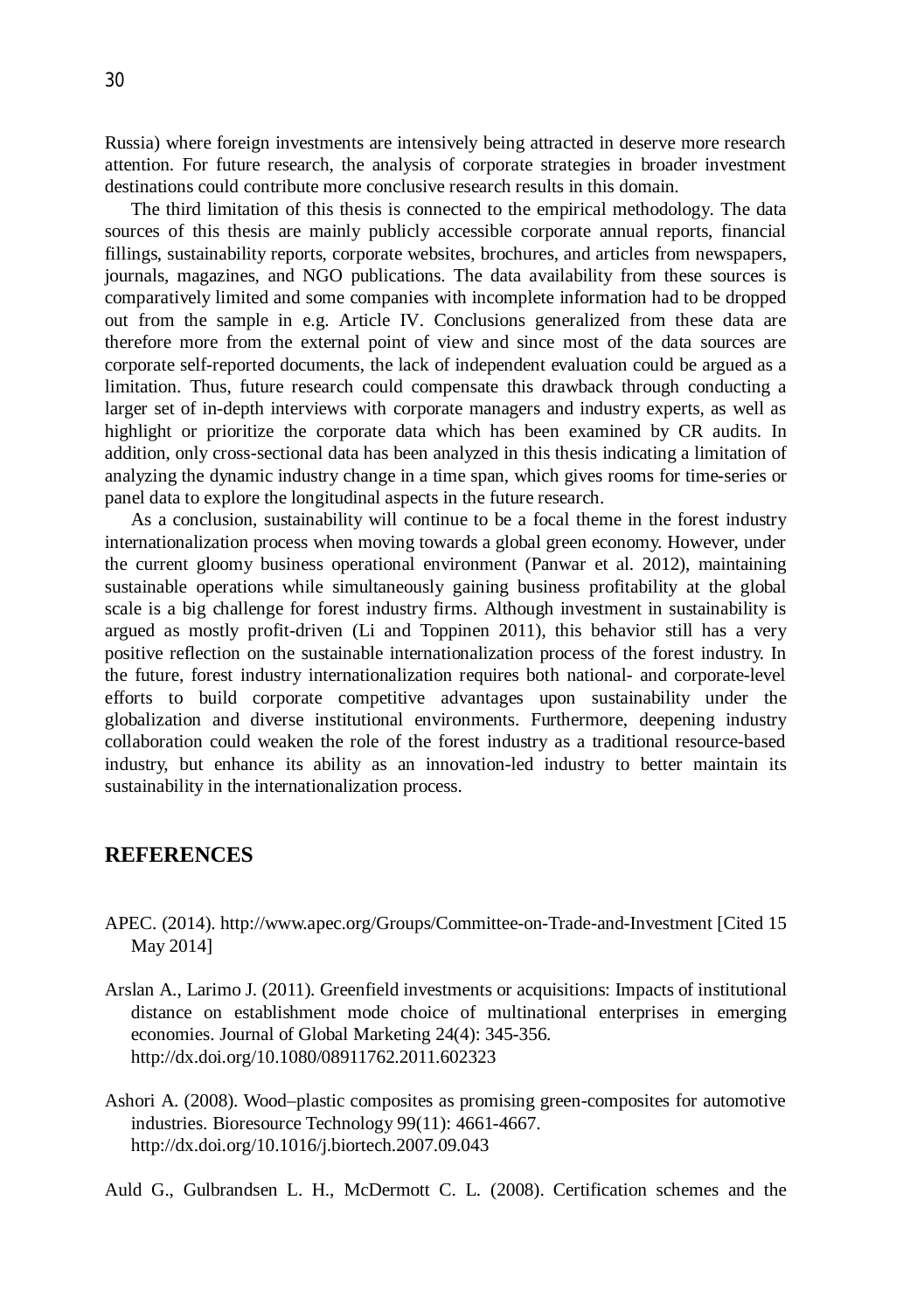impacts on forests and forestry. Annual Review of Environment and Resources 33: 187- 211. http://dx.doi.org/10.1146/annurev.environ.33.013007.103754

- Baek J. (2007). The J-curve effect and the US–Canada forest products trade. Journal of Forest Economics 13: 245-258. http://dx.doi.org/10.1016/j.jfe.2006.11.001
- Baek J. (2012). The long-run determinants of U.S. lumber imported from Canada revisited. Forest Policy and Economics 14: 69-73. http://dx.doi.org/10.1016/j.forpol.2011.07.007
- Benito G., Welch L. (1997). De-internationalization. Management International Review 37: 7-25.
- Bilkey W. J., Tesar G. (1977). The export behavior of small-sized Wisconsin manufacturing firms. Journal of International Business Studies 8(1): 93-98. http://dx.doi.org/10.1057/palgrave.jibs.8490783
- Birkinshaw J., Hood N. (2000). Characteristics of foreign subsidiaries in industry clusters. Journal of International Business Studies 31: 141-154. http://dx.doi.org/10.1057/palgrave.jibs.8490893
- Bolkesjo T. F., Buogiorno J. (2006). Short- and long-run exchange rate effects on forest product trade: Evidence from panel data. Journal of Forest economics 11: 205-221. http://dx.doi.org/10.1016/j.jfe.2005.09.002
- Bondy K., Starkey K. (2014). The dilemmas of internationalization: Corporate social responsibility in the multinational corporation. British Journal of Management 25: 4-22. http://dx.doi.org/10.1111/j.1467-8551.2012.00840.x
- Bonnefoi B., Buongiorno J. (1990). Comparative advantage of countries in forest-products trade. Forest Ecology and Management 36: 1–17. http://dx.doi.org/10.1016/0378-1127(90)90060-O
- Borregaard N., Dufey A., Winchester L. (2008). Effects of foreign investment versus domestic investment on the forestry sector in Latin America (Chile and Brazil) – demystifying FDI effects related to the environment. Working Group on Development and Environment in the Americas, Discussion Paper Number 15. http://ase.tufts.edu/gdae/Pubs/rp/DP15Borregaard\_Dufey\_WinchesterApr08.pdf. [Cited 11 Aug 2014]
- Bourke I. J., Leitch J. (1998). Trade restrictions and their impact on international trade in forest products. Food and Agriculture Organization of the United Nations, Rome. 33p.
- Boyd R., Krutilla K. (1991). The impact of the free trade agreement on the US forestry sector: A general equilibrium analysis. Journal of Business Administration 20: 1-2.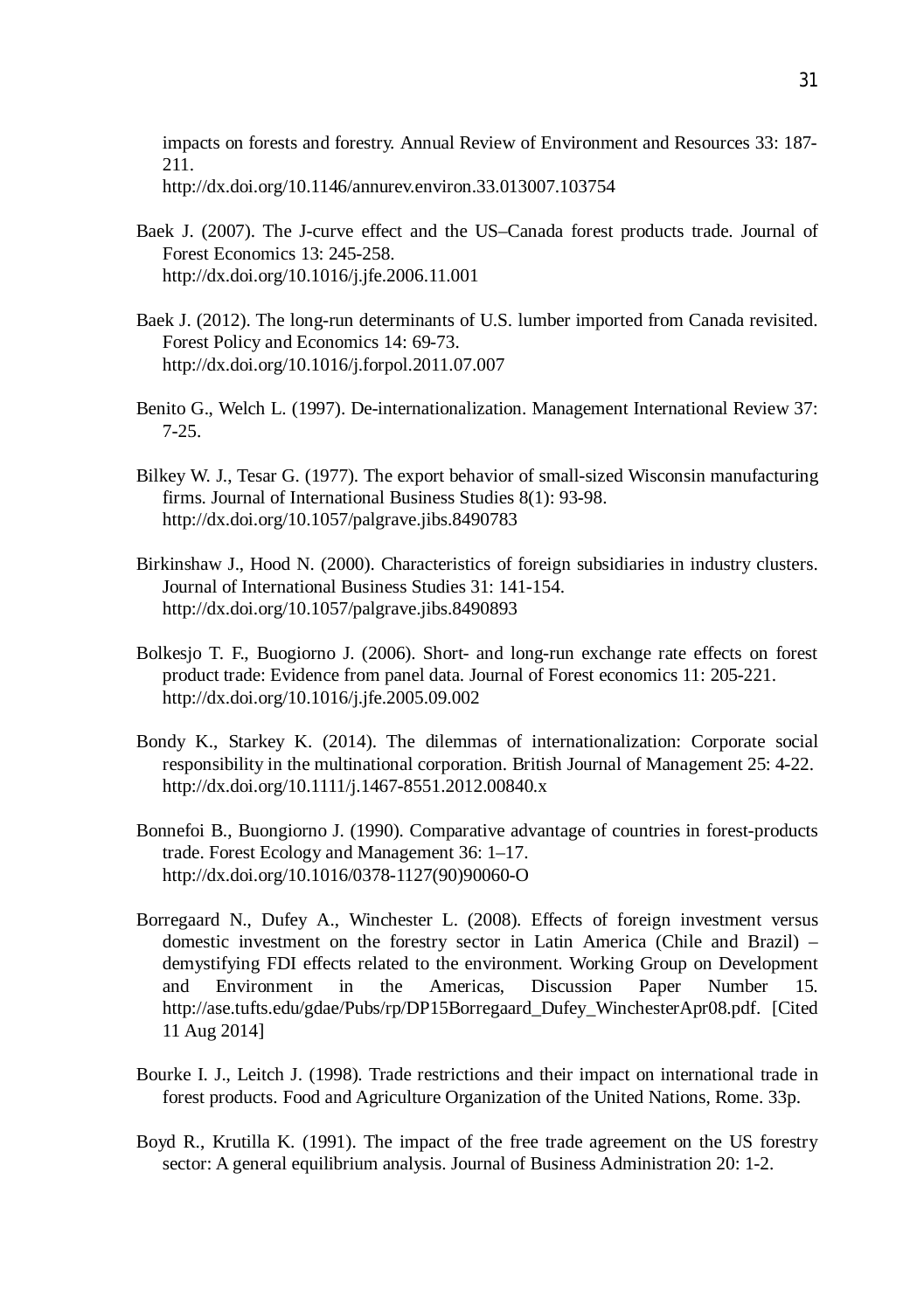- Brodrechtova Y. (2008). Determinants of export marketing strategies of forest products companies in the context of transition - The case of Slovakia. Forest Policy and Economics 10: 450-459. http://dx.doi.org/10.1016/j.forpol.2007.12.004
- Buckley P., Casson M. (1976). The Future of the Multinational Enterprise. Macmillan, London.
- Calhoun M. A. (2002). Unpacking liability of foreignness: Identifying culturally driven external and internal sources of liability for the foreign subsidiary. Journal of international management 8(3): 301-321. http://dx.doi.org/10.1016/S1075-4253(02)00072-8
- Calof J., Beamish P. (1995). Adapting to foreign markets: Explaining internationalization. International Business Review 4(2): 115-131. http://dx.doi.org/10.1016/0969-5931(95)00001-G
- Capar N., Kotabe M. (2003). The relationship between international diversification and performance in service firms. Journal of International Business Studies 34(2): 345-355. http://dx.doi.org/10.1057/palgrave.jibs.8400036
- Cardone-Riportella C., Álvarez-Gil M. J., Lado-Cousté N., Sasi V. (2003). The relative effects of client-following and market-seeking strategies in the internationalization process of financial-service companies: A comparison of Spanish and Finnish entities. International Journal of Management 20(3): 384-394.
- Carle J., Holmgren P. (2008). Wood from planted forests: A global outlook 2005-2030. Forest Products Journal 58(12): 6-18.
- Carle J., Vuorinen P., Del Lungo A. (2002). Status and trends in global forest plantation development. Forest Products Journal 52(7): 12-23.
- Cavusgil S. T. (1980). On the internationalization process of firms. European Research 8(11): 273-281.
- Chapple W., Moon J. (2005). CSR in Asia. Business and Society 44(4): 415-441. http://dx.doi.org/10.1177/0007650305281658
- Cheng B., Bin M., Yang W. (2013). An Econometric Analysis of US Exports of Forest Products. Forest Products Journal 63(7-8): 224-231. http://dx.doi.org/10.13073/FPJ-D-13-00045

China Forestry Statistical Yearbook. (2011). China Forestry Publishing House. 498 p.

- China Statistical Yearbook. (2011). http://www.stats.gov.cn/tjsj/ndsj/2011/indexch.htm. [Cited 4 May 2014]
- China Statistical Yearbook. (2012). http://www.stats.gov.cn/tjsj/ndsj/2012/indexch.htm.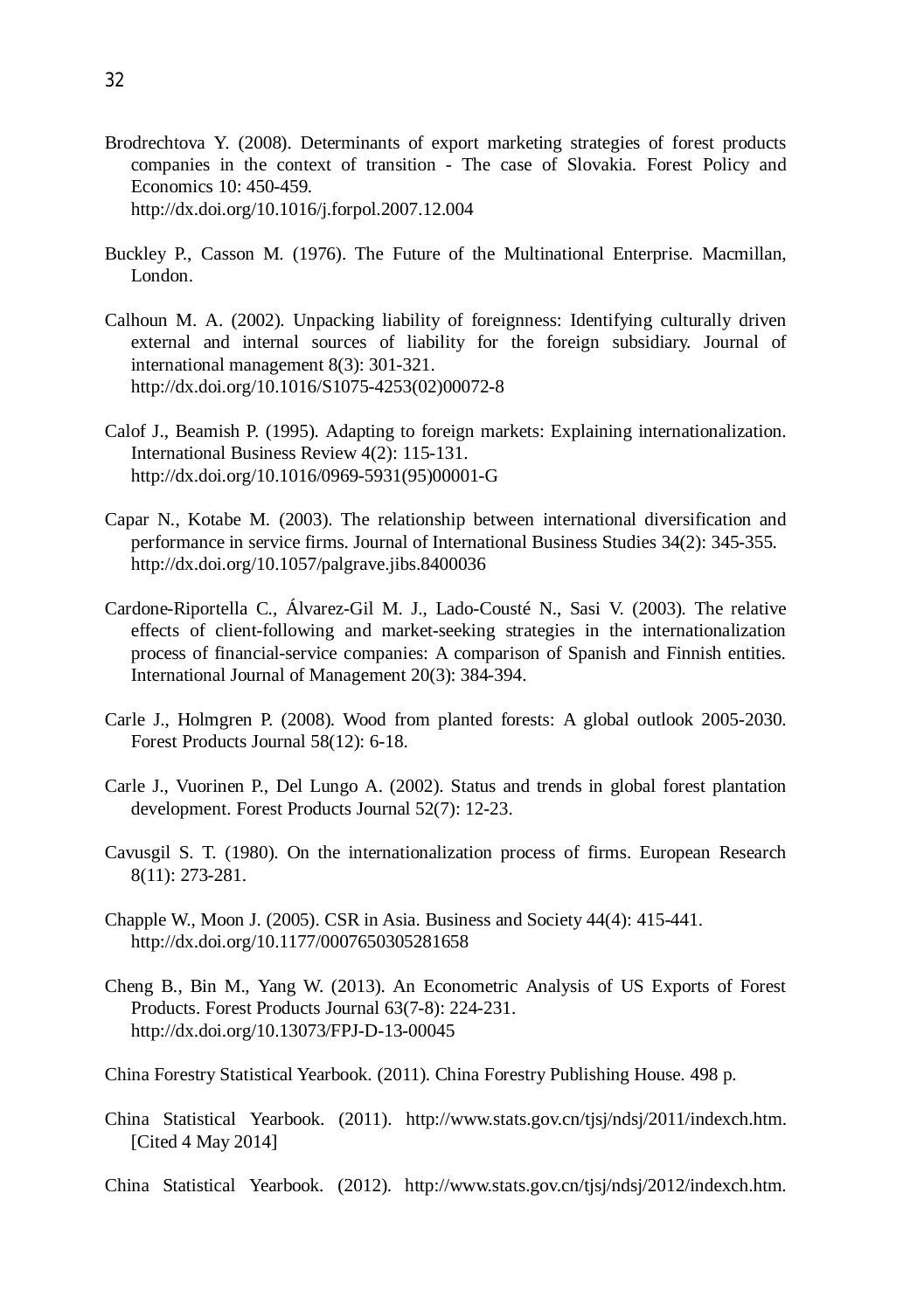[Cited 4 May 2014]

- Commission of the European Communities. (2011). Communication from the commission to the European parliament, the council, the European economic and social committee of the regions: A renewed EU strategy 2011–14 for corporate social responsibility, Brussels.
- Cousins P. D. (2002). A conceptual model for managing long-term inter-organizational relationships. European Journal of Purchasing and Supply Management 8(2): 71-82. http://dx.doi.org/10.1016/S0969-7012(01)00006-5
- Crane A., Matten D., Spence L. J. (2013). Corporate social responsibility in a global context. In: Crane, A., Matten, D. and Spence, L. J. (ed.) Corporate social responsibility: Readings and cases in a global context. Abingdon, Routledge. p. 3-26.
- Czinkota M. R., Ronkainen I. A., Ortiz M. (2004). The export marketing imperative. Thomson, Mason, Ohio, U.S.A.
- Daigneault A. J., Sohngen B., Sedjo R. (2008). Exchange rates and the competitiveness of the United States timber sector in a global economy. Forest Policy and Economics 10: 108-116. http://dx.doi.org/10.1016/j.forpol.2007.07.001
- Daly H., Farley J. (2010). Ecological economics: Principles and applications (2nd ed.). Island Press, Washington, DC.
- Dieter M., Englert H. (2007). Competitiveness in the global forest industry sector: An empirical study with special emphasis on Germany. European Journal of Forest Research 126: 401-412. http://dx.doi.org/10.1007/s10342-006-0159-x
- Dow D., Larimo J. (2011). Disentangling the roles of international experience and distance in establishment mode choice. Management International Review 51(3): 321-355. http://dx.doi.org/10.1007/s11575-011-0080-5
- Du S., Vieira E. T. (2012). Striving for legitimacy through corporate social responsibility: Insights from oil companies. Journal of Business Ethics 110(4): 413-427. http://dx.doi.org/10.1007/s10551-012-1490-4
- Dunning J. H. (1977). Trade, location of economic activity and the MNE: A search for an eclectic paradigm. In: Wijkman, P. (ed.) The International Allocation of Economic Activity. Macmillan, London. p. 395-418.
- Dunning J. H. (1980). Toward an eclectic theory of international production: some empirical tests. Journal of International Business Studies 11(1): 9-31. http://dx.doi.org/10.1057/palgrave.jibs.8490593

Dunning J. H. (1988). The eclectic paradigm of international production: A restatement and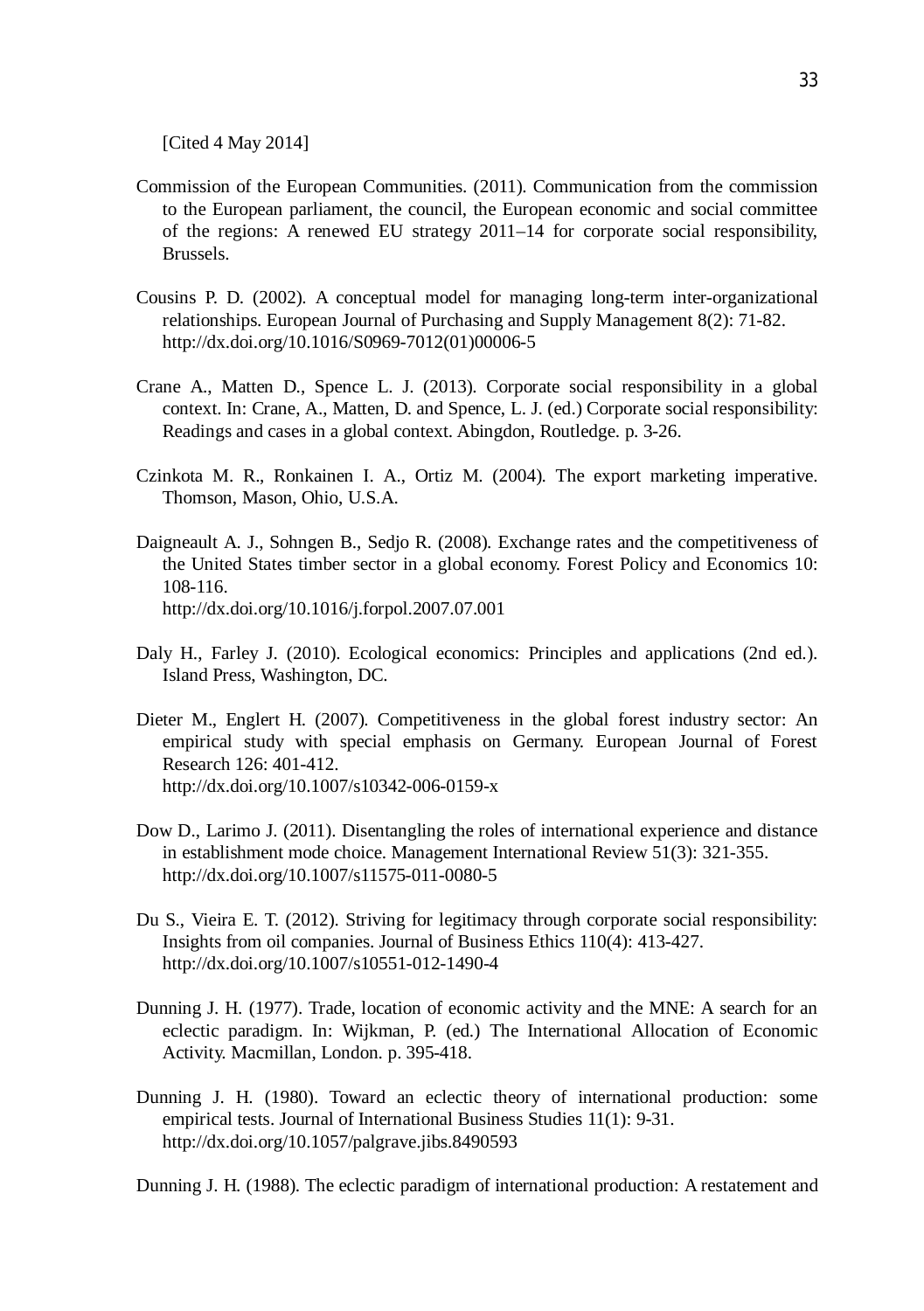some possible extension. Journal of International Business Studies 19(1): 1-31. http://dx.doi.org/10.1057/palgrave.jibs.8490372

- Dunning J. H. (1993). Multinational enterprises and the global economy. Addison-Wesley, Wokingham.
- Dunning J. H. (2000). The eclectic paradigm as an envelope for economic and business theories of MNE activity. International Business Review 9: 163-190. http://dx.doi.org/10.1016/S0969-5931(99)00035-9
- Dunning J. H. (2001). The eclectic (OLI) paradigm of international production: Past, present and future. International Journal of the Economics of Business 8(2): 173-190. http://dx.doi.org/10.1080/13571510110051441
- Dunning J. H., Fortanier F. (2007). Multinational enterprises and the new development paradigm: Consequences for host country development. Multinational Business Review 25(1): 25–45. http://dx.doi.org/10.1108/1525383X200700002
- Eastin I. L., Cunningham K. H., Roos J. A. (2004). Factors that influence the export success of forest products companies in the Pacific Northwest. Forest Products Journal 54(7/8): 29-34.
- Ehrenfeld J., Hoffman A. (2013). Flourishing: A frank conversation about sustainability. Stanford University Press, Stanford, CA.
- Elango B. (1998). An empirical examination of the influence of industry and firm drivers on the rate of internationalization by firms. Journal of International Management 4(3): 201-221. http://dx.doi.org/10.1016/S1075-4253(98)00011-8
- Elkington J. (1997). Cannibals with forks: The triple bottom line of 21st century business. Oxford: Capstone Publishing.
- EPN. (2011). The state of the paper industry- steps toward an environmental vision. Environmental Paper Network. 37 p.
- European Commission. (2014). http://ec.europa.eu/trade/ [Cited 4 May 2014]
- FAO. (2000). The global outlook for future wood supply from forest plantations. Forestry Policy and Planning Division, Rome. 156p.
- FAO. (2001). Forests out of bounds: Impacts and effectiveness of logging bans in natural forests in Asia-Pacific. FAO Regional Office for Asia and the Pacific. Bangkok, Thailand. 112 p.
- FAO. (2009). The future of forests in Asia and the pacific: Outlook for 2020. Asia-Pacific Forestry Commission. FAO.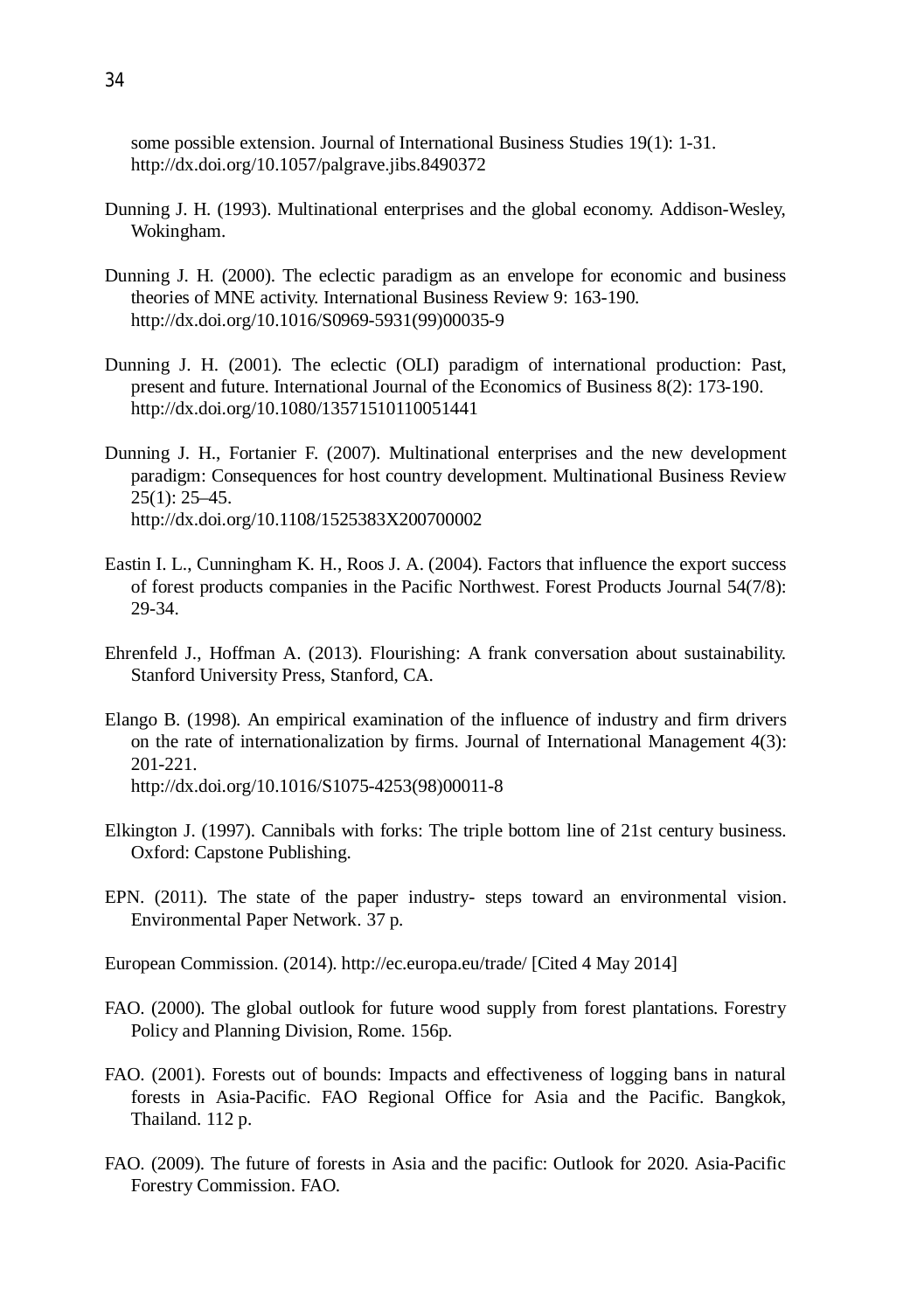- FAO. (2013). Pulp and paper capacities survey, 2012-2017. Food and Agriculture Organization of the United Nations. Roma. 181 p.
- FAOSTAT. (2014). http://faostat.fao.org/site/628/default.aspx [Cited 15 May 2014]
- Freeman I., Hasnaoui A. (2011). The meaning of corporate social responsibility: The vision of four nations. Journal of Business Ethics 100: 419-443. http://dx.doi.org/10.1007/s10551-010-0688-6
- Friedman M. (1970). The social responsibility of business is to increase its profits. The New York Times Magazine. September 13, 1970.
- Gammeltoft P. (2008). Emerging multinationals: Outward FDI from the BRICS countries. International Journal of Technology and Globalization 4(1): 5-22. http://dx.doi.org/10.1504/IJTG.2008.016184
- Gan J. B. (2004). Effects of China's WTO accession on global forest product trade. Forest Policy and Economics 6: 509-519. http://dx.doi.org/10.1016/S1389-9341(02)00118-1
- Gan J. B., Ganguli S. (2003). Effects of global trade liberalization on U.S. forest products industries and trade: A computable general equilibrium analysis. Forest Products Journal 53(4): 29-35.
- Gifford B., Kestler A., Anand S. (2010). Building local legitimacy into corporate social responsibility: Gold mining firms in developing nations. Journal of World Business 45(3): 304-311. http://dx.doi.org/10.1016/j.jwb.2009.09.007
- Golub A., Hertel T., Lee H. L., Rose S., Sohngen B. (2009). The opportunity cost of land use and the global potential for greenhouse gas mitigation in agriculture and forestry. Resource and Energy Economics 31(4): 299-319. http://dx.doi.org/10.1016/j.reseneeco.2009.04.007
- Gomes L., Ramaswamy K. (1999). An empirical examination of the form of the relationship between multinationality and performance. Journal of International Business Studies 30(1): 173–188. http://dx.doi.org/10.1057/palgrave.jibs.8490065
- Grayson D., Hodges A. (2001). Everybody's business: Managing risks and opportunities in today's global society. London: Dorling Kindersley.
- Grayson D., Hodges A. (2004). Corporate social opportunity: Seven steps to make corporate social responsibility work for your business. Sheffield: Greenleaf.
- Hänninen R., Toppinen A. (1999). Long-run price effects of exchange rate changes in Finnish pulp and paper exports. Applied Economics 31(8): 947-956.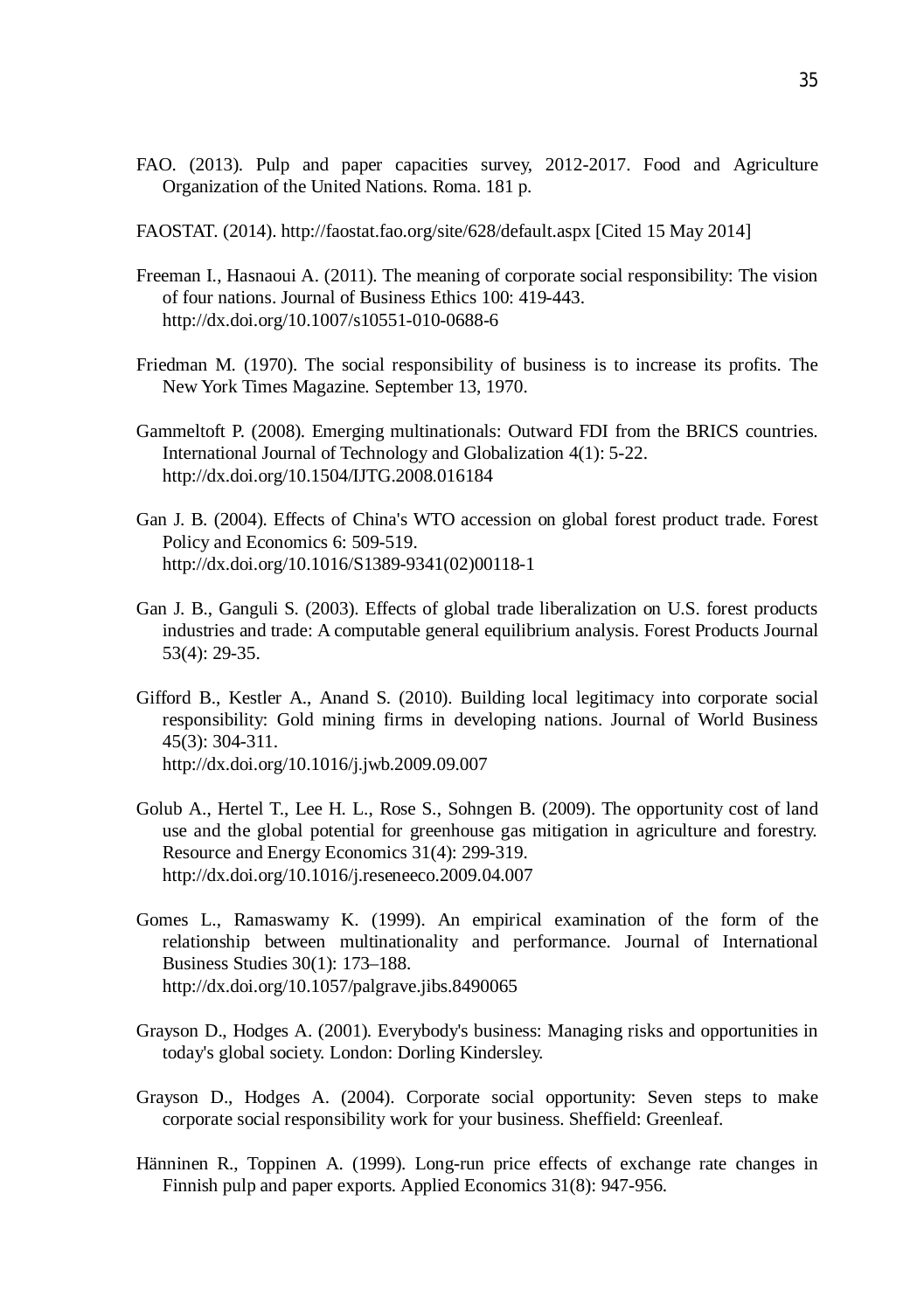http://dx.doi.org/10.1080/000368499323661

- Herrmann P., Datta D. K. (2006). CEO experiences: Effects on the choice of FDI entry mode. Journal of Management Studies 43: 755-778. http://dx.doi.org/10.1111/j.1467-6486.2006.00610.x
- Hill C. W. L., Hwang P., Kim W. C. (1990). An eclectic theory of the choice of international entry mode. Strategic Management Journal 11(2): 117-128. http://dx.doi.org/10.1002/smj.4250110204
- Hitt M. A., Hoskisson R. E., Kim H. (1997). International diversification: Effects on innovation and firm performance in product-diversified firms. Academy of Management Journal 40(4): 767-798. http://dx.doi.org/10.2307/256948
- Hitt M. A., Tihanyi L., Miller T., Connelly B. (2006). International diversification: Antecedents, outcomes, and moderators. Journal of Management 32(6): 831-867. http://dx.doi.org/10.1177/0149206306293575
- Horvathova E. (2010). Does environmental performance affect financial performance? A meta-analysis. Ecological Economics 70(1): 52-59. http://dx.doi.org/10.1016/j.ecolecon.2010.04.004
- Hujala M., Arminen H., Hill C., Puumalainen K. (2013). Explaining the shifts of international trade in pulp and paper industry. Forest Sciences 59(2): 211-222. http://dx.doi.org/10.5849/forsci.11-078
- Hymer S. A. (1960). The international operations of national firms: A study of foreign direct investment. PhD dissertation, Department of Economics, Masssachusetts Institute of Technology. Published in 1976 by MIT Press, Cambridge, MA. (Cited from: Axinn, C. and Matthyssens, P. 2002. Limits of internationalization theories in an unlimited world. International Marketing Review 19(4/5): 436–449.)
- International Paper Annual Report. (2013). http://internationalpaper.com/apps/annualreport2013/index.html [Cited 19 May 2014]
- Jenkins M. B., Smith E. T. (1999). The business of sustainable forestry strategies for an industry in transition. Washington, DC: Island Press.
- Johanson J., Mattsson L. G. (1988). Internationalization in industrial systems: A network approach. In: Hood, N., Vahlne, J.E. (Eds.), Strategies in Global Competition. Croom Helm. New York. p. 287–314.
- Johanson J., Vahlne J. E. (1977). The internationalization process of the firm: A model of knowledge development and increasing foreign market commitment. Journal of International Business Studies 8(1): 23-32. http://dx.doi.org/10.1057/palgrave.jibs.8490676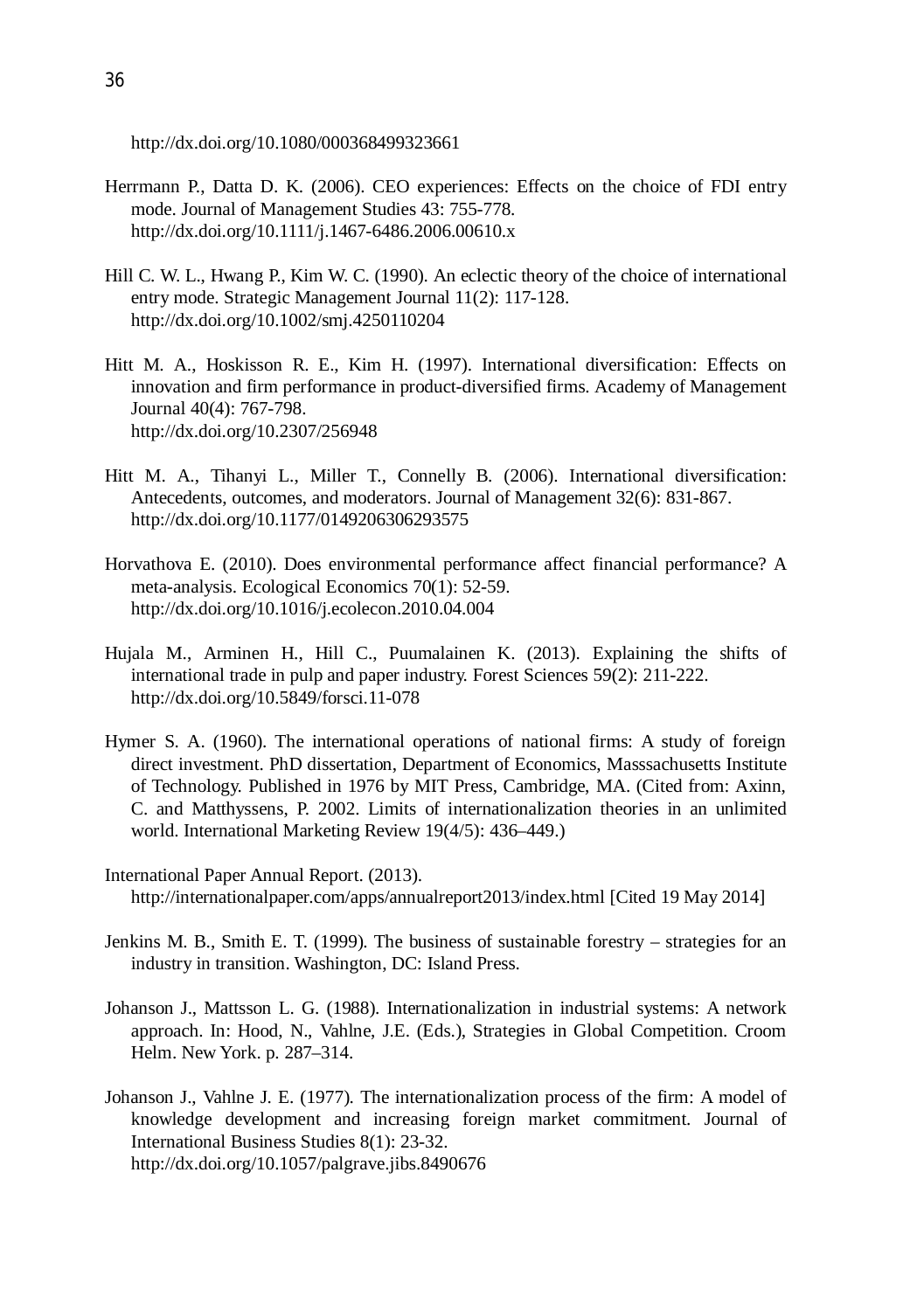- Johanson J., Vahlne J. E. (1990). The mechanism of internationalization. International Marketing Review 7(4): 11-24. http://dx.doi.org/10.1108/02651339010137414
- Johanson J., Weidersheim-Paul F. (1975). The internationalization of the firm: Four Swedish case studies. Journal of Management Studies 12(3): 305-322. http://dx.doi.org/10.1111/j.1467-6486.1975.tb00514.x
- Johansson D. J. A., Azar C. (2007). A scenario based analysis of land competition between food and bioenergy production in the US. Climatic Change 82: 267-291. http://dx.doi.org/10.1007/s10584-006-9208-1
- Kim D. J., Schreuder G. F. S., Youn Y. C. (2003). Impacts of the currency value change on the forest products import quantities in Korea. Forest Policy and Economics 5: 317-324. http://dx.doi.org/10.1016/S1389-9341(02)00065-5
- Kimberly Clark Annual Report. (2013). http://www.cms.kimberlyclark.com/umbracoimages/UmbracoFileMedia/2013%20Annual%20Report%20printready%20FINAL\_20140220\_umbracoFile.pdf [Cited 10 May 2014]
- Kleindorfer P. R., Singhal K., Wassenhove L. N. V. (2005). Sustainable operations management. Production and Operations Management 14(4): 482-492. http://dx.doi.org/10.1111/j.1937-5956.2005.tb00235.x
- Kolk A., Pinkse J. (2008). A perspective on multinational enterprises and climate change. Learning from an 'inconvenient truth'? Journal of International Business Studies 39(8): 1359-1378. http://dx.doi.org/10.1057/jibs.2008.61
- Kolk A., Tulder R. (2010). International business, corporate social responsibility and
- sustainable development. International Business Review 19(2): 119-125. http://dx.doi.org/10.1016/j.ibusrev.2009.12.003
- Konar S., Cohen M. A. (2001). Does the market value environmental performance? Review of Economics and Statistics 83(2): 2814-2890. http://dx.doi.org/10.1162/00346530151143815
- Korhonen J., Toppinen A., Cubbage F., Kuuluvainen J. (2014). Factors driving investment in planted forests: A comparison between OECD and Non-OECD countries. International Forestry Review 16(1): 67-77. http://dx.doi.org/10.1505/146554814811031314
- Kotabe M., Murray J. Y. (2004). Global sourcing strategy and sustainable competitive advantage. Industrial Marketing Management 33(1): 7-14. http://dx.doi.org/10.1016/j.indmarman.2003.08.004
- Kourula A. (2010). Corporate engagement with non-governmental organizations in different institutional contexts — A case study of a forest products company. Journal of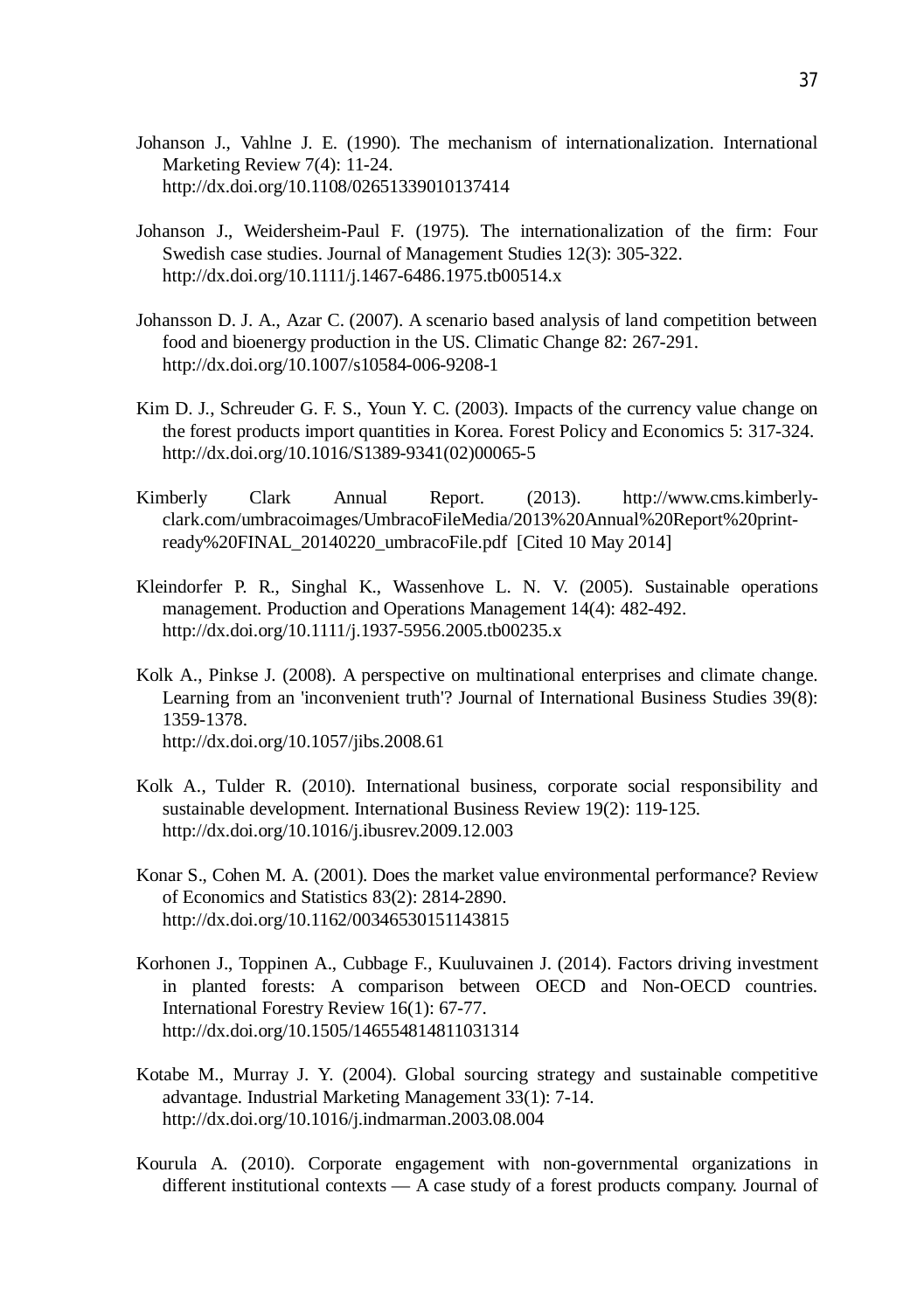World Business 45: 395-404. http://dx.doi.org/10.1016/j.jwb.2009.08.010

- Kozak R. A. (2007). Small and medium forest enterprises: Instruments of change in the developing world. Rights and Resources Initiative, Washington, DC.
- Kozak R. A. (2013). What now, Mr. Jones? Some thoughts about today's forest sector and tomorrow's great leap forward. In: Hansen, E., Panwar, R. and Vlosky, R. (ed.) The Global Forest Sector: Changes, Practices, and Prospects. 462 p. http://dx.doi.org/10.1201/b16186-24
- Kuittinen H., Kylaheiko K., Sandstrom J., Patari S. (2010). Game global in the pulp and paper industry: Technological investment strategies and value creation. International Journal of Technology Intelligence and Planning 6(2): 151-163. http://dx.doi.org/10.1504/IJTIP.2010.035154
- Kvale S. (1996). Interviews: An Introduction to Qualitative Research Interviewing. Thousand Oaks, CA: Sage.
- Kyläheiko K., Jantunen A., Puumalainen K., Saarenketo S., Tuppura A. (2011). Innovation and internationalization as growth strategies: The role of technological capabilities and appropriability. International Business Review 20(5): 508-520. http://dx.doi.org/10.1016/j.ibusrev.2010.09.004
- Laaksonen-Craig S. (2004). Foreign direct investments in the forest sector, implications for sustainable forest management in developed and developing countries. Forest Policy and Economics 6: 359-370. http://dx.doi.org/10.1016/j.forpol.2004.03.011
- Laaksonen-Craig S. (2008). The Determinants of Foreign Direct Investments in Latin American Forestry and Forest Industry. Journal of Sustainable Forestry 27(1-2): 172- 188. http://dx.doi.org/10.1080/10549810802225275
- Laasonen S. (2012). Corporate responsibility guaranteed by dialogue? Examining the relationship between nongovernmental organizations and business. Doctoral dissertation, Series A-2: 2012 Turku School of Economics, University of Turku. 201 p.
- Laaksonen-Craig S., Uusivuori J. (2006). Research and development operations and foreign expansion of multinational companies: Evidence from forest industry microdata. Forest Science 52(5): 549-556.
- Laband D. N. (2013). The neglected stepchildren of forest-based ecosystem services: Cultural, spiritual, and aesthetic values. Forest Policy and Economics 35: 39–44. http://dx.doi.org/10.1016/j.forpol.2013.06.006
- Lähtinen K., Toppinen A., Leskinen P., Haara A. (2009). Resource usage decisions and business success: A case study of Finnish large- and medium-sized sawmills. Journal of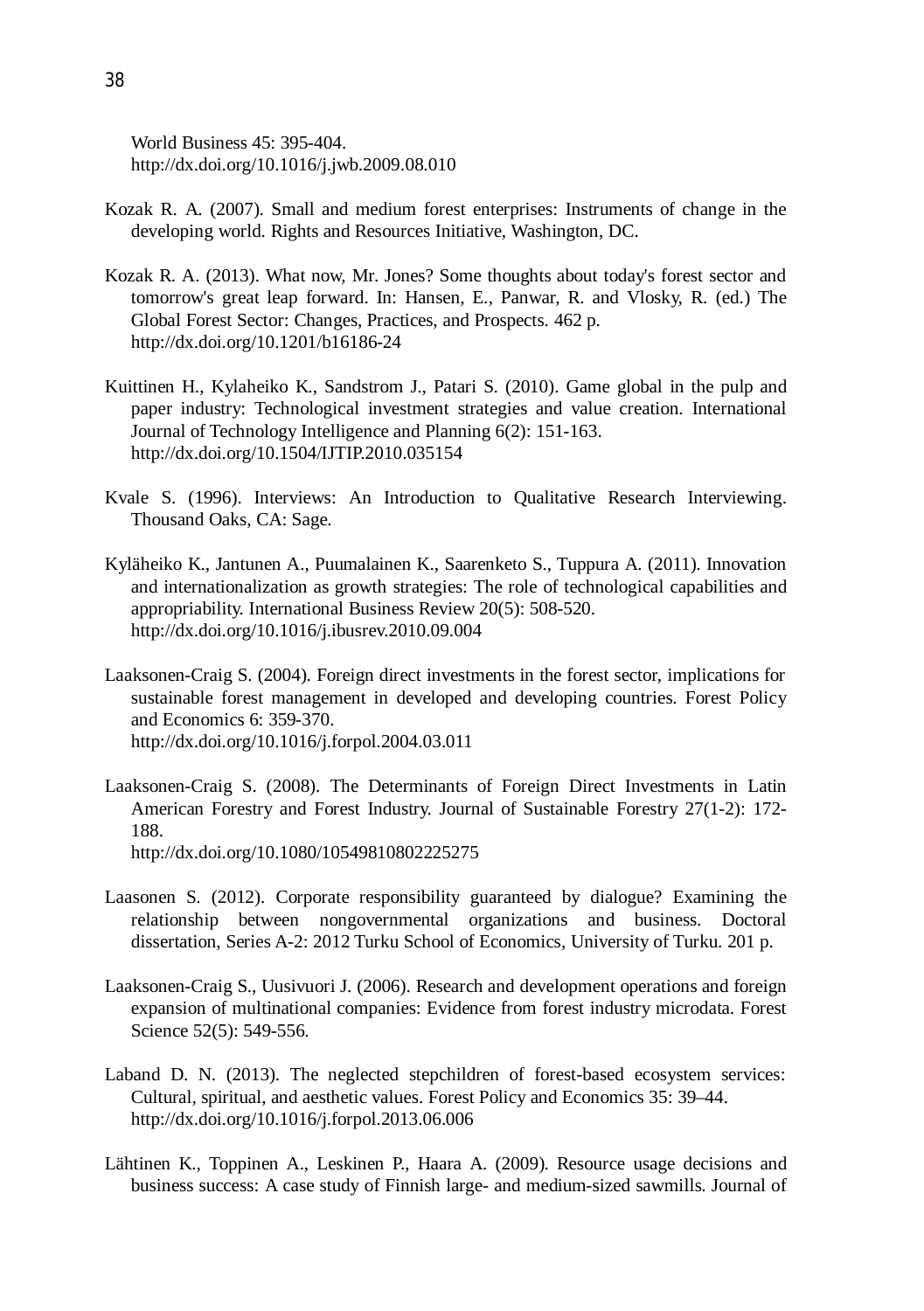Forest Products Business Research 6(3): 1-18.

- Lau R. S. (2002). Competitiveness factors and their relative importance in the US electronics and computer industries. International Journal of Operations & Production Management 22(1): 125–135. http://dx.doi.org/10.1108/01443570210412105
- Laudal T. (2011). Drivers and barriers of CSR and the size and internationalization of firms. Social Responsibility Journal 7(2): 234 –256. http://dx.doi.org/10.1108/17471111111141512
- Laurila J., Ropponen M. (2003). Institutional conditioning of foreign expansion: Some evidence from Finnish-based paper industry firms, 1994-2000. Journal of Management Studies 40(3): 725-751. http://dx.doi.org/10.1111/1467-6486.00358
- Li N., Toppinen A. (2011). Corporate social responsibility and sustainable competitive advantage in the forest-based industry: Complementary or conflicting goals? Forest Policy and Economics 13(1): 113-123. http://dx.doi.org/10.1016/j.forpol.2010.06.002
- Li Y. S., Zhang D. W. (2008). A gravity model analysis of China's pulp and paper products trade. TAPPI Journal, September: 28-32.
- Limaei S. M., Heybatian R., Vaezin S. M. H., Torkman J. (2011). Wood import and export and its relation to major macroeconomics variables in Iran. Forest Policy and Economics 13: 303-307. http://dx.doi.org/10.1016/j.forpol.2011.03.001
- Lu J. W., Beamish P. W. (2004). International diversification and firm performance: The Scurve hypothesis. Academy of Management Journal 47(4): 598–609. http://dx.doi.org/10.2307/20159604
- Lundmark R. (2010). European trade in forest products and fuels. Journal of forest economics 16: 235-251. http://dx.doi.org/10.1016/j.jfe.2009.11.007
- Lundmark R., Mansikkasalo A. (2009). European trade of forest products in the presence of EU policy. Journal of cleaner production 17: S18-S26. http://dx.doi.org/10.1016/j.jclepro.2009.01.010
- Lyke J. (1998). The impact of the North American Free Trade Agreement on U.S. forest products trade with Canada and Mexico: An assessment. Forest Products Journal 48(1): 23-28.
- Macqueen D. (2004). Associations of small and medium forest enterprise: An initial review of issues for local livelihoods and sustainability. International Institute for Environment and Development (IIED), Briefing Paper. London, U.K.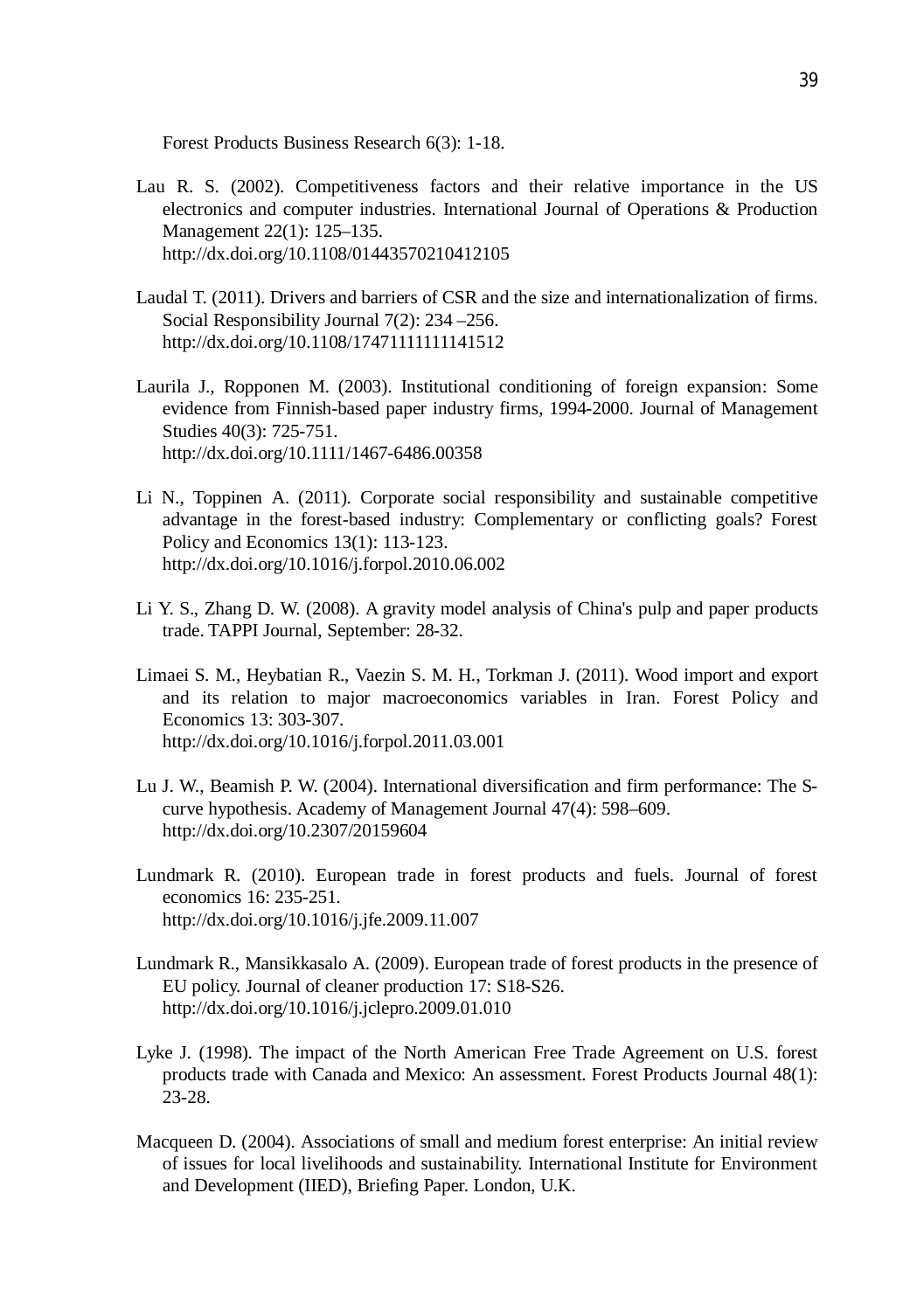- Manoharan T. R. (2013). Effects of the EU Timber Regulation and the demand for certified legal timber on business and industry. EU FLEGT Facility, European Forest Institute. 52 p.
- Matilainen A. M. (2013). Forest companies, corporate social responsibility, and company stakeholders in the Russian forest sector. Forest Policy and Economics 31: 44-49. http://dx.doi.org/10.1016/j.forpol.2011.12.006
- Matsuo H. (2000). Liabilities of foreignness and the uses of expatriates in Japanese multinational corporations in the United States. Sociological Inquiry 70(1): 88-106. http://dx.doi.org/10.1111/j.1475-682X.2000.tb00898.x
- Mayers J. (2006). Small- and medium-sized forestry enterprises. International Tropical Timber Organization (ITTO) Tropical Forest Update 16/2(2006): 10-11.
- McDonald S., Young S. (2012). Cross-sector collaboration shaping Corporate Social Responsibility best practice within the mining industry. Journal of Cleaner Production 37: 54-67. http://dx.doi.org/10.1016/j.jclepro.2012.06.007
- Mcwilliams A., Siegel D. (2001). Corporate social responsibility: A theory of the firm perspective. Academy of Management Review 26(1): 117-127.
- Meyer K. E. (2004). Perspectives on multinational enterprises in emerging economies. Journal of International Business Studies 35: 259-276. http://dx.doi.org/10.1057/palgrave.jibs.8400084
- Moen E., Lilja K. (2001). Constructing global corporations: Contrasting national legacies in the Nordic forest industry. In: Margan, G., Kristensen, P. H. and Whitley, R. (ed.) The Multinational Firm: Organizing Across Institutional and National Divides. Oxford University Press. 329 p.
- Moon J. (2007). The contribution of corporate social responsibility to sustainable development. Sustainable Development 15(5): 296-306. http://dx.doi.org/10.1002/sd.346
- Morgan R. E., Katsikeas C. S. (1997). Theories of international trade, foreign direct investment and firm internationalization: A critique. Management Decision 35(1): 68- 78. http://dx.doi.org/10.1108/00251749710160214
- Morten R., Jesper S., Dorthe D. H. (2008). Theoretical perspectives on the internationalization of firms. Journal of Teaching in International Business 19(4): 320- 345. http://dx.doi.org/10.1080/08975930802427502

NAFTA. (2014). https://www.nafta-sec-alena.org/Default.aspx?tabid=85&language=en-US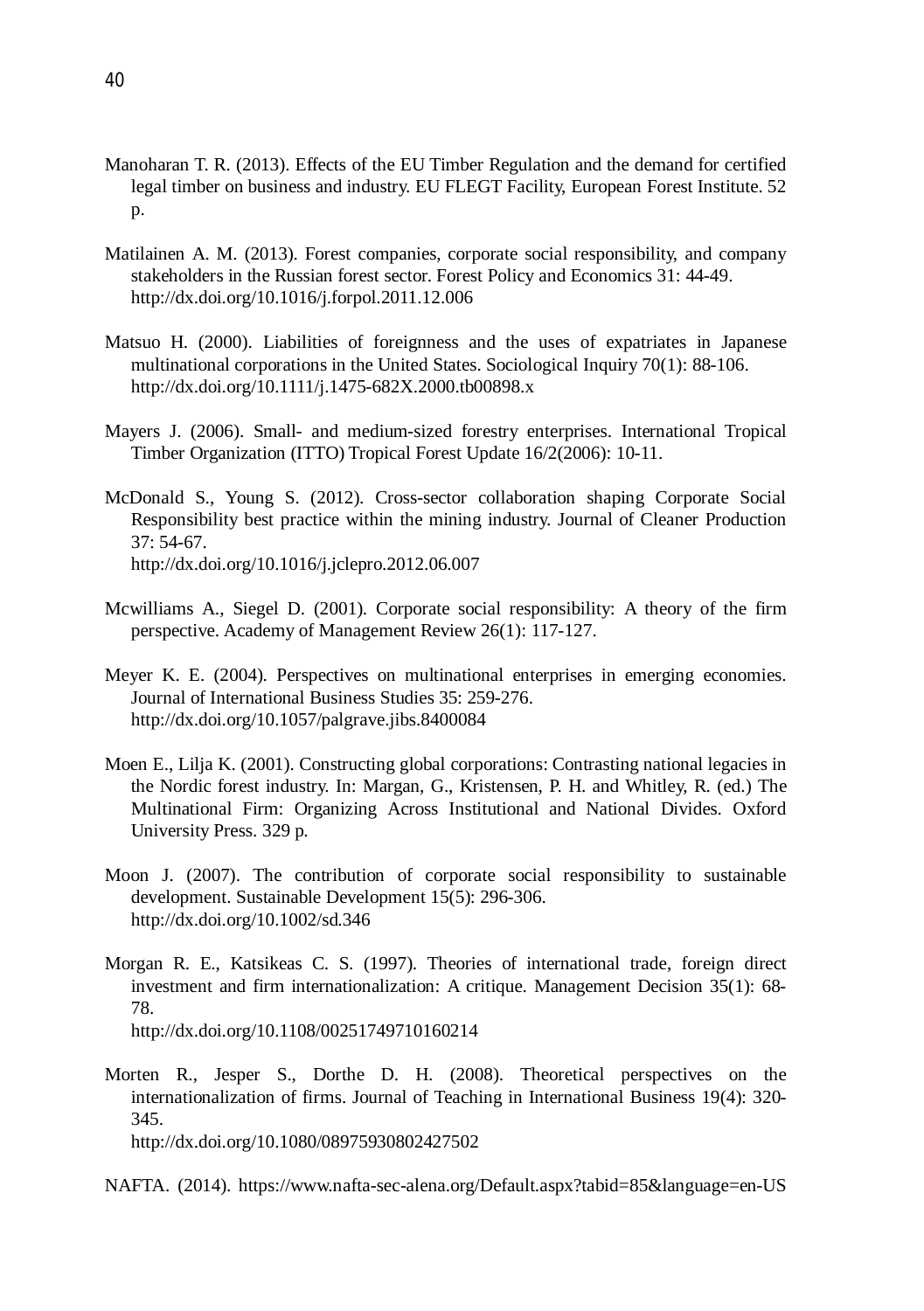[Cited 11 May 2014]

- Nagubadi R. V., Zhang D. W. (2008). Foreign direct investment outflows in the forest products industry: The case of the United States and Japan. International Forestry Review 10(4): 632-640. http://dx.doi.org/10.1505/ifor.10.4.632
- Nagubadi R. V., Zhang D. W. (2011). Bilateral foreign direct investment in forest industry between the U.S. and Canada. Forest Policy and Economics 13: 338-344. http://dx.doi.org/10.1016/j.forpol.2011.03.002
- North D. C. (1990). Institutions, Institutional Change and Economic Performance, Cambridge: Cambridge University Press. http://dx.doi.org/10.1017/CBO9780511808678
- Oji Paper Annual Report. (2013). http://www.ojiholdings.co.jp/content/files/english/sustainability/report/2013/e\_2013\_all. pdf [Cited 4 May 2014]
- Palmer K., Oates W. E., Portey P. R. (1995). Tightening environmental standards: The benefit cost or the no-cost paradigm? Journal of Economic Perspectives 9(4): 119-132. http://dx.doi.org/10.1257/jep.9.4.119
- Pan, Y., Tse D. K. (2000). The hierarchical model of market entry modes. Journal of International Business Studies 31(4): 535-554. http://dx.doi.org/10.1057/palgrave.jibs.8490921
- Panwar R., Hansen E. (2009). A process for identifying social and environmental issues: A case of the US forest products manufacturing industry. Journal of Public Affairs 9(4): 323-336. http://dx.doi.org/10.1002/pa.336
- Panwar R., Vlosky R., Hansen E. (2012). Gaining competitive advantage in the new normal. Forest Products Journal 62(6): 420-428. http://dx.doi.org/10.13073/FPJ-D-12-00104.1
- Parhizkar O., Miller C. R., Smith R. L. (2010). Private sector development implications of the export performance determinants of U.S. S-M forest enterprises to Mexico, Europe, and Asia. Forest Policy and Economics 12: 387-396. http://dx.doi.org/10.1016/j.forpol.2010.02.010
- Pätäri S. (2009). On value creation at an industrial intersection Bioenergy in the forest and energy sectors. PhD dissertation. Lappeenranta University of Technology.
- Pätäri S. (2010). Industry- and company-level factors influencing the development of the forest energy business — insights from a Delphi Study. Technological Forecasting and Social Change 77(1): 94-109. http://dx.doi.org/10.1016/j.techfore.2009.06.004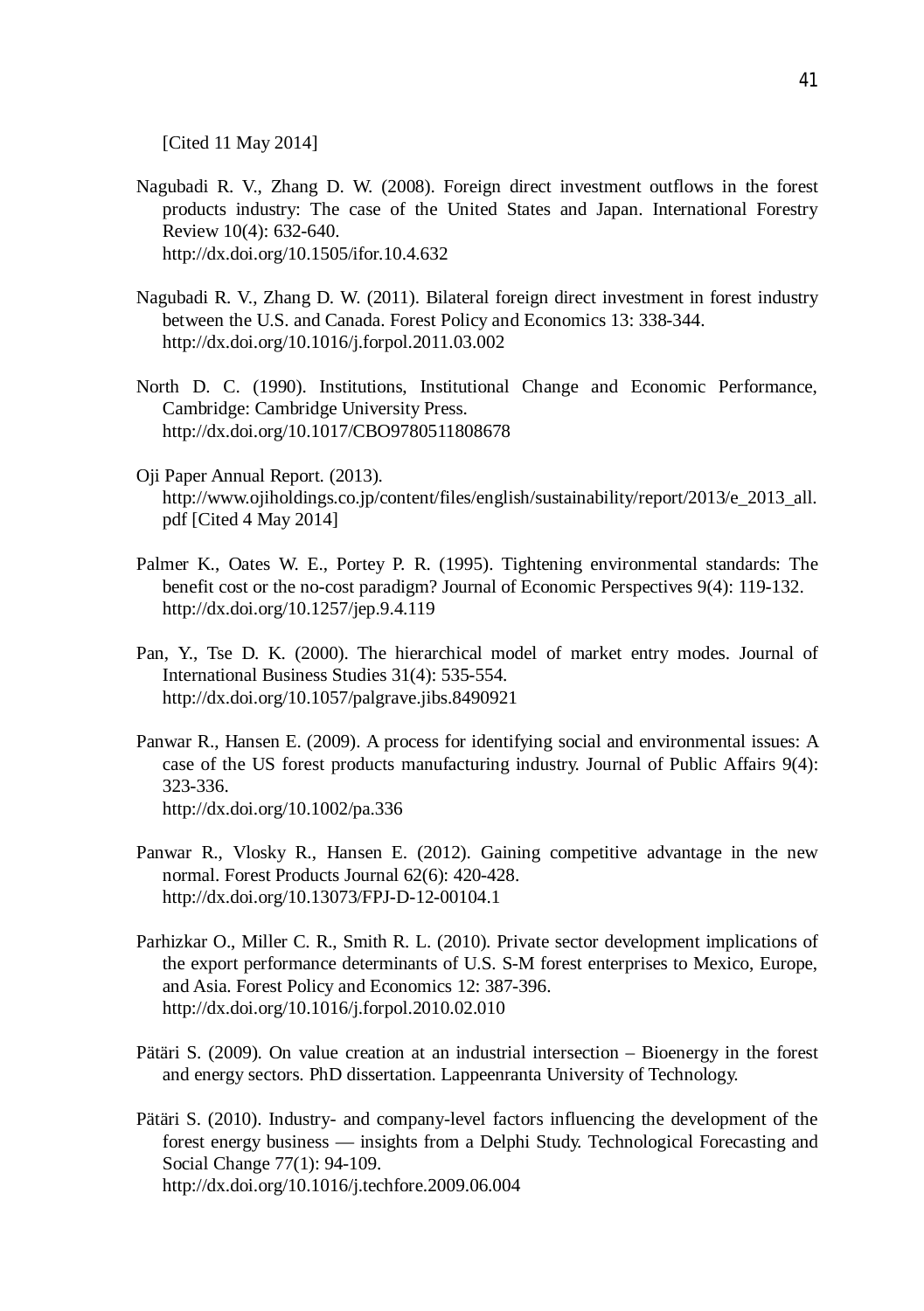- Pearse P. H., Zhang D. W., Leitch J. (1995). Trends in foreign investment in Canada's forest industry. Canadian Business Economics 3(3): 54-68.
- Peng M. W. (2002). Towards an institution-based view of business strategy. Asia Pacific Journal of Management 19(2): 251-267. http://dx.doi.org/10.1023/A:1016291702714
- Phan T. T., Vu M. C. (2012). The choice of foreign-market investment modes: An empirical analysis using transaction-cost and organizational learning frameworks. International Journal of Business and Management 7: 14-24. http://dx.doi.org/10.5539/ijbm.v7n15p14
- Porter M. E. (1985). Competitive Advantage. The Free Press, New York.
- Porter M. E. (1990). The Competitive Advantage of Nations. Free Press, Macmillan, New York.
- Porter M. E., Kramer M. R. (2002). The competitive advantage of corporate philanthropy. Harvard Business Review 12: 57–68.
- Porter M. E., Kramer M. R. (2006). Strategy & society: The link between competitive advantage and corporate social responsibility. Harvard Business Review 84(12): 78–92.
- Porter M. E., van der Linde C. (1995). Toward a new conception of the environment– competitiveness relationship. Journal of Economic Perspectives 9(4): 97–118. http://dx.doi.org/10.1257/jep.9.4.97
- Pöyry. (2013). Profitable growth platforms: from local to global. 6 p.
- PPI. (2008). Top 100 ranking of the global pulp and paper industry in 2007. 2 p.
- PPI. (2013). Top 100 ranking of the global pulp and paper industry in 2012. 2 p.
- PwC. (2011). Growing the future: exploring new values and new directions in the forest, paper and packaging industry. PwC. 48 p.
- PwC. (2012). Global Forest, Paper & Packaging Industry Survey: 2012 edition survey of 2011 results. PricewaterhouseCoopers.
- PwC. (2013). Global Forest, Paper & Packaging Industry Survey 2013 edition survey of 2012 results. PwC. 17 p.
- Ratnasingam J., Ioras F. (2009). Foreign direct investment (FDI), added value and environmental-friendly practices in furniture manufacturing: The case of Malaysia and Vietnam. International Forestry Review 11 (4): 464-474. http://dx.doi.org/10.1505/ifor.11.4.464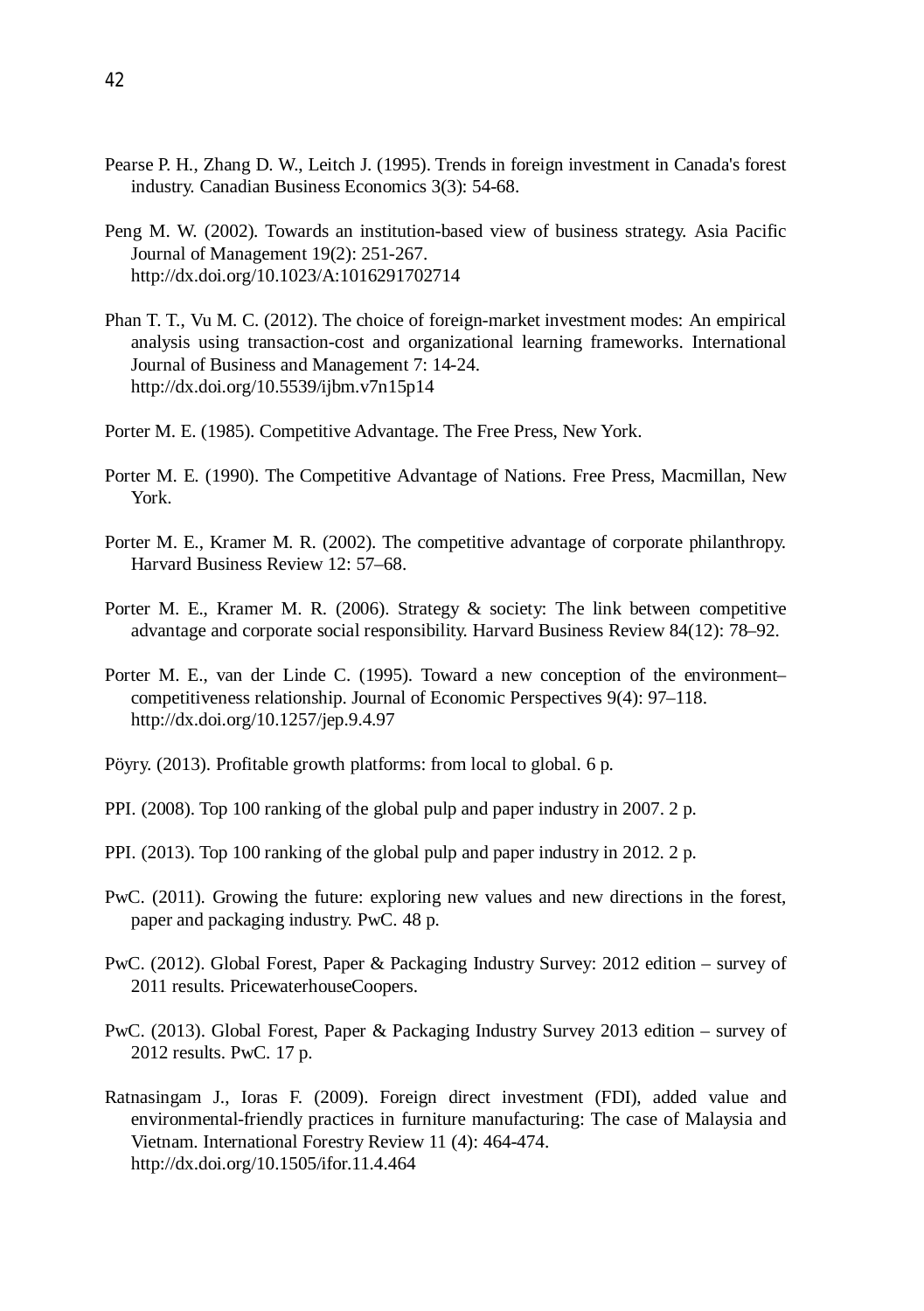- Rodriguez J. L., Rodriguez R. M. G. (2005). Technology and export behavior: A resourcebased view approach. International Business Review 14: 539-557. http://dx.doi.org/10.1016/j.ibusrev.2005.07.002
- Rugman A. M. (1981). Inside the Multinationals: The Economics of Internal Markets. Columbia University Press, New York.
- Rugman A. M. (1991). Diamond in the rough. Business Quarterly: 61-64.
- Rugman A. M., D'Cruz J. R. (1993). The "Double Diamond" model of international competitiveness: The Canadian experience. Management International Review 33: 17- 39.
- Rugman A. M., Doh J. P. (2008). Multinationals and Development. New Haven, CT: Yale University Press. http://dx.doi.org/10.12987/yale/9780300115611.001.0001
- Rugman A. M., Verbeke A. (1993). Foreign subsidiaries and multinational strategic management: An extension and correction of Porter's single diamond framework. Management International Review 33: 71-84.
- Rugman A. M., Verbeke A. (2004). A perspective on regional and global strategies of multinational enterprises. Journal of International Business Studies 35(1): 3-18. http://dx.doi.org/10.1057/palgrave.jibs.8400073
- Ruigrok W., Wagner H. (2004). Internationalization and firm performance: Meta-analytic review and future research directions. Proceedings of Annual Meeting of International Business. Stockholm, Sweden.
- Sajasalo P. (2002). Change in the extent and form of internationalization the Finnish forest industry from the mid-1980s to 2000. Journal of International Business Research 1: 109-134.
- Siitonen S. (2003). Impact of globalization and regionalization strategies on the performance of the world's pulp and paper companies. Helsinki School of Economics, A-225. 260 p.
- Smith A. (1776). The Wealth of Nations. New York: The Modern Library.
- Solberg B., Moiseyev A., Kallio A. M. I., Toppinen A. (2010). Forest sector market impacts of changed roundwood export tariffs and investment climate in Russia. Forest policy and economics 12: 17-23. http://dx.doi.org/10.1016/j.forpol.2009.09.016
- Sousa C. M. P., Martínez-López F. J., Coelho F. (2008). The determinants of export performance: a review of the research in the literature between 1998 and 2005. International Journal of Management Reviews 10(4): 343-374. http://dx.doi.org/10.1111/j.1468-2370.2008.00232.x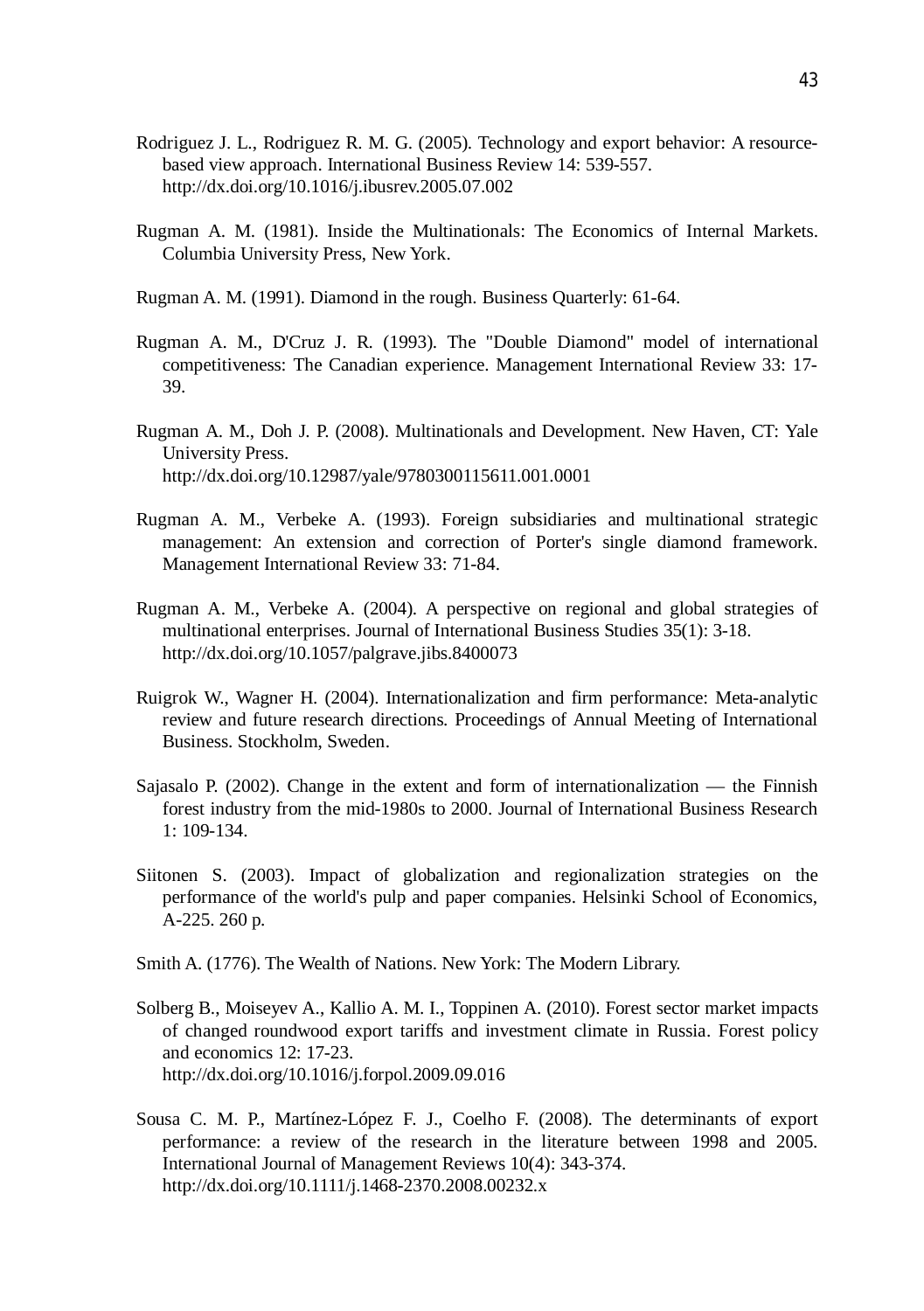- Stennes B., Wilson B. (2005). An analysis of lumber trade restrictions in North America, application of a spatial equilibrium model. Forest Policy and Economics 7: 297-308. http://dx.doi.org/10.1016/S1389-9341(03)00067-4
- Stora Enso Annual Report. (2013).
	- http://assets.storaenso.com/se/com/DownloadCenterDocuments/Stora\_Enso\_Global\_Re sponsibility\_Report\_2013.pdf [Cited 4 May 2014]
- Sturgeon T. J., Memedovic O., van Biesebroeck J., Gereffi G. (2009). Globalization of the automotive industry: Main features and trends. International Journal of Technological Learning, Innovation and Development 2(1-2): 7-24.
- Sun C. Y., Zhang D. W. (2003). The effects of exchange rate volatility on U.S. forest commodities exports. Forest Science 49(5): 807-814.
- Sun L., Bogdanski B., Stennes B., van Kooten G. C. (2010). Impacts of tariff and non-tariff trade barriers on global forest products trade: An application of the global forest products model. International Forestry Review 12(1): 49-65. http://dx.doi.org/10.1505/ifor.12.1.49
- Tikina A. V., Innes J. L. (2008). A framework for assessing the effectiveness of forest certification. Canadian Journal of Forest Research 38(6): 1357-1365. http://dx.doi.org/10.1139/X08-011
- Toppinen A., Lähtinen K., Laaksonen-Craig S. (2006). Financial performance and internationalization of operations: Evidence from Finnish forest industry companies. Journal of Forest Products Business Research 3. Article No. 2.
- Toppinen A., Li N., Tuppura A., Xiong Y. (2012). Corporate responsibility and strategic groups in the forest-based industry: Exploratory analysis based on the Global Reporting Initiative (GRI) framework. Corporate Social Responsibility and Environmental Management 19: 191-205. http://dx.doi.org/10.1002/csr.256
- Toppinen A., Zhang Y., Hansen E., Korhonen-Kurki K., Li N. (2014). Role of corporate responsibility: Insights from three forest-industry multinationals investing in China. In: Forests under pressure: Local responses to global issues. Katila P., Galloway G., Jong W., Pacheco P., Mery G. (Eds.). IUFRO Special Project on World Forests, Society and Environment. p. 217-228.
- Toppinen A., Zhang Y., Laaksonen-Craig S., Lähtinen K., Weng G. (2010). Changing forest products markets and timberland investment. Chapter 8 in Mery, G. et al. (ed.) Forests and Society – Responding to global drivers of change. IUFRO World Series 25: 137- 156.
- Tuppura A., Toppinen A., Jantunen A. (2013). Proactiveness and corporate social performance in the global forest industry. International Forestry Review 15(1): 112-121.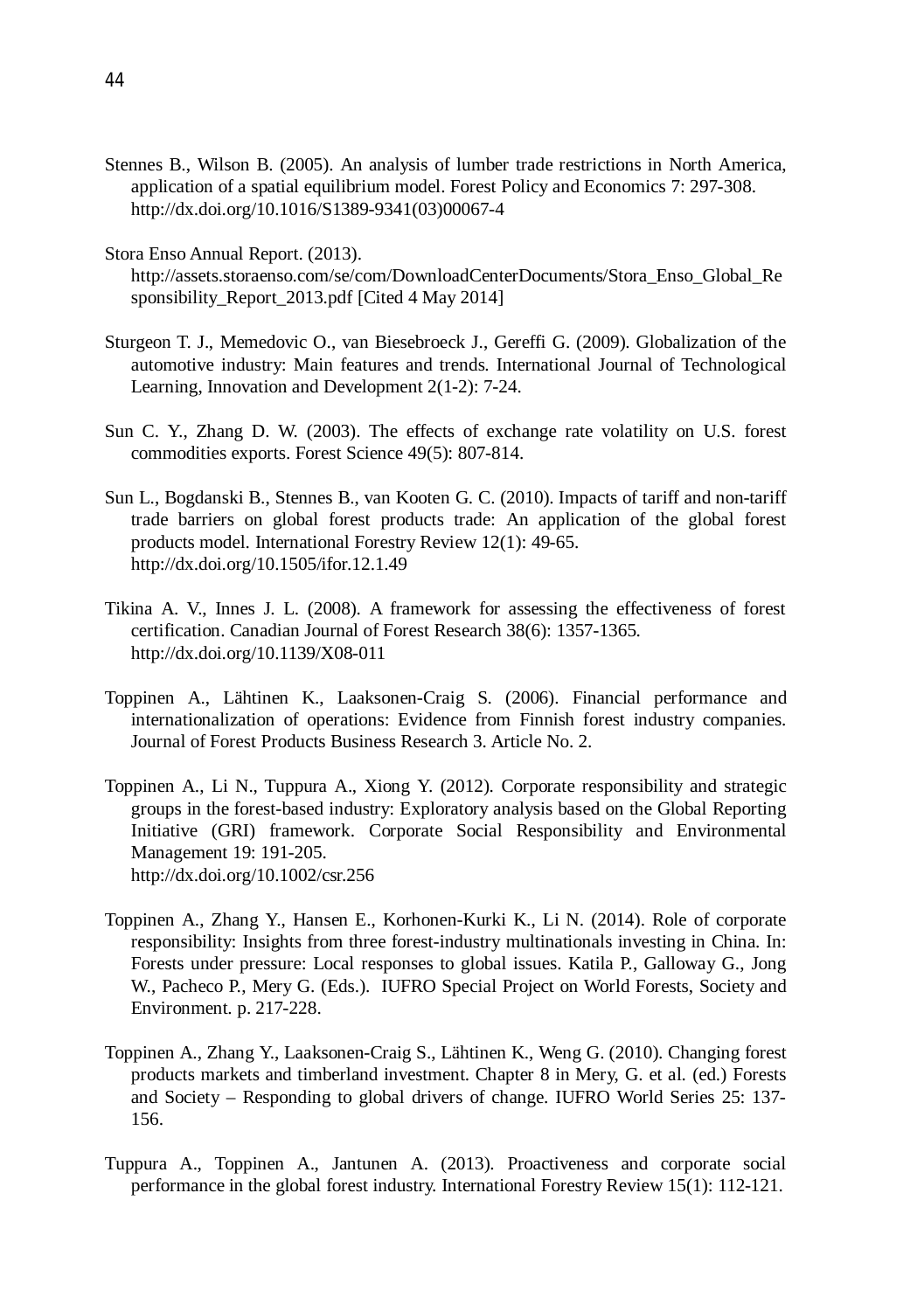http://dx.doi.org/10.1505/146554813805927147

- UNEP. (2011). Towards a green economy: Pathways to sustainable development and poverty eradication. www.unep.org/greeneconomy. 631 p.
- United Nations. (2013). World investment prospects survey 2013-2015. United Nations Conference on Trade and Development. New York and Geneva. 26 p.
- UPM-Kymmene Annual Report. (2013). http://www.upm.com/EN/INVESTORS/Documents/UPM\_Annual\_Report\_2013.pdf [Cited 4 May 2014]
- Uronen T. (2010). On the Transformation Processes of the Global Pulp and Paper Industry and Their Implications for Corporate Strategies – A European Perspective. Doctoral dissertation. Aalto University School of Science and Technology. 219p.
- Uusivuori J., Buogiorno J. (1990). Short- and long-run effects of changes in exchange rates on United States imports of paper from Finland and Sweden. Scandinavian Journal of Forest Research 5: 285-296. http://dx.doi.org/10.1080/02827589009382613
- Uusivuori J., Laaksonen-Craig S. (2001). Foreign direct investment, exports and exchange rates: The case of forest industries. Forest Science 47(4): 577-586.
- Uusivuori J., Tervo M. (2002). Comparative advantage and forest endowment in forest products trade: Evidence from panel data of OECD-countries. Journal of Forest Economics 8: 53-75. http://dx.doi.org/10.1078/1104-6899-00004
- Verbeke A. (2009). International Business Strategy. Cambridge: Cambridge University Press. http://dx.doi.org/10.1017/CBO9780511808722
- Vermeulen F., Barkema H. (2002). Pace, rhythm, and scope: Process dependence in building a profitable multinational corporation. Strategic Management Journal 23(7): 637-753. http://dx.doi.org/10.1002/smj.243
- Vernon R. (1966). International investment and international trade in the product life cycle. Quarterly Journal of Economics 80(2): 190–207. http://dx.doi.org/10.2307/1880689
- Vidal N. G., Kozak R. A. (2008a). Corporate responsibility practices in the forestry sector: Definitions and the role of context. The Journal of Corporate Citizenship 31: 59-75.
- Vidal N. G., Kozak R. A. (2008b). The recent evolution of corporate responsibility practices in the forestry sector. International Forestry Review 10(1): 1-13. http://dx.doi.org/10.1505/ifor.10.1.1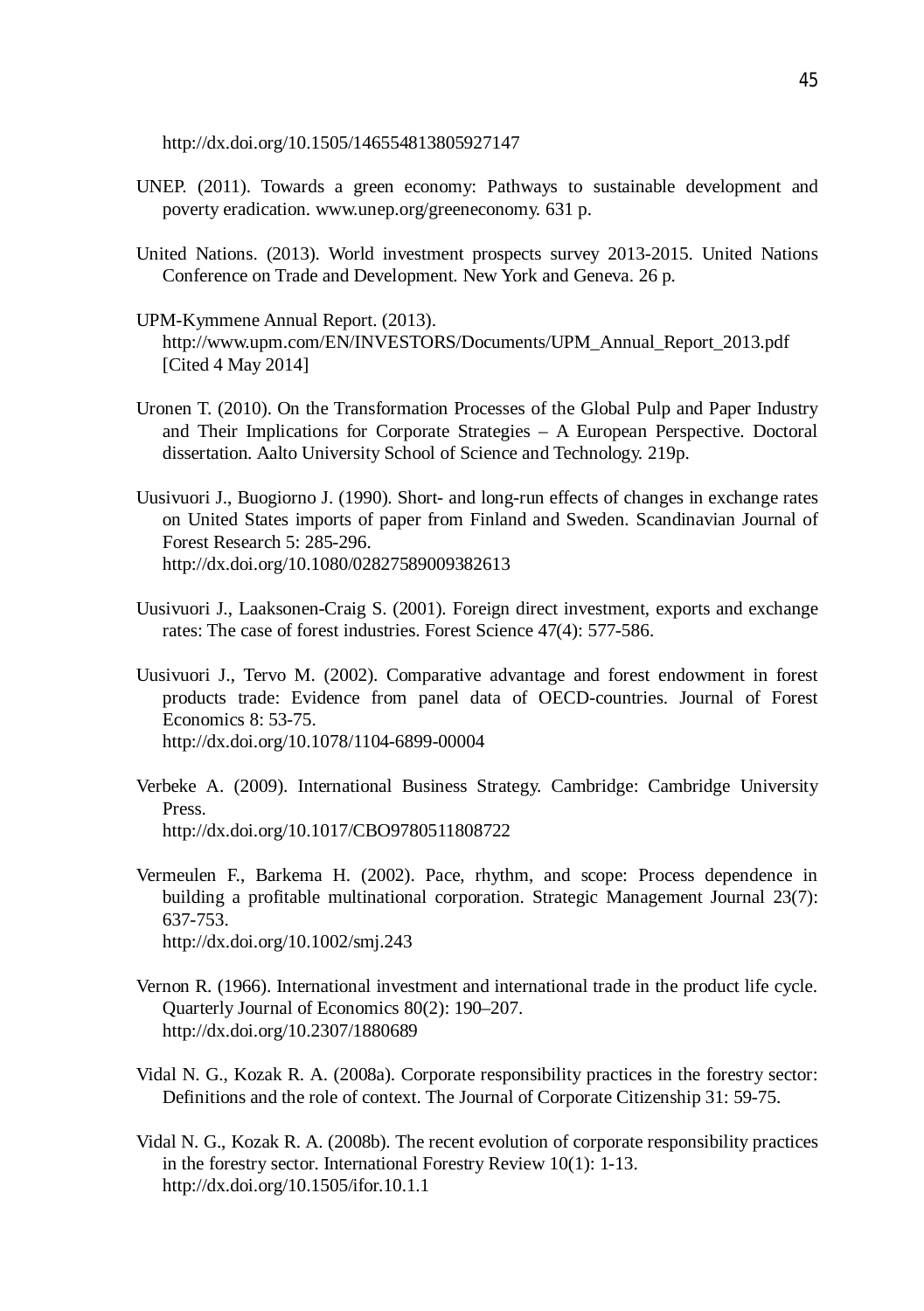- Vidal N. G., Bull G. Q., Kozak R. A. (2010). Diffusion of corporate responsibility practices to companies: The experience of the forest sector. Journal of Business Ethic 94: 553- 567. http://dx.doi.org/10.1007/s10551-009-0281-z
- Wagner H. (2004). Internationalization speed and cost efficiency: Evidence from Germany. International Business Review 13(4): 447-463. http://dx.doi.org/10.1016/j.ibusrev.2004.05.001
- Wagner M. (2001). A review of empirical studies concerning the relationship between environmental and financial performance. What does the evidence tell us? Center for Sustainability Management. 52 p.
- Wagner M. (2005). How to reconcile environmental and economic performance to improve corporate sustainability: Corporate environmental strategies in the European paper industry. Journal of Environmental Management 76: 105–118. http://dx.doi.org/10.1016/j.jenvman.2004.11.021
- Wagner M. (2010). The role of corporate sustainability performance for economic performance: A firm-level analysis of moderation effects. Ecological Economics 69: 1553-1560. http://dx.doi.org/10.1016/j.ecolecon.2010.02.017
- Wan M. L. (2014). In search of sustainable competitive advantage in the wood products industry: Evidence from China and Finland. Doctoral dissertation. University of Helsinki, Department of Forest Sciences. 51 p.
- Wan M. L., Lähtinen K., Toppinen A., Toivio M. (2012). Opportunities and challenges in emerging bioenergy business: Case of Finnish sawmilling industry. International Journal of Forest Engineering 23(2): 89-101. http://dx.doi.org/10.1080/14942119.2012.10739965
- WCED. (1987). Our commission on environment and development. The World Commission on Environment and Development. Oxford University Press, Oxford. 416 p.
- Wei Y., Liu B., Liu X. (2005). Entry modes of foreign direct investment in China: A multinomial logit approach. Journal of Business Research 58(11): 1495-1505. http://dx.doi.org/10.1016/j.jbusres.2004.10.002
- Welch L. S., Luostarinen R. (1988). Internationalization: Evolution of a concept. In: Buckley, P. and Ghauri, P.N. (ed.) The Internationalization of the Firm. International Business Press, London. pp: 83-98.
- Wernerfelt B. (2011). The use of resources in resource acquisition. Journal of Management 37: 1369-1373. http://dx.doi.org/10.1177/0149206310371693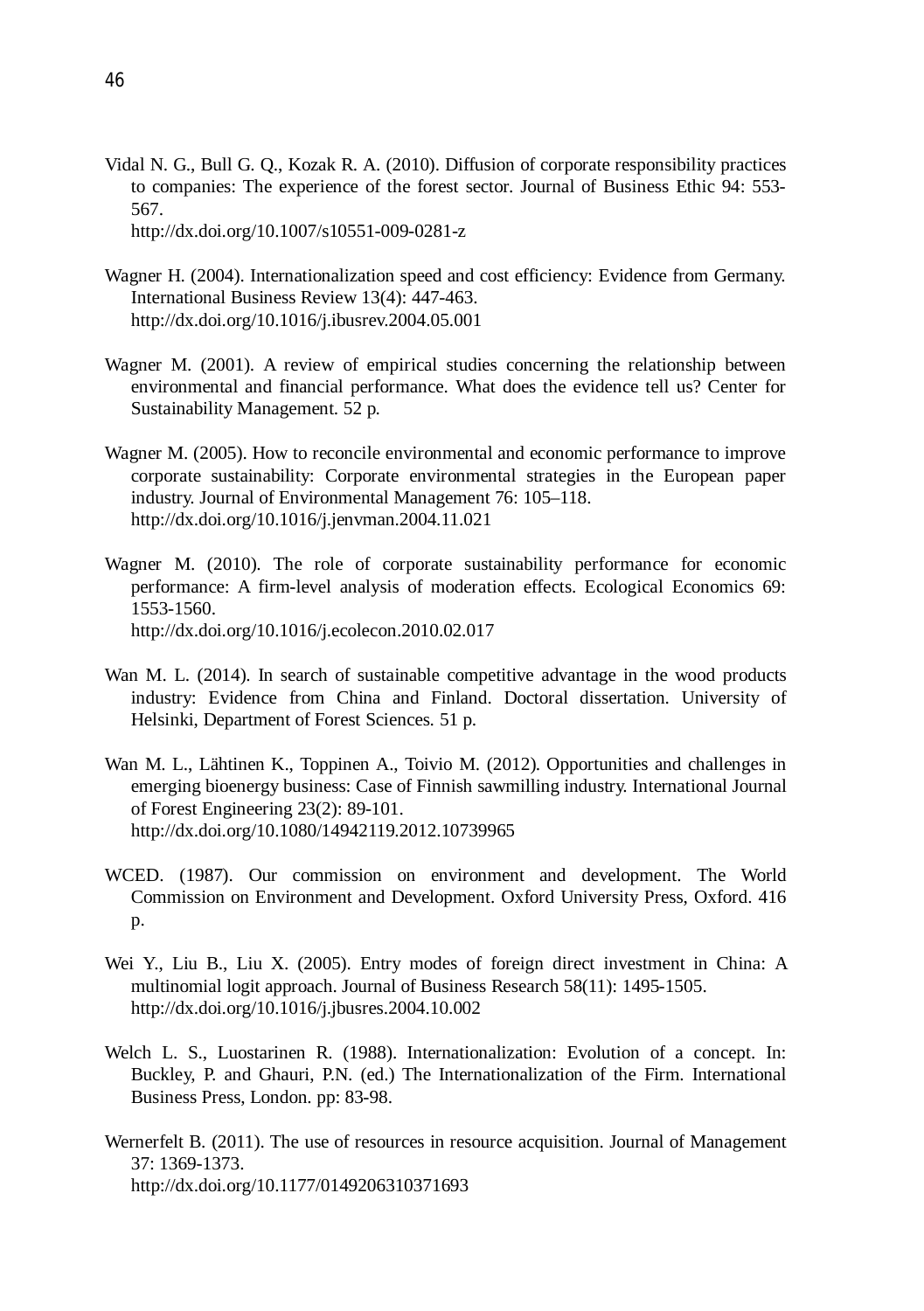- Wijewardana D. (2005). Market perspectives for timber from planted forests. New Zealand Journal of Forestry 50(1): 34-41.
- Williamson O. E. (1975). Markets and Hierarchies: Analysis and Antitrust Implications. Free Press, New York.
- Williamson O. E. (1985). The Economic Institutions of Capitalism. Free Press, New York.
- Wind Y., Perlmutter H. V. (1977). On the Identification of Frontier Issues in International Marketing. Columbia Journal of World Business 12: 131- 139.
- WIR, World Investment Report. (2001). Promoting linkages. United Nations Conference on Trade and Development. United Nations, New York and Geneva. 382 p.
- WIR, World Investment Report. (2004). The shift towards services. United Nations Conference on Trade and Development. United Nations, New York and Geneva. 468 p.
- WIR, World Investment Report. (2005). Transnational corporations and the internationalization of R&D. United Nations Conference on Trade and Development. United Nations, New York and Geneva. 366 p.
- WIR, World Investment Report. (2006). FDI from developing and transition economies: implications for development. United Nations Conference on Trade and Development. United Nations, New York and Geneva. 372 p.
- WIR, World Investment Report. (2007). Transnational corporations, extractive industries and development. United Nations Conference on Trade and Development. United Nations, New York and Geneva. 323 p.
- WIR, World Investment Report. (2008). Transnational corporations and the infrastructure challenge. United Nations Conference on Trade and Development. United Nations, New York and Geneva. 411 p.
- WIR, World Investment Report. (2009). Transnational corporations, agricultural production and development. United Nations Conference on Trade and Development. United Nations, New York and Geneva. 314 p.
- WIR, World Investment Report. (2011). Non-equity modes of international production and development. United Nations Conference on Trade and Development. United Nations, New York and Geneva. 251 p.
- WIR, World Investment Report. (2012). Towards a new generation of investment policies. United Nations Conference on Trade and Development. United Nations, New York and Geneva. 239 p.
- WIR, World Investment Report. (2013). Global Value Chains: Investment and Trade for Development. United Nations Conference on Trade and Development. United Nations,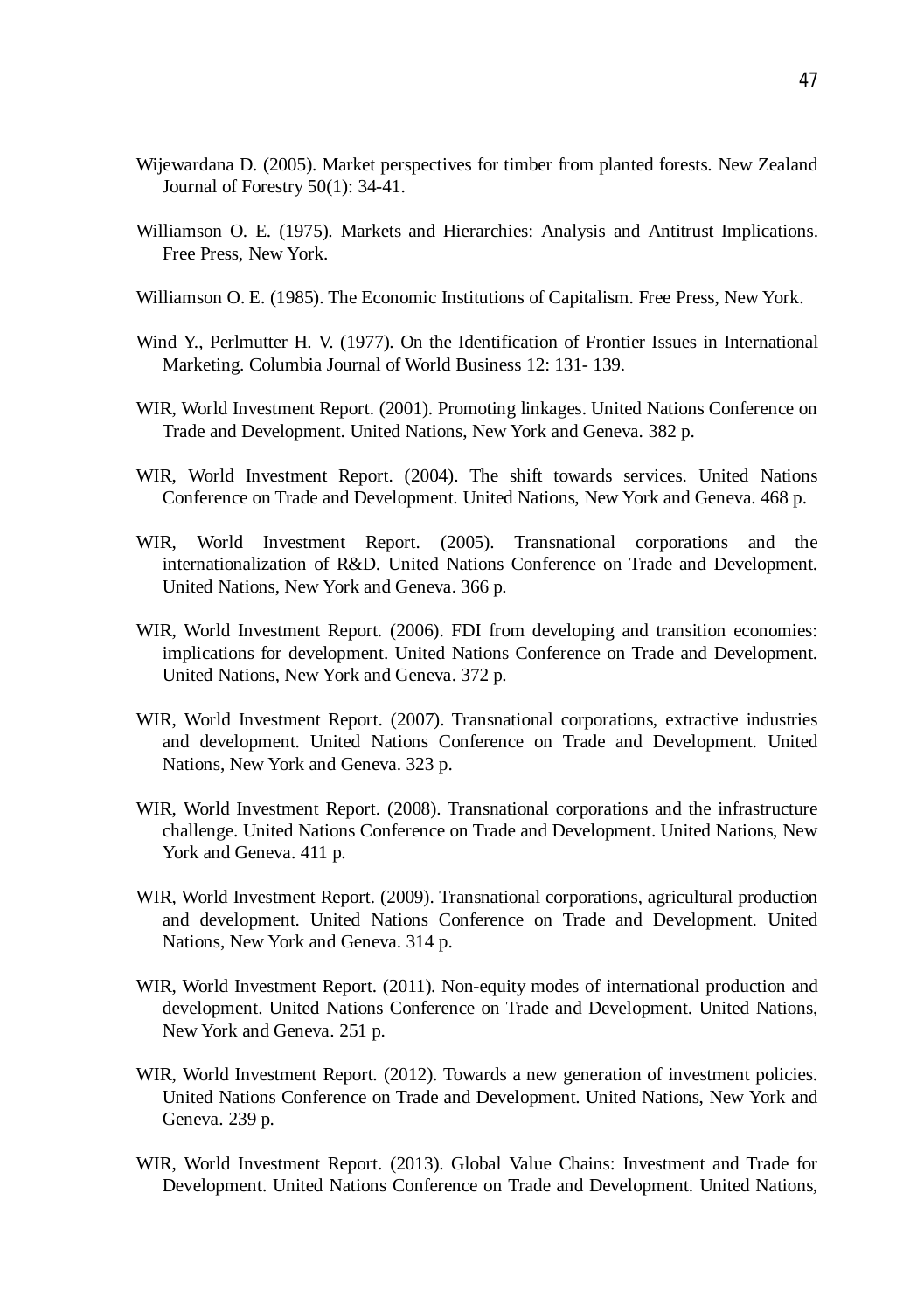New York and Geneva. 236 p.

- Wunder S. (2005). Macroeconomic change, competitiveness and timber production: A fivecountry comparison. World Development 22: 65-86. http://dx.doi.org/10.1016/j.worlddev.2004.06.015
- Zaheer S. (1995). Overcoming the liability of foreignness. Academy of Management Journal 38(2): 341–363. http://dx.doi.org/10.2307/256683
- Zhang D. W. (1997). Inward and outward foreign direct investment: The case of U.S. forest industry. Forest Products Journal 47(5): 29-35.
- Zhang D. W., Li Y. S. (2009). Forest endowment, logging restrictions, and China's wood products trade. China Economic review 20: 46-53. http://dx.doi.org/10.1016/j.chieco.2008.10.013
- Zhang S., Buongiorno J. (2010). Effects of exchange rate volatility on export volume and prices of forest products. Canadian Journal of Forest Research 40: 2069-2081. http://dx.doi.org/10.1139/X10-150
- Zhang Y., Toppinen A. (2011). Internationalization and financial performance in the global forest industry. International Forestry Review 13 (1): 96-105. http://dx.doi.org/10.1505/146554811798201224
- Zhang Y., Toppinen A., Uusivuori J. (2014). Internationalization of the forest products industry: A synthesis of literature and implications for future research. Forest Policy and Economics 38: 8-16. http://dx.doi.org/10.1016/j.forpol.2013.06.017
- Zhu S. S., Buongiorno J., Brooks D. J. (2001). Effects of accelerated tariff liberalization on the forest products sector: A global modeling approach. Forest Policy and Economics 2: 57-78. http://dx.doi.org/10.1016/S1389-9341(00)00039-3
- Zulhamri A., Yuhanis A. A. (2013). Institutionalizing corporate social responsibility: Effects on corporate reputation, culture, and legitimacy in Malaysia. Social Responsibility Journal 9(3): 344 - 361 http://dx.doi.org/10.1108/SRJ-05-2011-0110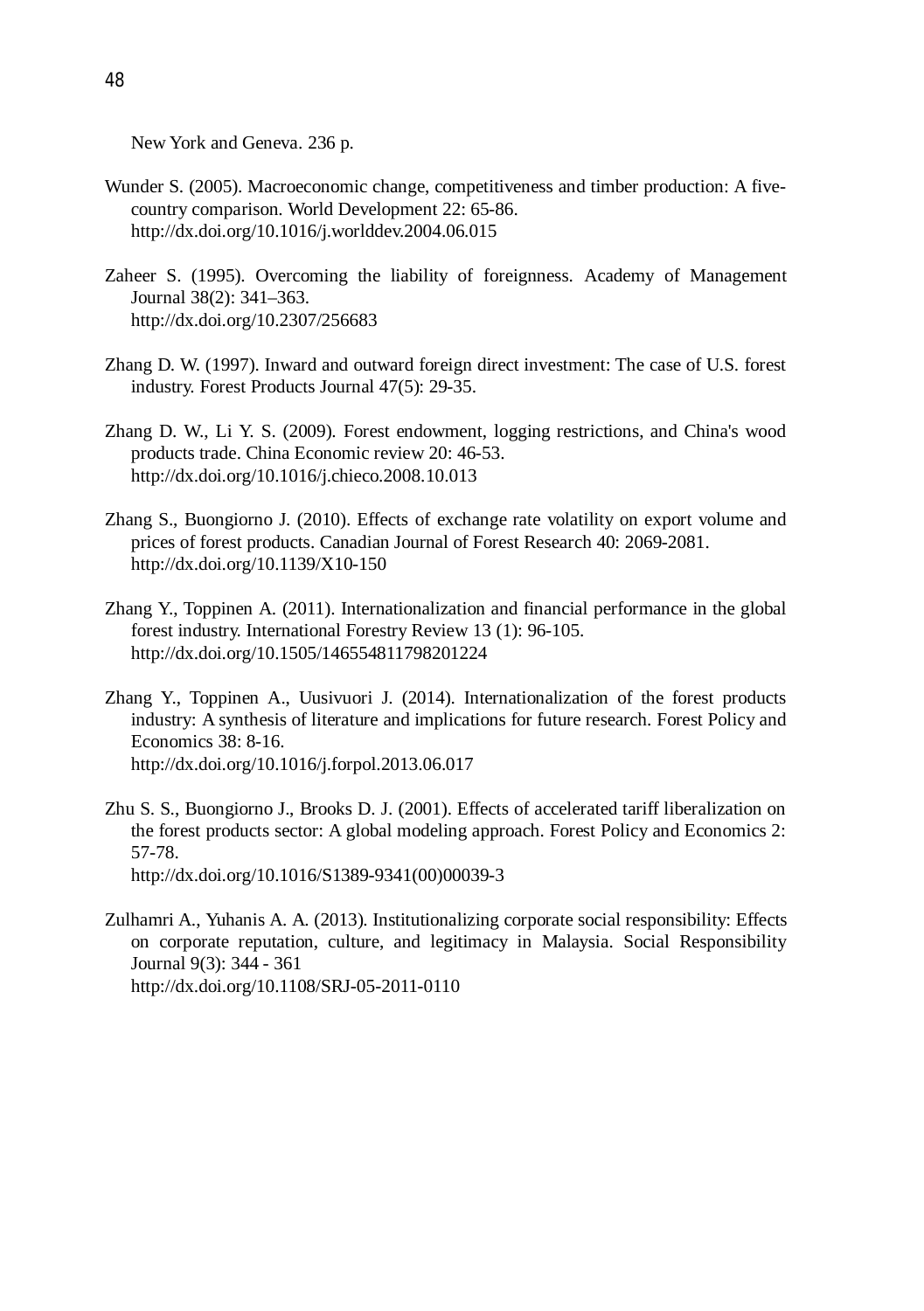# **APPENDIX**

**Article III:** Semi-structured interview guide for senior managers of MNCs and for other organizations (including consulting companies and NGOs)

# **Questions for Company:**

# Institutional environment in China

**1.** Could you list the three most important factors motivating your investment in China?

**2.** How do Chinese government and relevant policies influence your operations in China?

**3.** After more than 10 years of operations, how do you evaluate the investment environment in China in general, pros and cons? How does the investment environment when you compare the present to the 1990s (when your company initially invested)?

#### Managerial structure

**1.** How would you describe the organizational structure of your company in China?

**2.** Does your chairman work closely with the CEO? Are there board committees for audit, remuneration and nomination? If not, do non-executives work independently from executive directors in your company?

**3.** How many local employees does your company employ (or what percent)? How about the number of local employees at the management level?

**4.** Why have FDI or J&V been chosen as the investment mode in China? How would the investment mode be different between your industrial packaging and consumer packaging?

# Market performance

**1.** What is your main customer group in China? Where is your target market, China, Asia, Asia Pacific or elsewhere?

**2.** Do you maintain your own logistic system in China or do you cooperate with local logistic companies? Why?

**3.** How efficient do you evaluate your sales network in China? Is there any challenge concerning brand and product recognition?

**4.** How competitive is your company compared to others? What are your key strengths?

**5.** How important is green image (e.g. forest certification) in influencing Chinese buyers?

# Community relationship

**1.** In your view, what are the best ways to work with local communities in China? Why? **2.** Do you conduct social impact assessment studies on your operations? If yes, please specify how does it impact operations? If no, why not?

# Stakeholder interactions

**1.** What are the best ways to work with stakeholders in China? Why?

**2.** Have you been accused of green washing? If no, in your opinion, what are the best ways to prove that your operations are sustainable? If yes, what is your response of accusations